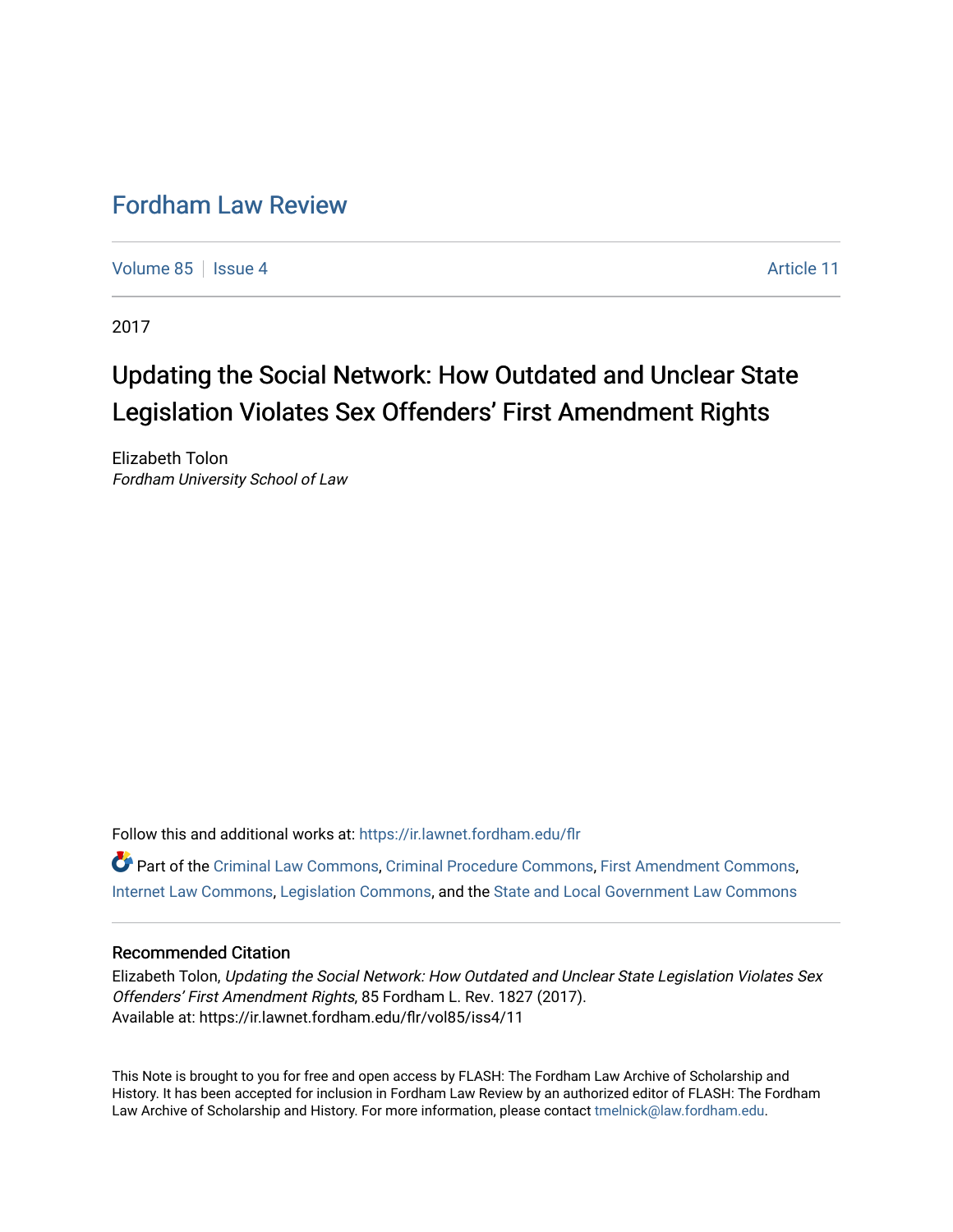# **UPDATING THE SOCIAL NETWORK: HOW OUTDATED AND UNCLEAR STATE LEGISLATION VIOLATES SEX OFFENDERS' FIRST AMENDMENT RIGHTS**

#### *Elizabeth Tolon\**

*Readily available on computers, phones, tablets, or television, social media has become a necessary platform of expression for many. But, for others, social media is an inaccessible tool whose very use has criminal repercussions.* 

*To protect innocent children, many states have enacted legislation restricting sex offenders' access to social media. Unfortunately, this legislation is often outdated, overly restrictive, and unconstitutional under the First Amendment. North Carolina has recently attracted national attention, as its statute highlights the potential constitutional issues states*  face in drafting such legislation. To avoid the constitutional concerns that *North Carolina faces, state legislators must draft statutes narrowly and provide ample alternative channels of communication for sex offenders.* 

*This Note first analyzes current state legislation restricting sex offenders' social media usage, focusing specifically on North Carolina's statute. It then discusses the U.S. Supreme Court case* Packingham v. North Carolina*, challenging the constitutionality of North Carolina's statute under the First Amendment. This Note explains how* Packingham *offers the Supreme Court an opportunity to clarify and instruct states on how to properly draft future legislation. Specifically, the Court must address what constitutes a narrowly tailored statute and what type of alternatives must be available for sex offenders whose social media access is restricted. This Note ultimately concludes that North Carolina's statute is not narrowly tailored and does not leave ample alternative channels of communication. To help avoid these issues in the future, this Note concludes by suggesting a model statute for constitutionally restricting sex offenders' social media use.* 

<sup>\*</sup> J.D. Candidate, 2018, Fordham University School of Law; Dual B.A., 2012, George Fox University. I would like to thank Professor Youngjae Lee for his guidance and scholarship. I would also like to thank Tom McInerney, Harlem Boo Radley, the Study Group, my sweet family, and the entire *Fordham Law Review* for their help in preparing this Note.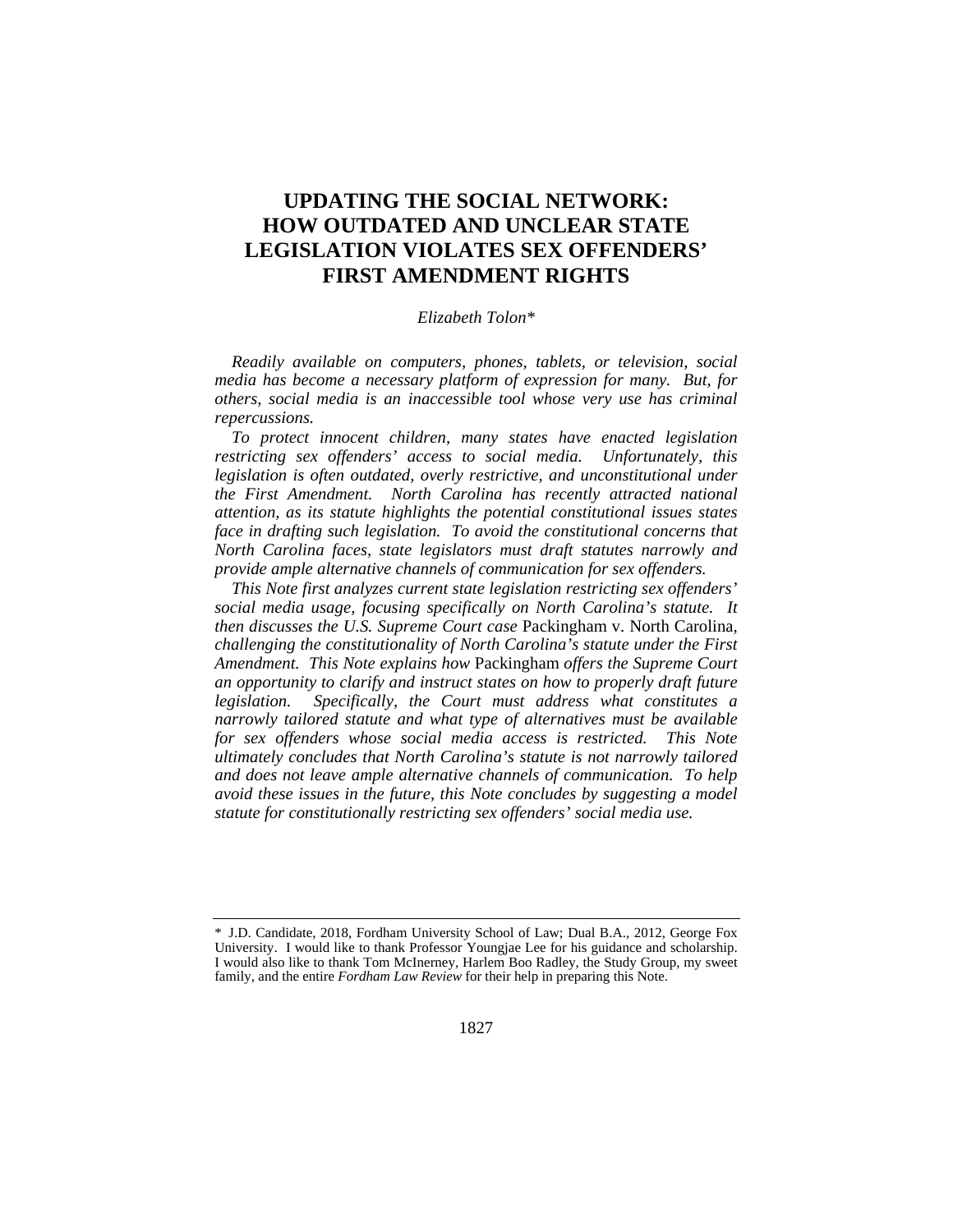1828 *FORDHAM LAW REVIEW* [Vol. 85

| I: A BRIEF HISTORY OF SEX OFFENDER LEGISLATION  1831                                                                                                                                  |  |
|---------------------------------------------------------------------------------------------------------------------------------------------------------------------------------------|--|
| A. The Evolution of Sex Offender Legislation  1831<br>1. The Internet: Can't Live Without It, Yet Some Do  1834<br>2. A Deviant Use: Sex Offenders and the Internet 1835              |  |
| II: A DIVERGENCE OF OPINIONS: THE STATE LEGISLATIVE                                                                                                                                   |  |
|                                                                                                                                                                                       |  |
| A. Prohibitions on Internet Usage Under the First Amendment. 1837<br>1. How Courts Evaluate Free Speech Challenges 1837<br>2. Is Anything Really Free?: The Constitution's Protection |  |
|                                                                                                                                                                                       |  |
| a. Free Speech and Its Limits for Felons  1840                                                                                                                                        |  |
| b. Registered Sex Offenders and Free Speech: How the                                                                                                                                  |  |
| Law Does Not Clarify Sex Offenders' First                                                                                                                                             |  |
|                                                                                                                                                                                       |  |
| B. A National Look at Sex Offender Social Media Bans 1842<br>C. States That Got It Right: How New York, Texas, and                                                                    |  |
| Minnesota Crafted Constitutional Statutes 1843                                                                                                                                        |  |
|                                                                                                                                                                                       |  |
|                                                                                                                                                                                       |  |
|                                                                                                                                                                                       |  |
| D. States That Got It Wrong: How Indiana's, Louisiana's, and                                                                                                                          |  |
| Nebraska's Statutes Failed to Pass Constitutional Muster 1845                                                                                                                         |  |
|                                                                                                                                                                                       |  |
|                                                                                                                                                                                       |  |
|                                                                                                                                                                                       |  |
| E. A Troubling Case: How North Carolina's Statute Creates                                                                                                                             |  |
| III: PACKINGHAM V. NORTH CAROLINA: AN OPPORTUNITY FOR THE<br>U.S. SUPREME COURT TO CLARIFY FIRST AMENDMENT                                                                            |  |
|                                                                                                                                                                                       |  |
| A. The Personal Profile of State v. Packingham  1850                                                                                                                                  |  |
| B. Not Narrow Enough: The North Carolina Court of Appeals                                                                                                                             |  |
| C. The North Carolina Supreme Court Opinion Holds That the                                                                                                                            |  |
| D. Who Got It Right?: The United State Supreme Court Steps                                                                                                                            |  |
|                                                                                                                                                                                       |  |
|                                                                                                                                                                                       |  |
|                                                                                                                                                                                       |  |
| 3. Ample Alternative Channels of Communication 1856                                                                                                                                   |  |
| E. A Comment on the Case: The Unbearable Burden of North                                                                                                                              |  |
|                                                                                                                                                                                       |  |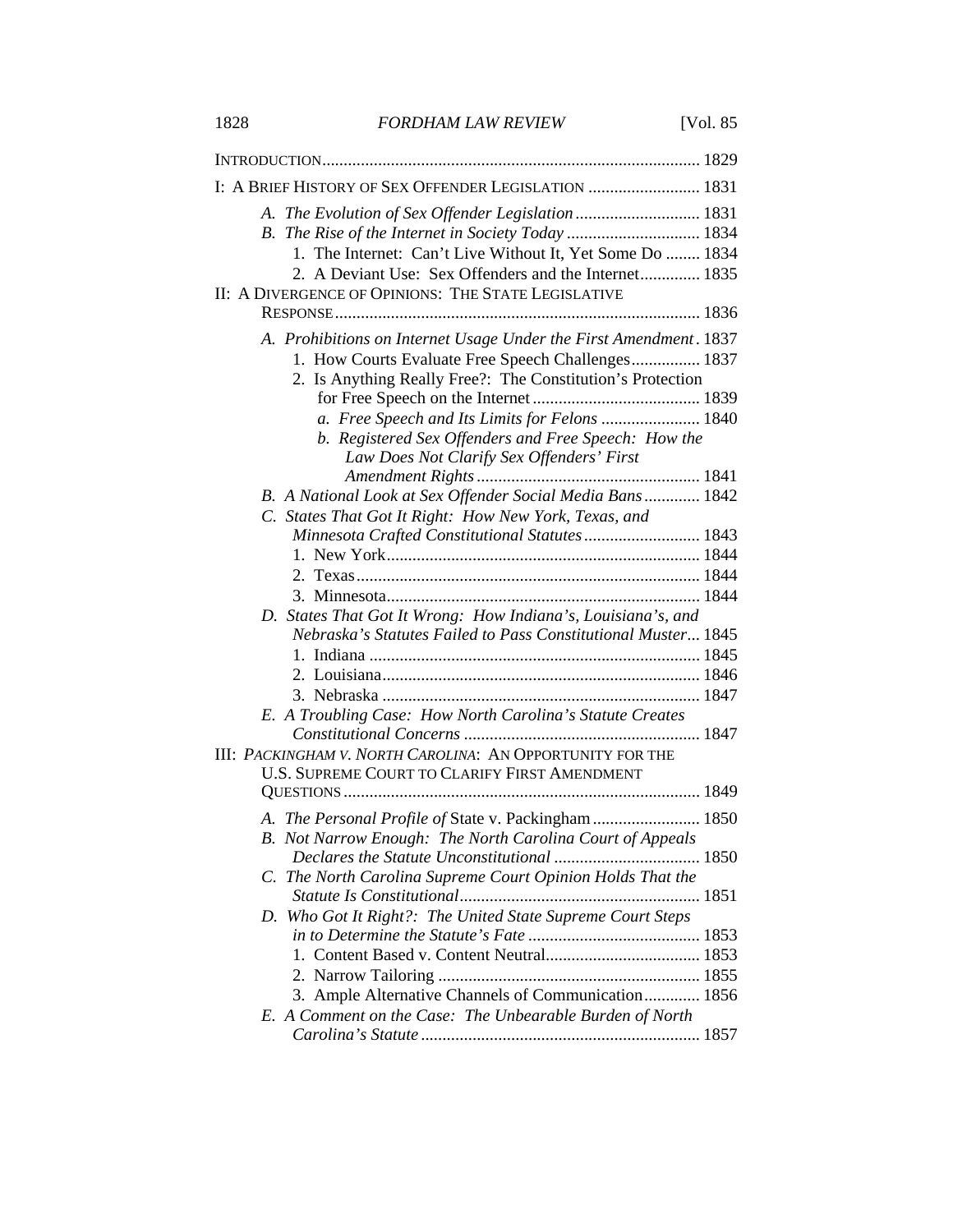2017] *UPDATING THE SOCIAL NETWORK* 1829

IV: WHAT NEXT?: THE PATH TO CONSTITUTIONAL LEGISLATION ....... 1859 APPENDIX ................................................................................................ 1860

#### **INTRODUCTION**

Social media is readily accessible at all times—on computers, tablets, phones, and even watches. Society depends on these websites to attend social gatherings, catch up with old friends, receive news updates, and express opinions. But imagine a world without social media. No invitations to gatherings, important or immediate news notifications, or personal online profiles. For some individuals, this is reality.

As a condition of release, many registered sex offenders are restricted from accessing social networking websites.1 Courts, parole boards, parole officers, and state legislation impose this condition (along with other conditions, such as registry requirements, residency restrictions, and employment restrictions) to protect the public, and specifically children, from sex offenders.2 The compelling public desire to keep children safe from potential abusers fuels these restrictions. The motivation behind social media bans is the desire to bar sex offenders from the virtual communities where children congregate. Consequently, many offenders are restricted from using much of the Internet, one of the leading mediums of expression.3

The Internet and social networking websites are crucial to individual expression.4 Social networking websites have revolutionized the way individuals communicate, share ideas, market their businesses, strategize, and protest.5 Because these mediums have become essential tools of expression, any statute restricting access risks a First Amendment challenge.6

For some registered sex offenders, these restrictions may seem appropriate; the offender's underlying crime might have involved a minor, inappropriate communication over the Internet, or both. For other offenders—those who had no contact with a minor or did not use the Internet in the facilitation of their crime—these conditions are harsh and overbroad. It is this latter group of offenders whose First Amendment rights may be in jeopardy: the restrictions are insufficiently tailored

<sup>1</sup>*. See infra* Part III.B–D.

 <sup>2.</sup> Although discretionary conditions imposed on sex offenders by judges, parole boards, and parole officers provide an interesting discourse, this Note focuses on state legislation restricting sex offenders from accessing social networking sites. This Note does not address the current circuit split regarding various discretionary conditions exercised by nonlegislative bodies. For a more detailed analysis of this issue, see generally Krista L. Blaisdell, Note, *Protecting the Playgrounds of the Twenty-First Century: Analyzing Computer and Internet Restrictions for Internet Sex Offenders*, 43 VAL. U. L. REV. 1155 (2009) (discussing the varying approaches to postconviction release hearings for Internet sex offenders).

<sup>3</sup>*. See infra* Part I.B.1.

<sup>4</sup>*. See infra* notes 44–48 and accompanying text.

<sup>5</sup>*. See id.*

<sup>6</sup>*. See infra* Part II.A.1.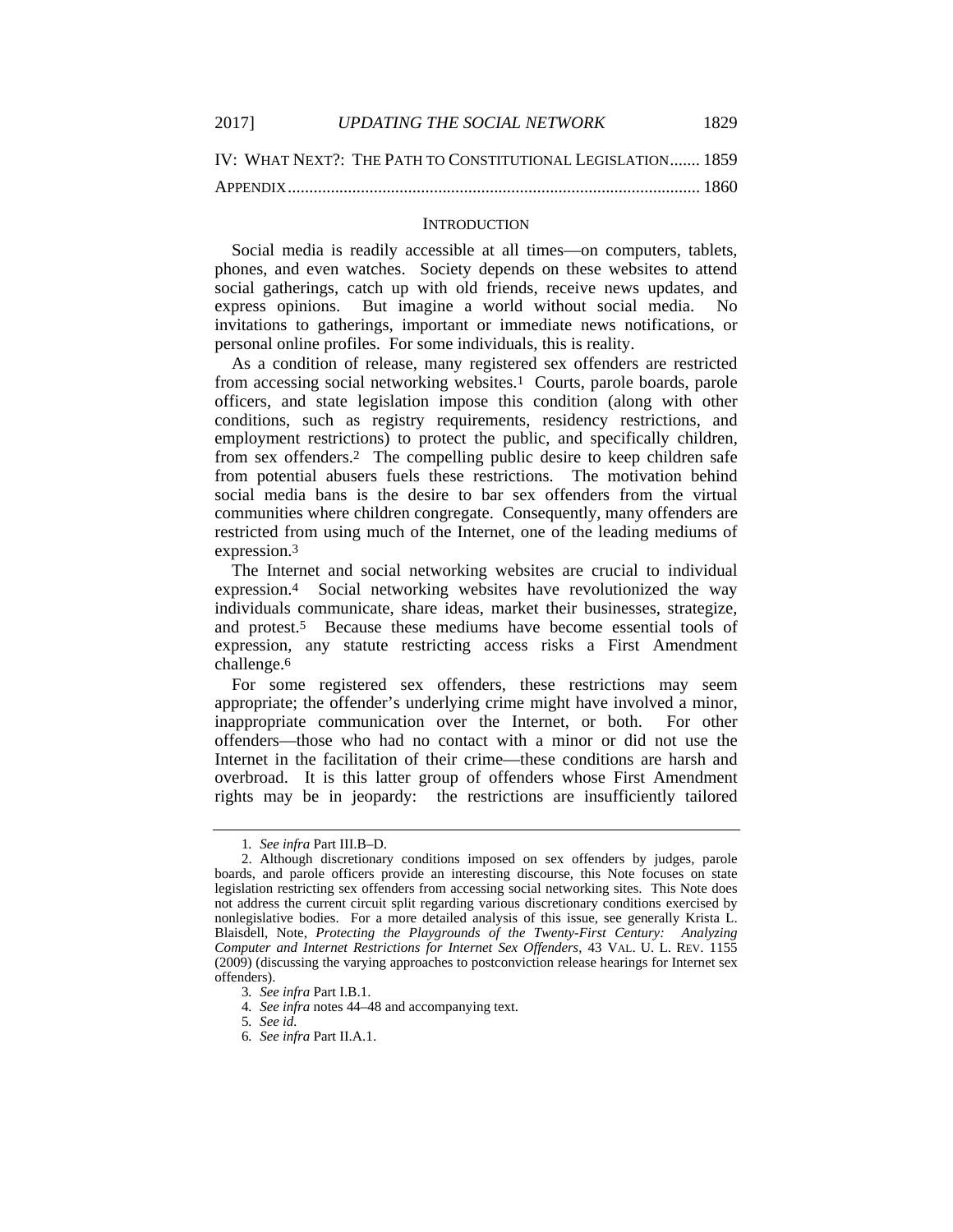because they apply to those who pose no risk to children and fail to leave open adequate alternatives for these individuals to communicate.

Some states, like New York and Texas, have passed legislation that successfully balances public safety concerns with sex offenders' First Amendment rights.7 Other states, like Indiana and Nebraska, however, have enacted flawed laws, many of which were ultimately struck down for being overly restrictive.<sup>8</sup> The wide spectrum of laws limiting sex offenders' access to social media demonstrates the confusion over how states can regulate sex offenders' speech without raising constitutional concerns.9 One state in particular, North Carolina, has recently garnered national attention10 for prohibiting all registered sex offenders, regardless of the sexual offense, from using a wide array of social networking websites.11 A registered sex offender challenged the law after he was convicted for using Facebook.12 The U.S. Supreme Court will hear his case in early 2017.13 The Court will address whether the statute, which restricts all registered sex offenders from accessing a wide array of social networking websites, is constitutional under the First Amendment.14 This case presents the Supreme Court with an opportunity to clarify how the First Amendment may impose limitations on state legislation restricting sex offenders' right to access social networking websites.

This Note examines the issues states face when drafting legislation prohibiting sex offenders from using social media. Part I discusses the evolution of sex offender legislation and how the advent of the Internet has affected this evolving body of law. Next, Part II examines current state legislation restricting sex offenders' access to social networking sites, focusing on North Carolina's statute. It also analyzes relevant First Amendment jurisprudence. Then, Part III discusses the issues presented in *State v. Packingham*,15 the Supreme Court case challenging the constitutionality of North Carolina's statute and offers suggestions as to how the Supreme Court can resolve these issues. Finally, Part IV proposes a model statute and commentary for states drafting similar legislation.

<sup>7</sup>*. See* N.Y. PENAL LAW § 65.10(4-b) (McKinney 2011); TEX. GOV'T CODE ANN. § 508.1861(a)–(b) (West 2015); *see also infra* notes 126–40 and accompanying text.

<sup>8</sup>*. See infra* Part II.D and accompanying text.

<sup>9</sup>*. See infra* Part II.C–D.

<sup>10</sup>*. See* Debra Cassens Weiss, *Supreme Court Will Consider Constitutionality of Law Banning Sex Offenders from Social Media*, A.B.A. J. (Oct. 31, 2016, 3:26 PM), http:// www.abajournal.com/news/article/supreme\_court\_will\_consider\_constitutionality\_of\_law\_b anning\_sex\_offenders [https://perma.cc/L5RN-H7GR].

<sup>11</sup>*. See* N.C. GEN. STAT. § 14-202.5 (2009).

<sup>12</sup>*. See* State v. Packingham, 748 S.E.2d 146, 149 (N.C. Ct. App. 2013), *rev'd*, 777 S.E.2d 738 (N.C. 2015), *cert. granted*, 137 S. Ct. 368 (2016); *see also infra* Part III.

<sup>13</sup>*. See Packingham*, 137 S. Ct. 368.

<sup>14</sup>*. See* Brief for the Petitioner at i, *Packingham*, 137 S. Ct. 368 (No. 15-1194), 2016 WL 7321777, at \*i.

 <sup>15. 777</sup> S.E.2d 738 (N.C. 2015), *cert. granted*, 137 S. Ct. 368 (2016).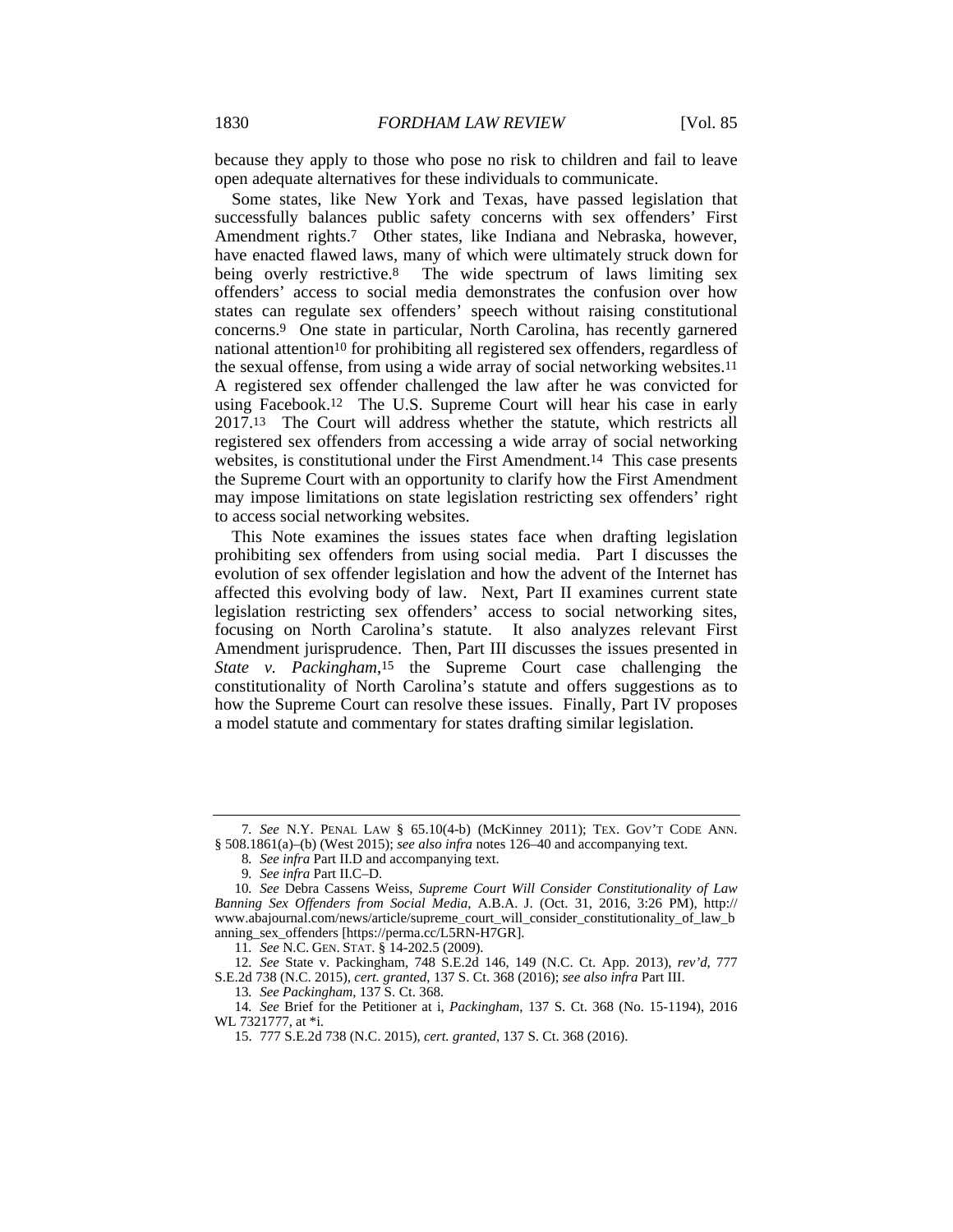#### I: A BRIEF HISTORY OF SEX OFFENDER LEGISLATION

Sex offender legislation has emerged as a prominent issue in recent years as public concern for child welfare has risen.16 Congress enacted the Sex Offender Registration and Notification Act (SORNA) as part of the Adam Walsh Child Protection and Safety Act of 2006 to keep children safe from sexual predators who may live in their neighborhood, city, or county.17 Under SORNA, every state must have a sex offender registry that adheres to the SORNA guidelines.18 Beyond these guidelines, states have wide autonomy to craft registry requirements and laws regulating registered offenders, including laws restricting access to social networking websites.19

To understand why state legislation may conflict with the First Amendment, it is important to understand how these statutes came into existence and from where they derive their authority. Part I.A. explores how federal legislation sets the minimum requirements that states must impose on sex offenders. It explores the state response to these requirements and how the rise of the Internet has impacted state legislation. Then, Part I.B. examines how states have responded to Internet crimes by restricting sex offenders' access to specific websites.

#### *A. The Evolution of Sex Offender Legislation*

SORNA mandates a nationwide sex offender registry with penalties for sex offenders who fail to register.<sup>20</sup> States that fail to comply with SORNA lose ten percent of their annual funds from the Edward Byrne Memorial Justice Assistance Grant Program (JAG).21 To avoid losing federal funding, states are required to overhaul their sex offender registry to meet SORNA's minimum requirements,22 including maintaining a minimum risk classification system for sex offenders,23 which states have generally done.24 SORNA also allows states to impose more stringent requirements, and this discretion has led to wide variations in sex offender legislation.25

<sup>16</sup>*. See* John E.B. Meyers, *A Short History of Child Protection in America*, 42 FAM. L. Q. 449, 460–62 (2008).

<sup>17</sup>*. See* 42 U.S.C. § 16901 (2012). The Walsh Child Protection and Safety Act establishes community notifications, registry requirements, and state legislation requirements. *See id.*; *see also* Lori McPherson, *The Sex Offender Registration and Notification Act (SORNA) at 10 Years: History, Implementation, and the Future*, 64 DRAKE L. REV. 741, 749–50 (2016).

<sup>18</sup>*. See* 42 U.S.C. § 16912.

<sup>19</sup>*. Id.*; *see also infra* Part II.D.

<sup>20</sup>*. See* 42 U.S.C. § 16922.

<sup>21</sup>*. See id.* § 16925(a). For more information about the JAG Program, see NATHAN JAMES, CONG. RESEARCH SERV., RS22416, EDWARD BYRNE MEMORIAL JUSTICE ASSISTANCE GRANT (JAG) PROGRAM 2 (2013).

<sup>22</sup>*. See* 42 U.S.C. § 16925(a).

<sup>23</sup>*. See id.* §§ 16911–16912.

 <sup>24.</sup> For a list of jurisdictions that have successfully implemented SORNA, see *SORNA Implementation Status*, SMART, http://ojp.gov/smart/sorna-map.htm (last visited Feb. 16, 2017) [https://perma.cc/LM3K-7QAU].

<sup>25</sup>*. See* 42 U.S.C. § 16912.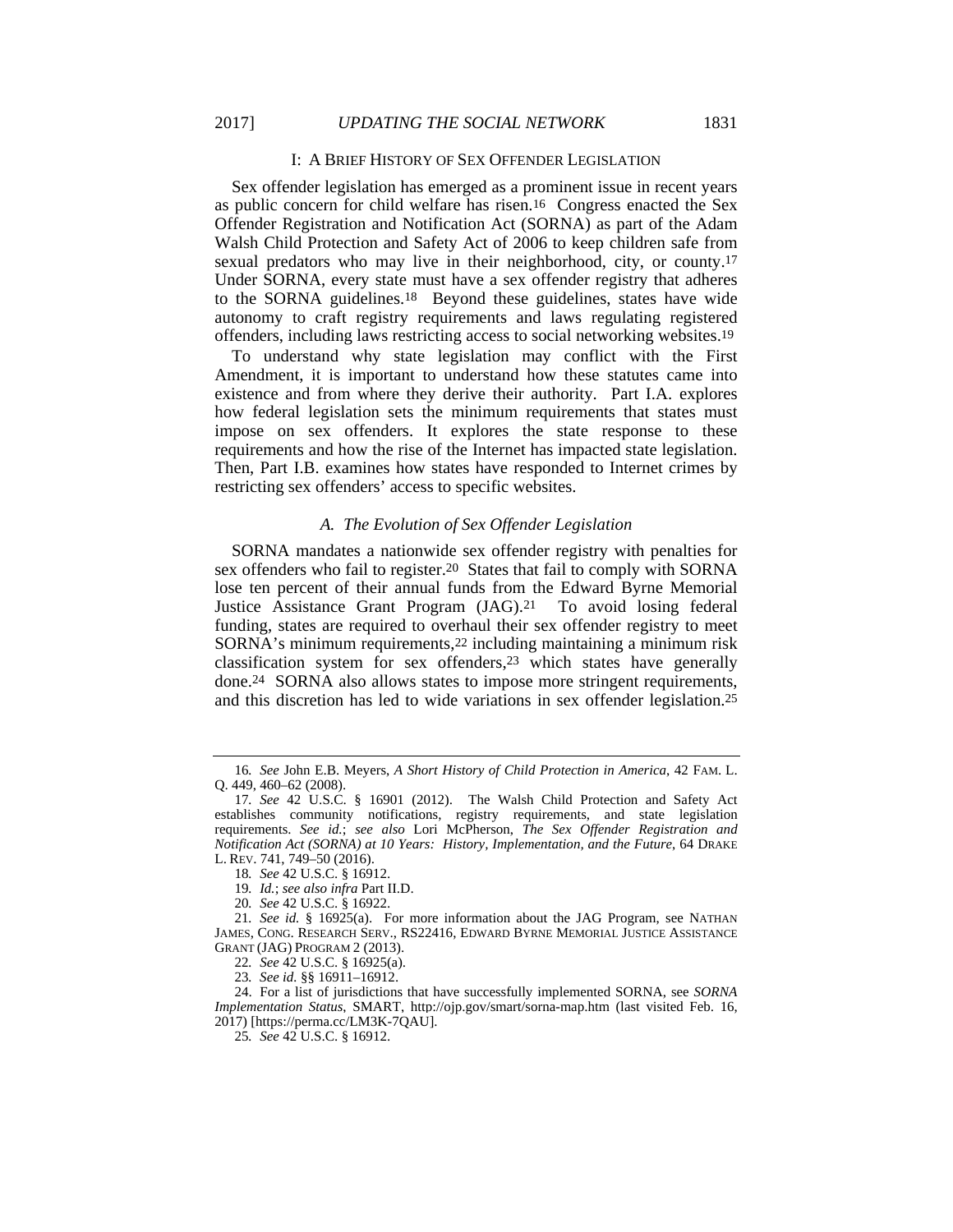An interesting example of how states have varied in their implementation of SORNA's requirements is their treatment of the tiered system.

SORNA establishes three tiers of sex offender classifications in the federal system, which are based on the severity of the convicted offense and determine the type of restrictions offenders face upon release.26 States are also required to establish a similar tiered system,27 but they may determine how to integrate the offenses listed in SORNA, as each tier of offenses is subject to corollary registration requirements.28 This is important for the purpose of this Note because states who have implemented constitutional social media restrictions have restricted access in correlation to the sex offenders' tier or risk level, as suggested by SORNA.29 In contrast, states who have failed to implement constitutional restrictions on sex offenders' social media use have similarly failed to integrate risk level or tier status into determining whether a sex offender is granted social media access.30 This results from the amount of variation states are permitted under SORNA.

Because SORNA mandates only the minimum registry requirements and permits states to implement harsher restrictions, there is considerable variation among how states implement these requirements. For example, New York classifies offenders based on crime of conviction combined with several other factors, 31 while Pennsylvania classifies offenders based on crime of conviction alone.32 Thus, depending on the state, some sex offenders who have been convicted of the same underlying offense may have to comply with fewer restrictions than others. If a sex offender is classified as "high risk," he may be required to provide to the state his entire criminal history, as well as his DNA, driver's license and passport information, employment information, phone numbers, online Internet identifiers, physical description, professional licensing information, addresses of both personal residences and school residences (if applicable), social security number, and any vehicle information.<sup>33</sup> States are permitted to require even more information than this from sex offenders upon release.34

32*. See Megan's Law Website*, PA. ST. POLICE, https://www.pameganslaw.state.pa.us/ FAQ.aspx (last visited Feb. 16, 2017) [https://perma.cc/SML6-4YBG].

33*. See* 42 U.S.C. § 16914 (2012).

34*. See id.* § 16912; *see also* WASH. REV. CODE § 9A.44.130(3) (2015) (providing that registered sex offenders must present signed written notice of plans to travel outside the

<sup>26</sup>*. See id.* § 16917(a).

<sup>27</sup>*. See id.* §§ 16911–16912.

<sup>28</sup>*. See* Lori McPherson, *Practitioner's Guide to the Adam Walsh Act*, 20 UPDATE, nos. 9–10, 2007, at 1, 2, http://www.ndaa.org/pdf/update\_vol\_20\_no\_9\_10\_2007.pdf [https:// perma.cc/42DL-6X6H].

<sup>29</sup>*. See infra* notes 126–40 and accompanying text.

<sup>30</sup>*. See infra* Part II.D.

 <sup>31.</sup> For example, New York considers the offender's criminal history. It also determines risk level based on a court's assessment of whether the offender is likely to repeat the same or a similar offense and the danger the offender poses to the community. *See Risk Level & Designation Determination*, DIVISION CRIM. JUST. SERVICES, http://www.criminal justice.ny.gov/nsor/risk\_levels.htm (last visited Feb. 16, 2017) [https://perma.cc/P4YY-Z68K].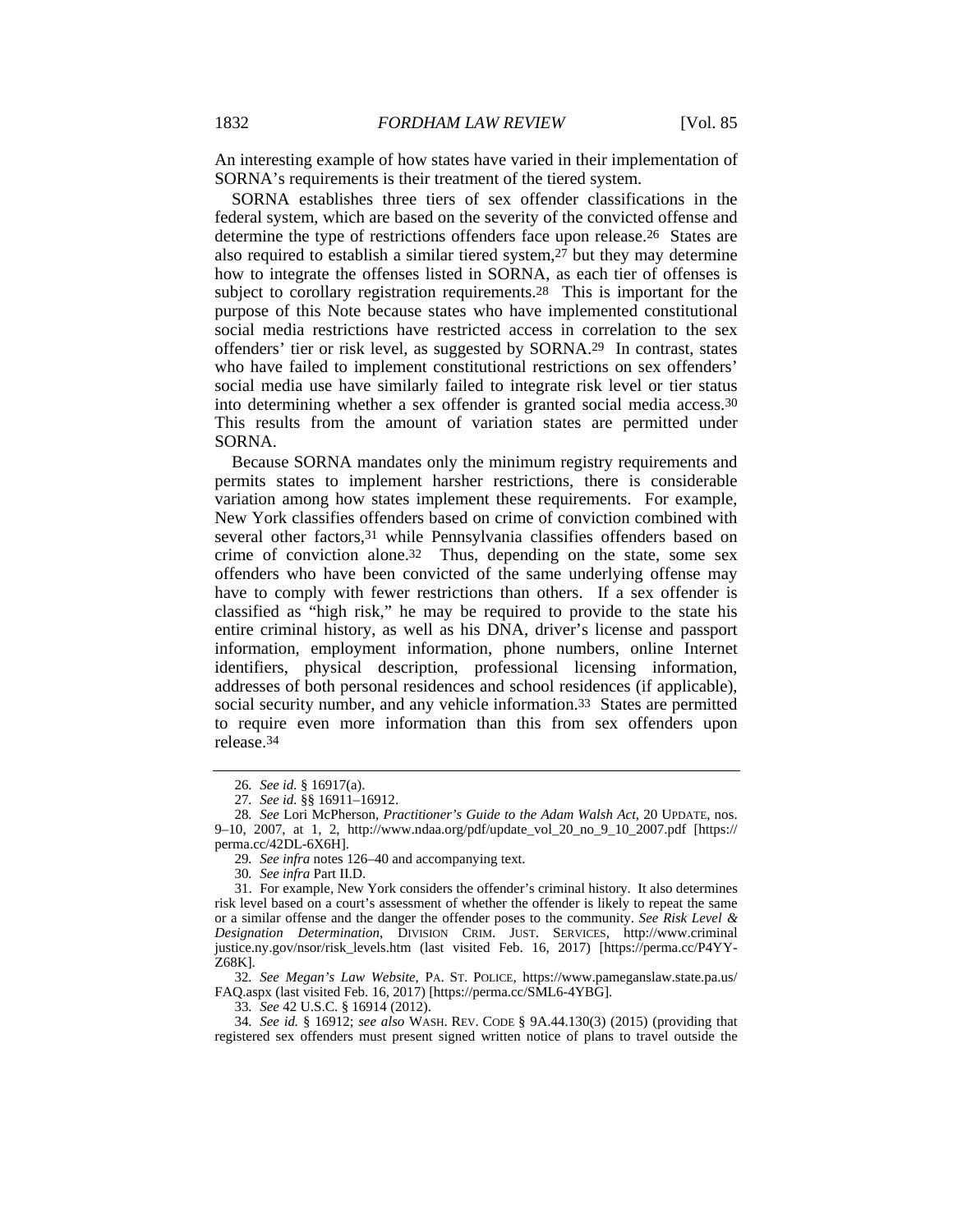Understanding the tiered system and the resulting restrictive conditions placed upon sex offenders helps to provide context for demonstrating how further limitations, such as restricting Internet access, may go too far. For example, while some states have unsuccessfully attempted to ban sex offenders from using the Internet entirely,35 many states have enacted legislation that restricts the use of certain websites, such as social networking websites.36 In response, registered sex offenders brought actions challenging the statutes' constitutionality under the First Amendment,<sup>37</sup> Due Process Clause,<sup>38</sup> Ex Post Facto Clause,<sup>39</sup> and the Fourth Amendment.40

These challenges highlight the possibility that states have gone too far in their restrictions and that, specifically, restricted Internet access is cause for extreme concern. To understand how statutes impact registered sex offenders by restricting their social media usage, this Note next examines the rise of the Internet and its prevailing use in society.

36*. See* N.Y. PENAL LAW § 65.10(4-b) (McKinney 2011); TEX. GOV'T CODE ANN. § 508.1861(a)–(b) (West 2015).

37*. See infra* Part II.B.

38*. See* State v. D.M., No. 110822401, 2013 WL 1845596, at \*9 (Del. Fam. Ct. 2013) (holding that automatic and mandatory registration and notification provisions within the Delaware statute, as applied to juvenile offenders, were constitutional and did not violate the procedural due process guarantees of the Fourteenth Amendment or the state constitution). *But see* Doe v. Jindal, 853 F. Supp. 2d 596, 605 (M.D. La. 2012) (concluding that the Louisiana statute that restricted registered sex offenders from using or accessing social networking websites, chat rooms, and peer-to-peer networks was void for vagueness in failing to clarify which websites were prohibited).

39*. See* Doe v. Shurtleff, 628 F.3d 1217, 1220 (10th Cir. 2010) (holding that the statute requiring the offender to disclose his Internet identifiers imposed only a civil burden upon sex offenders). *But see* Doe v. Nebraska, 898 F. Supp. 2d 1086, 1125 (D. Neb. 2012) (finding that criminalizing sex offender registrants' use of social networking websites, and requiring disclosure of Internet identifiers, was intended to punish sex offenders, and therefore violated the Ex Post Facto Clause).

40*. See* White v. Baker, 696 F. Supp. 2d 1289, 1312 (N.D. Ga. 2010) (holding that a statute did not violate the Fourth Amendment by requiring former sex offenders to provide Internet email addresses, usernames, and passwords to law enforcement personnel, because the required disclosed information had already been reported to third parties and was publicly available on the Internet). *But see* Doe v. Prosecutor, 566 F. Supp. 2d 862, 882 (S.D. Ind. 2008) (holding that Indiana's statute that required offenders not currently on parole, probation or under court supervision to consent to installing hardware or software on personal computers at the offender's expense was unconstitutional).

country at least twenty-one days prior to travel and must include their names, passport numbers, and destinations, as well as itinerary details including departure and return dates, means of travel, and reasons for travel).

<sup>35</sup>*. See* United States v. Paul, 274 F.3d 155, 169–70 (5th Cir. 2001) (upholding an Internet prohibition where the defendant had used Internet communication to encourage exploitation of children); United States v. Crandon, 173 F.3d 122, 127–28 (3d Cir. 1999) (upholding a postrelease ban on Internet use where the defendant had been convicted of receiving child pornography and had also engaged in sexual relations with an underage girl he had met via email).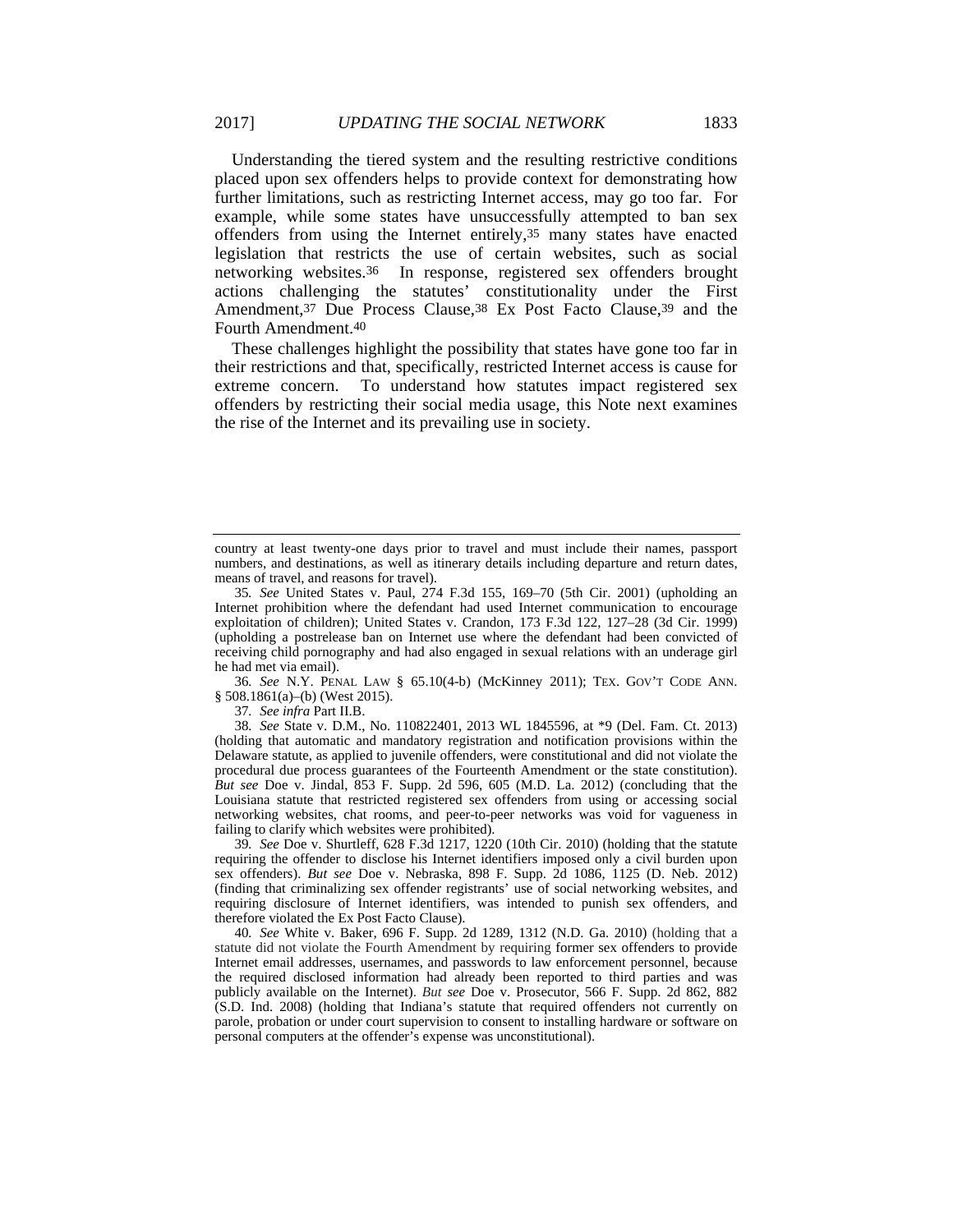#### 1834 *FORDHAM LAW REVIEW* [Vol. 85

#### *B. The Rise of the Internet in Society Today*

Readily available on computers, phones, tablets, or television, the Internet has become a necessary commodity for many.41 For others, the Internet is an inaccessible tool, the use of which may have criminal repercussions.42 This section discusses the importance of the Internet in society and describes the criminal penalties imposed on sex offenders for using it.

#### 1. The Internet: Can't Live Without It, Yet Some Do

The Internet significantly increases the ability to find, manage, and share information.43 Specifically, social networking websites were designed to encourage communication and interactions between friends, families, and colleagues.44 Further, these sites allow many individuals to express their opinions and beliefs on a common platform while also gathering relevant news and information.45 Americans use social networking sites for work, professional development, or to seek employment.46 Sites like LinkedIn have become popular with college graduates and high-income earners.<sup>47</sup> Social networking websites have gained tremendous traction in the business world; a recent study found that 70 percent of business marketers acquired customers through Facebook.48 Given the rise of the Internet and social media use in all facets of daily life, it is evident that it has become an important tool of expression, hence why restricting its usage can be damaging. Considering its value and usage in daily life, it is crucial to understand why social media restrictions are permissible in some cases but not others.

<sup>41</sup>*. See* Frank La Rue (Special Rapporteur on the Human Rights Council), *Report of the Special Rapporteur on the Promotion and Protection of the Right to Freedom of Opinion and Expression*, ¶¶ 20–22, U.N. Doc. A/HRC/17/27 (May 16, 2011) (declaring Internet access an inherent right).

<sup>42</sup>*. See infra* Part II.B.1.

<sup>43</sup>*. See* Kristin Purcell & Lee Raine, *Americans Feel Better Informed Thanks to the Internet*, PEW RES. CTR. (Dec. 8, 2014), http://www.pewInternet.org/2014/12/08/betterinformed/ [https://perma.cc/DHX4-X9HS].

<sup>44</sup>*. See* Jonathon Hitz, *Removing Disfavored Faces from Facebook: The Freedom of Speech Implications of Banning Sex Offenders from Social Media*, 89 IND. L.J. 1327, 1332  $(2014).$ 

 <sup>45.</sup> For example, more than half of the American public turned to these sites to learn about the 2016 American presidential election. *See* Shannon Greenwood et al., *Social Media Update 2016*, PEW RES. CTR. (Nov. 11, 2016), http://www.pewInternet.org/2016/11/11/ social-media-update-2016/#fn-17239-1 [https://perma.cc/NKS7-TWUH].

<sup>46</sup>*. Id.*

 <sup>47.</sup> For example, half of adults who have college degrees use LinkedIn, compared with 27 percent of individuals who attended but have not graduated from college. *Id.*

<sup>48</sup>*. See id.*; *see also Businesses on Social Media—Statistics and Trends*, GO-GULF (Sept. 30, 2014), http://www.go-gulf.ae/blog/businesses-social-media/ [https://perma.cc/ EMH5-5VP7].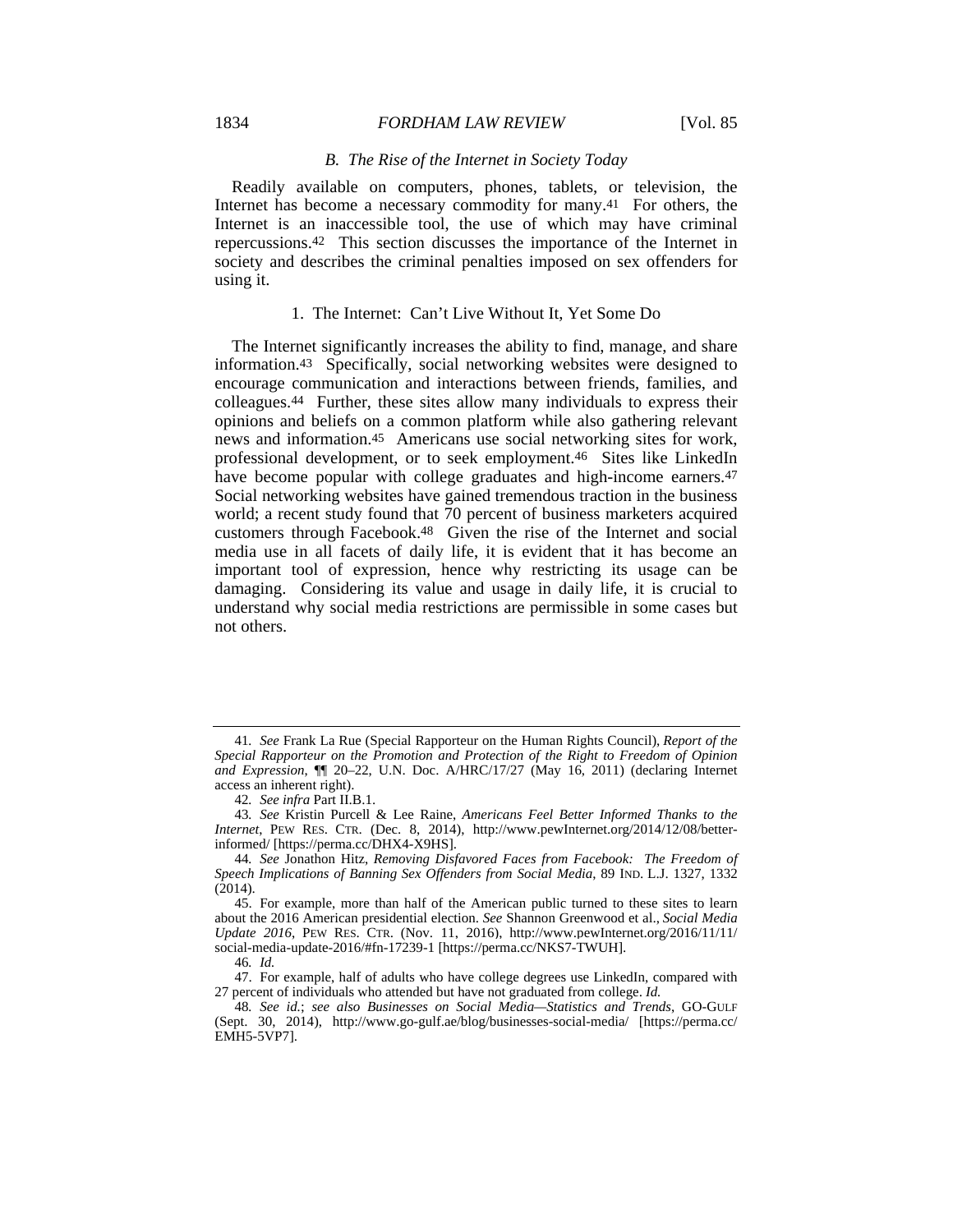# 2017] *UPDATING THE SOCIAL NETWORK* 1835

#### 2. A Deviant Use: Sex Offenders and the Internet

Prohibiting sex offenders from using the Internet after they have served time for their crimes may strike some as an exaggerated response to the threats they pose, especially because the Internet has become such a crucial part of daily life. The Internet, however, also facilitates crimes.<sup>49</sup> Generally, criminals use the Internet to commit a wide variety of crimes, from commonplace acts of misconduct50 to acts of terrorism.51 Sex offenders in particular use the Internet to commit crimes because it allows them to create anonymous identities and evade the attention of authorities.52

The ease of communication through email, instant message sites, or live electronic programs allows sex offenders to meet up with unsuspecting internet users and to find people who have the same criminal proclivities.53 For example, providers of child pornography are difficult to track because of their anonymity on the Internet, which contributes to the increasing exploitation of children.54 Furthermore, child pornography had been virtually eliminated in the United States before the advent of the Internet.55

51*. See, e.g.*, Seth R. Merl, Note, *Internet Communication Standards for the 21st Century: International Terrorism Must Force the U.S. to Adopt "Carnivore" and New Electronic Surveillance Standards*, 27 BROOK. J. INT'L L. 245, 248 (2001).

52. *See generally* Jay Krasovec, Comment, *Cyberspace: The Final Frontier, for Regulation?*, 31 AKRON L. REV. 101 (1997) (discussing methods that many utilize to remain anonymous on the Internet).

53*. See* United States v. Paul, 274 F.3d 155, 164 (5th Cir. 2001) (finding that the defendant interacted with other sexual offenders on the Internet prior to committing his crimes); *see also* Meiring de Villiers, *Free Radicals in Cyberspace: Complex Liability Issues in Information Warfare*, 4 NW. J. TECH. & INTELL. PROP. 13, 39 (2005) (noting that the degree of anonymity on the Internet "embolden[s] cybercriminals to commit crimes they would not otherwise consider").

54*. See* Robyn Forman Pollack, Comment, *Creating the Standards of a Global Community: Regulating Pornography on the Internet—An International Concern*, 10 TEMP. INT'L & COMP. L.J. 467, 478–80 (1996) (discussing several cases in which sex offenders used the Internet to select their victims).

 55. By the middle of the 1980s, trafficking of child pornography within the United States was almost completely eliminated through federal law, which prevented the creation, possession, or dissemination of child pornography. *See Child Pornography*, U.S. DEP'T JUST. (June 3, 2015), https://www.justice.gov/criminal-ceos/child-pornography [https://perma.cc/ RQ38-9B4W]. There were a number of successful anti-child pornography campaigns waged by law enforcement, which rendered the production, purchase, and trade of child pornography both difficult and expensive. *See id.* Anonymous distribution and receipt was nearly impossible, and it was difficult for child pornography seeking or producing individuals to locate and interact with each other. *See id.* The rise of the Internet created an explosion within the child pornography market. *See id.* For the first time, online communication made possible anonymous meetings of people with sexual attractions to children. *See* Kurt Eichenwald, *A Shadowy Trade Migrates to the Web*, N.Y. TIMES (Dec. 19, 2005), http://www.nytimes.com/2005/12/19/business/19kidswebhistory.html [https://perma.cc/H3BE-E52Q]. Consequently, the Internet revived the market for child pornography and allowed for the collection and trading of such materials with, as one author

 <sup>49.</sup> *See* Ilia Kolochenko, *Cybercrime: The Price of Inequality*, FORBES (Dec. 19, 2016, 9:00 AM), http://www.forbes.com/sites/forbestechcouncil/2016/12/19/cybercrime-the-priceof-inequality/print/ [https://perma.cc/3FZ4-TDLF].

<sup>50.</sup> *See, e.g.*, James M. Sellers, Comment, *The Black Market and Intellectual Property: A Potential Sherman Act Section Two Antitrust Defense?*, 14 ALB. L.J. SCI. & TECH. 583, 587–88 (2004).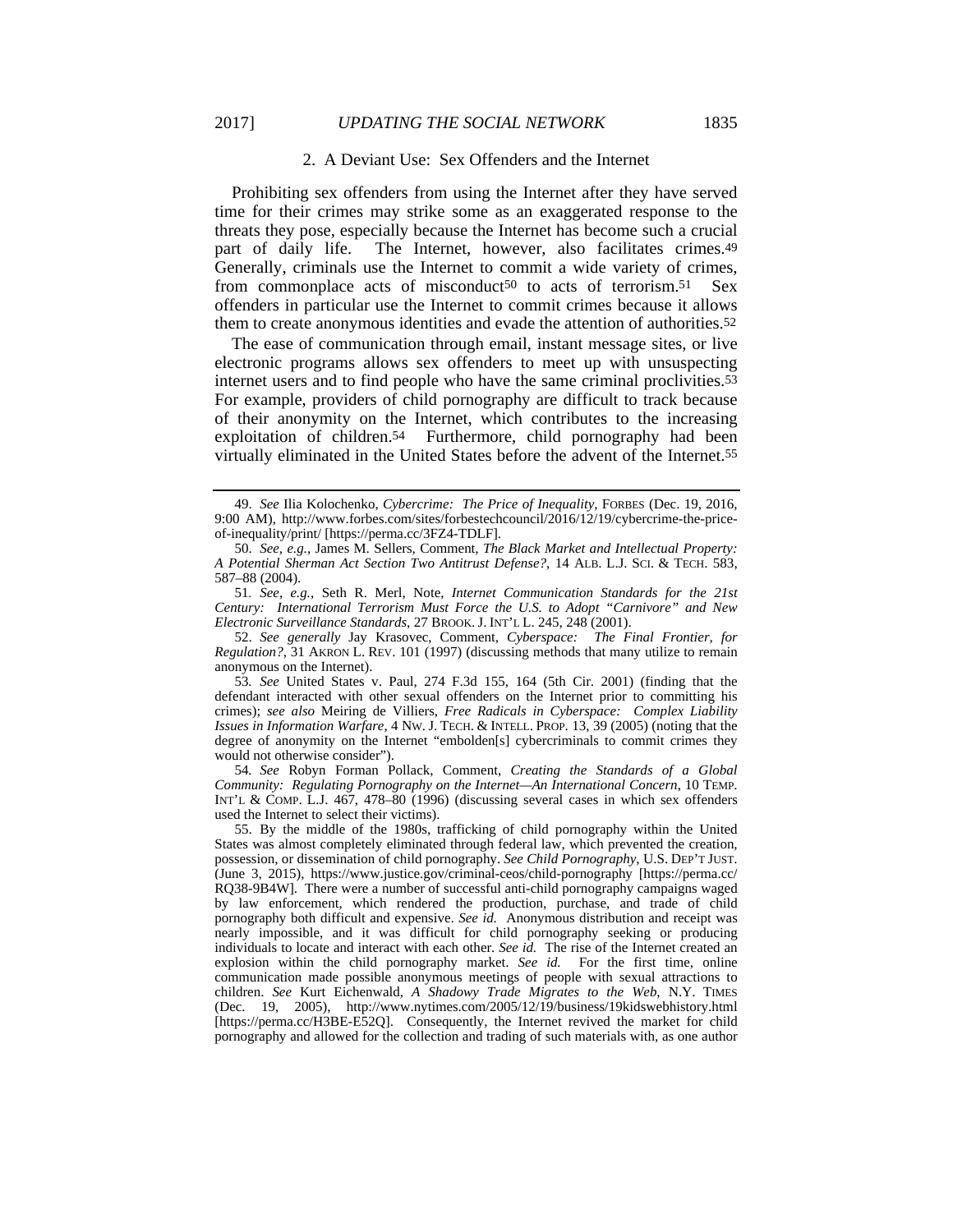Because the Internet has provided a tool for some sex offenders to engage in criminal behavior, it is understandable that legislatures would have an interest in banning its use among convicted sex offenders.56

# II: A DIVERGENCE OF OPINIONS: THE STATE LEGISLATIVE RESPONSE

Many states have enacted broad legislation restricting sex offenders' access to social networking websites to protect children from online predators.57 States differ in determining which specific category of sex offense may trigger a social media ban and which websites are prohibited.58 Some states restrict sex offenders' access to social networking websites regardless of underlying offenses or whether the offense had any connection to the Internet.59 Other states have tailored their statutes more narrowly and limit offenders' use of social media based upon their previous criminal conduct.60 When individuals challenge these restrictions, courts are forced to balance public safety concerns with registered sex offenders' constitutional rights.61

First, Part II.A analyzes the First Amendment jurisprudence necessary to determine the constitutionality of current legislation. Next, Part II.B examines the spectrum of approaches states take in restricting sex offenders' access to social networking websites. Part II.C discusses state statutes that restrict only certain individuals and social networking websites, while Part II.D examines state statutes that broadly restrict social media access and, as such, have failed under the First Amendment. Part II concludes by focusing on how North Carolina's statute fits along this spectrum.

60*. See* MINN. STAT. § 244.05(6)(c) (2016); N.Y. PENAL LAW § 65.10(4-b) (McKinney 2011); TEX. GOV'T CODE ANN. § 508.1861(a)–(b) (West 2015).

put it, "the vigor and obsession usually found among baseball card enthusiasts." *Id.* The Internet made production of child pornography easy and inexpensive and allowed individuals to create, access, and share child sexual abuse images with ease and anonymity. *See Child Pornography*, U.S. DEP'T JUST. (June 3, 2015), https://www.justice.gov/criminalceos/child-pornography [https://perma.cc/RQ38-9B4W]. Today, child pornography is readily available through almost every Internet outlet including websites, email, instant messaging, newsgroups, message boards, peer-to-peer networks, and social networking websites. *See id.*

 <sup>56.</sup> Although beyond the scope of this Note, many social networking sites, such as Facebook and Instagram, have barred sex offenders from their websites. *See e.g.*, *Statement of Rights and Responsibilities*, FACEBOOK, (Jan. 30, 2015), https://www.facebook.com/terms [https://perma.cc/ACU7-HNNC]. Facebook explicitly bans access by sex offenders in its terms of service, whereas Twitter, Snapchat, LinkedIn, Kik, and other websites permit sex offenders. *See id*.; *see also Twitter Terms of Service*, TWITTER, (Sept. 30, 2016) https:// twitter.com/tos?lang=en [https://perma.cc/M73A-XNDL]; *User Agreement*, LINKEDIN, (Oct. 23, 2014), https://www.linkedin.com/legal/user-agreement [https://perma.cc/U6EP-CAHT]; *Snap Inc. Terms of Service*, SNAP, INC., https://www.snap.com/en-US/terms/ (last visited Feb. 16, 2017) [https://perma.cc/CK2T-5KKQ]; *Terms of Service*, KIK, (May 11, 2016), https://www.kik.com/terms/#changesection [https://perma.cc/TW5R-XNLK].

<sup>57</sup>*. See infra* Part II.B.

<sup>58</sup>*. See infra* Part II.B–D.

<sup>59</sup>*. See e.g.*, N.C. GEN. STAT. § 14-202.5 (2009).

<sup>61</sup>*. See supra* notes 38–40 and accompanying text.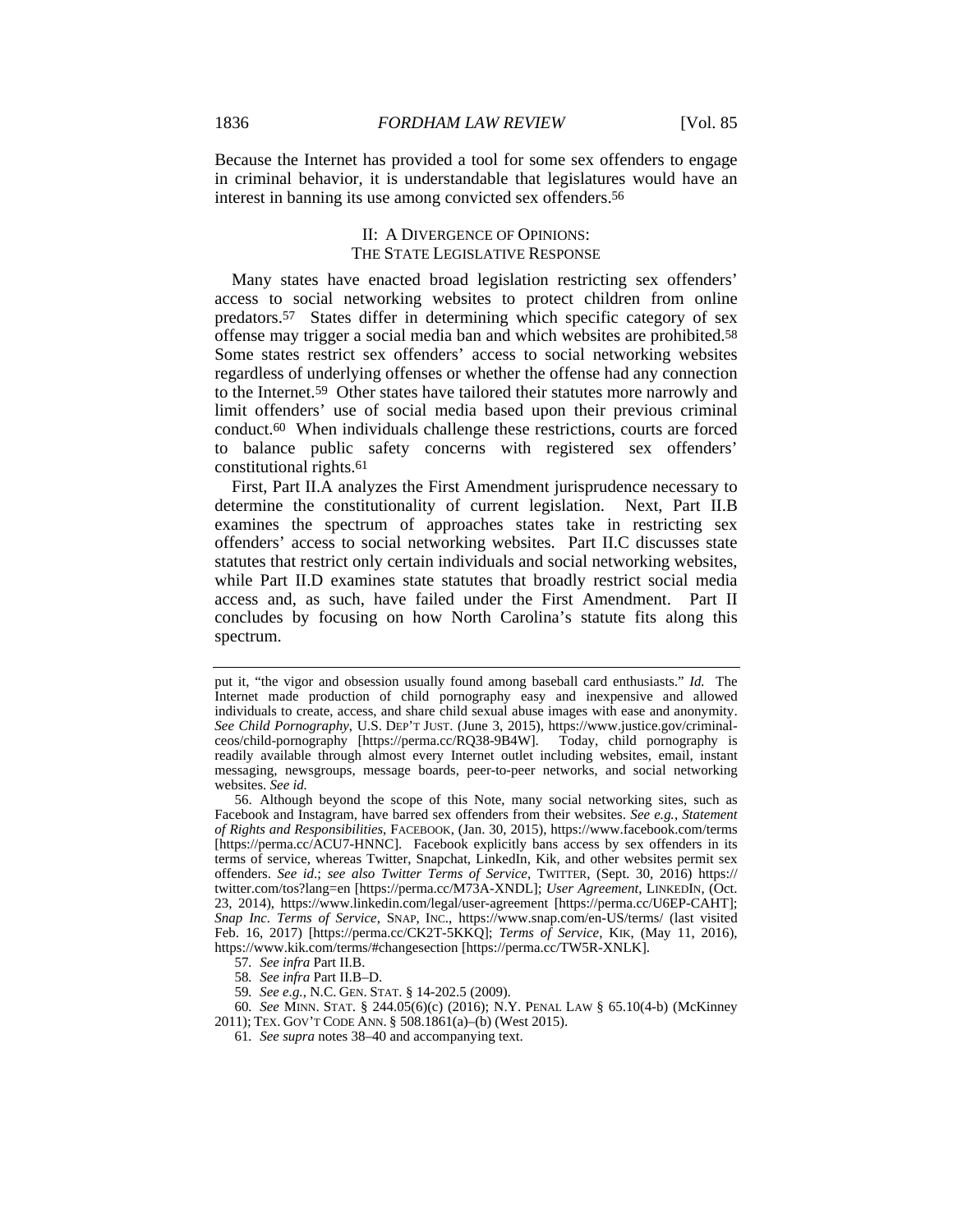# *A. Prohibitions on Internet Usage Under the First Amendment*

The First Amendment governs the individual right of free speech and expression—one of the bedrock principles upon which this country was founded.62 Over time, the Supreme Court has crafted a framework to determine whether state action has infringed upon an individual's right to free speech and expression. This section reviews that framework to aid in determining the constitutionality of North Carolina's sex offender statute.

#### 1. How Courts Evaluate Free Speech Challenges

Faced with a First Amendment challenge, courts often balance the government's interest against the burdened individual's rights.63 The greater the burden imposed on individual rights, the stronger the government interest must be for a statute to be constitutional.64 Courts must balance these interests when reviewing First Amendment challenges to statutes.65

Courts review alleged First Amendment violations with differing levels of scrutiny.66 Statutes regulating speech are either content-based regulations or content-neutral regulations of speech.67 Content-based statutes regulate speech on the face of the statute and upon the speech expressed.68 For example, a law that prohibits offensive speech is content based because it restricts speech based on the message or type of words conveyed.69 If the Court finds a statute content based, strict scrutiny applies, which requires the statute to serve a compelling government interest and be narrowly tailored to achieve that interest.70 Although the

65*. See Ward*, 491 U.S. at 791.

66*. See* R. Randall Kelso, *The Structure of Modern Free Speech Doctrine: Strict Scrutiny, Intermediate Review, and "Reasonableness" Balancing*, 8 ELON L. REV. 291, 291– 92 (2016).

<sup>62</sup>*. See* U.S. CONST. amend. I; Schneider v. New Jersey, 308 U.S. 146, 161 (1939) (stating that the freedom of speech and press are fundamental rights, and courts have the duty to balance these rights against regulation).

<sup>63</sup>*. See* State v. Packingham, 777 S.E.2d 738, 749 (N.C. 2015), *cert. granted*, 137 S. Ct. 368 (2016).

<sup>64</sup>*. See* Ward v. Rock Against Racism, 491 U.S. 781, 796 (1989) (holding that concert restrictions in a public park were constitutional time, place, and manner restrictions because they adequately balanced individual rights with legitimate government interests); *see also* Eva Conner, *Why Don't You Take a Seat Away from That Computer?: Why Louisiana Revised Statute 14:91.5 Is Unconstitutional*, 73 LA. L. REV. 883, 903 (2013). For a good example of the Court balancing these interests, see *Bartnicki v. Vopper*, 532 U.S. 514 (2001).

<sup>67</sup>*. See id.* at 295.

<sup>68</sup>*. See* R.A.V. v. City of St. Paul, 505 U.S. 377, 382 (1992).

<sup>69</sup>*. See, e.g.*, Cohen v. California, 403 U.S. 15, 26 (1971); *see also R.A.V.*, 505 U.S. at 382.

<sup>70</sup>*. See* Reed v. Town of Gilbert, 135 S. Ct. 2218, 2226 (2015); Erznoznik v. Jacksonville, 422 U.S. 205, 209 (1975) (stating that the government cannot selectively censor offensive speech under the First Amendment).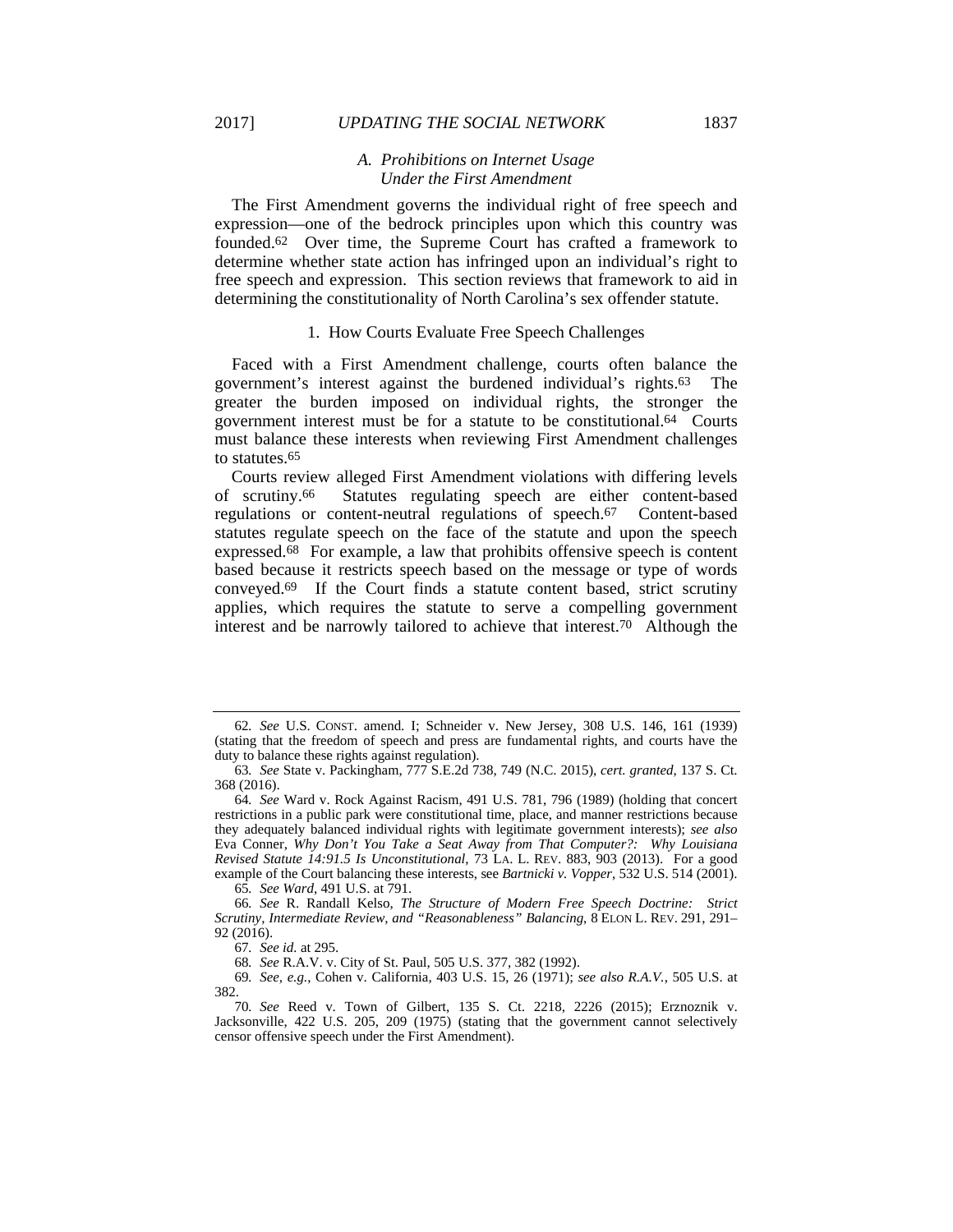government interest may be incredibly strong, it is very difficult for statutes to pass strict scrutiny.71

In contrast, a statute is content neutral if it regulates speech or expression without reference to the message conveyed.72 For example, a law that regulates the volume level of a concert held in a public square is content neutral because it does not regulate the content of the music even if it affects how the music is expressed.73 These content-neutral regulations are often sorted into two categories: (1) time, place, or manner restrictions and (2) expressive conduct restrictions.74 Time, place, or manner restrictions restrict the how the speech is expressed but not the speech itself.75 If the regulation is a time, place, or manner restriction, intermediate scrutiny applies, requiring the statute to (1) serve a significant governmental interest, (2) be narrowly tailored to serve that interest, and (3) leave open ample alternative channels for communicating the information.76 The previous example of a restriction on a concert's volume level is an example of a time, place, and manner restriction.

Alternatively, content-neutral regulations that restrict expressive conduct and incidentally burden speech are also evaluated under intermediate scrutiny, though under a different standard.<sup>77</sup> If a court determines that a statute regulates conduct in a content-neutral manner, it will apply the fourfactor test from *United States v. O'Brien*78 to determine whether the statute is sufficiently justified.79 In *O'Brien*, the Supreme Court found that when speech and nonspeech elements are combined in the same course of conduct, the regulation is permissible if

it is within the constitutional power of the government; if it furthers an important or substantial governmental interest; if the governmental interest is unrelated to the suppression of free expression; and if the incidental restriction on alleged First Amendment freedoms is no greater than is essential to the furtherance of that interest.80

This standard differs from the time, place, manner restrictions because it targets expressive or symbolic conduct, (such as burning a draft to protest a war)81 that may not rise to the level of protected speech but still is afford

<sup>71</sup>*. See Reed*, 135 S. Ct. at 2226. *But see* Burson v. Freeman, 504 U.S. 191, 199 (1992) (noting that the government has a very strong and compelling interest in protecting citizens during elections from coercion and confusion).

<sup>72</sup>*. See* Ward v. Rock Against Racism, 491 U.S. 781, 791 (1989).

<sup>73</sup>*. See generally id.*

<sup>74</sup>*. See* State v. Packingham, 777 S.E.2d 738, 743 (N.C. 2015), *cert. granted*, 137 S. Ct. 368 (2016). This threshold determination is not always present, but the initial question of conduct versus speech continues to be a central feature of First Amendment doctrine. *See* Texas v. Johnson, 491 U.S. 397, 404 (1989); *see also* Note, *Free Speech Doctrine After*  Reed v. Town of Gilbert, 129 HARV. L. REV. 1981, 1988–90 (2016).

<sup>75</sup>*. See Ward*, 491 U.S. at 796.

<sup>76</sup>*. See id.* at 791.

<sup>77</sup>*. See* United States v. O'Brien, 391 U.S. 367, 377 (1968).

 <sup>78. 391</sup> U.S. 367 (1968).

<sup>79</sup>*. See id.* at 377.

<sup>80</sup>*. Id.* at 376–77.

<sup>81</sup>*. See generally id.*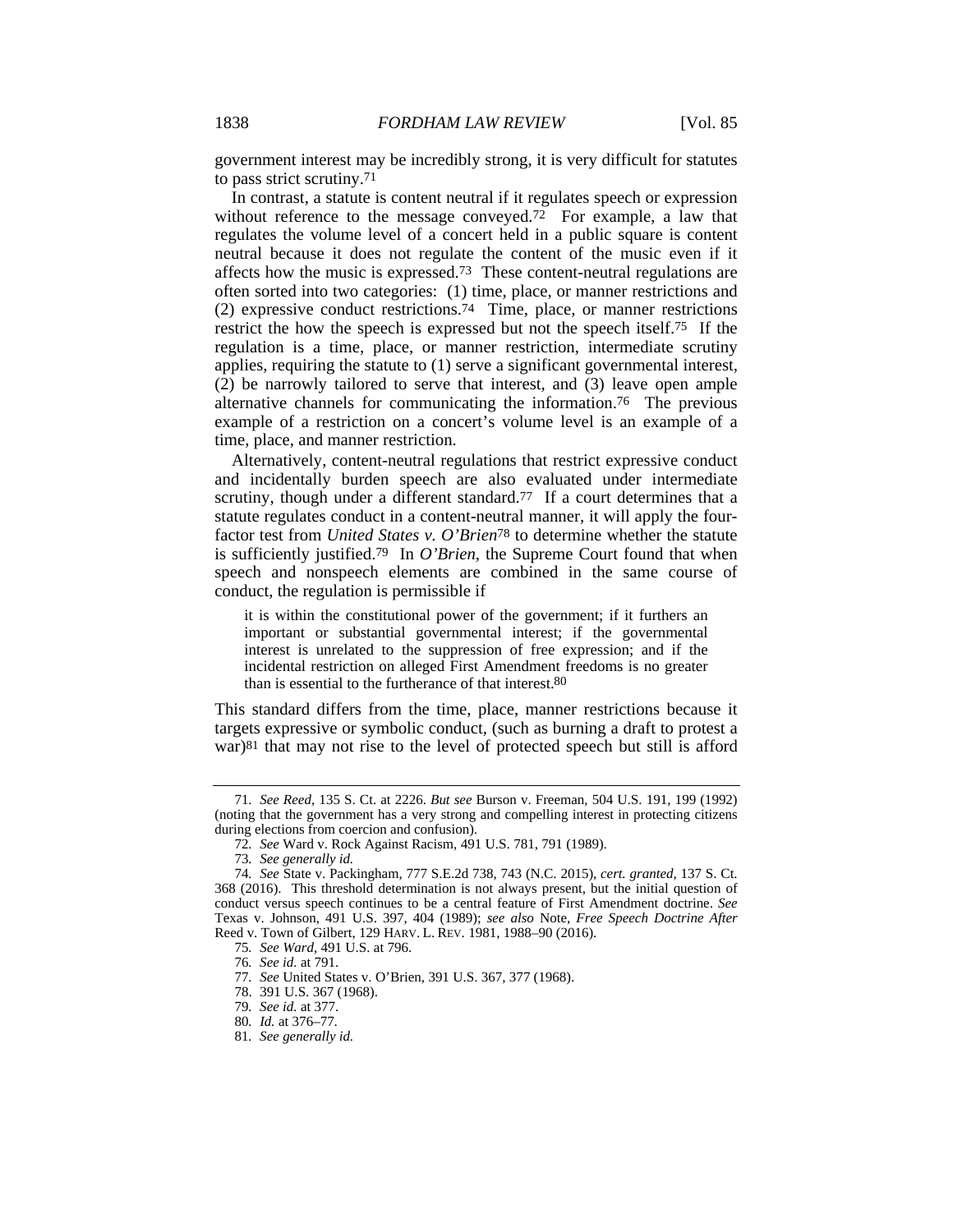some First Amendment protection.82 In total, hurdling over the constitutional bar is easier for content-neutral restrictions than contentbased restrictions, but the government must still articulate a legitimate government interest and show an adequate balance between its interest and the speech interests.83

One of the more difficult issues courts face is what level of constitutional protection speech on the Internet is afforded. When the government regulates internet expression, individuals challenge the statutes for violating their constitutional rights.84 The arguments challenging Internet bans have helped clarify what level, if any, of constitutional protection is afforded to speech over the Internet.

#### 2. Is Anything Really Free?:

#### The Constitution's Protection for Free Speech on the Internet

As the Internet has become a leading platform for expression, courts grapple with whether access to the Internet should be considered a fundamental right or, at least, a medium of speech afforded constitutional protection. While the United Nations has declared Internet access an inherent right,85 the Supreme Court has not yet recognized access to the Internet as an individual right but has acknowledged that speech conducted on the Internet implicates the First Amendment.86 Although Internet speech is protected by the Constitution, it is unclear whether registered sex

85*. See* La Rue, *supra* note 41, ¶¶ 20–22.

 <sup>82.</sup> *Id.* at 376 ("We cannot accept the view that an apparently limitless variety of conduct can be labeled 'speech' whenever the person engaging in the conduct intends thereby to express an idea. . . . This Court has held that when 'speech' and 'nonspeech' elements are combined in the same course of conduct, a sufficiently important governmental interest in regulating the nonspeech element can justify incidental limitations on First Amendment freedoms.").

<sup>83</sup>*. See* State v. Packingham, 777 S.E.2d 738, 749 (N.C. 2015), *cert. granted*, 137 S. Ct. 368 (2016).

<sup>84</sup>*. See* United States v. Miller, 594 F.3d 172, 175 (3d Cir. 2010) (holding lifetime limitation on use of Internet, in light of less restrictive alternatives, a "greater restraint of liberty than is reasonably necessary"); United States v. Heckman, 592 F.3d 400, 409 (3d Cir. 2010) (stating that prohibiting access to any Internet service provider, bulletin board system, or other public or private computer network for the rest of a defendant's life is too broad given "alternative, less restrictive, means of controlling Heckman's post-release behavior," including computer monitoring paid for by defendant).

<sup>86</sup>*. See* Reno v. ACLU, 521 U.S. 844, 870 (1997) ("The Internet can hardly be considered a 'scarce' expressive commodity. . . . Through the use of chat rooms, any person with a phone line can become a town crier with a voice that resonates farther than it could from any soap box. . . . [O]ur cases provide no basis for qualifying the level of First Amendment scrutiny that should be applied to this medium."); *see also* Brown v. Entm't Merchs. Ass'n, 564 U.S. 786, 790 (2011) (recognizing that the First Amendment protections extend to new forms of speech and expression, and noting "'the basic principles of freedom of speech and the press, like the First Amendment's command, do not vary' when a new and different medium for communication appears" (quoting Joseph Burstyn, Inc. v. Wilson, 343 U.S. 495, 503 (1952))); Ashcroft v. ACLU, 535 U.S. 564, 566 (2002) ("The Internet . . . offer[s] a forum for a true diversity of political discourse, unique opportunities for cultural development, and myriad avenues for intellectual activity." (quoting 47 U.S.C. § 230(a)(3) (Supp. 1996))).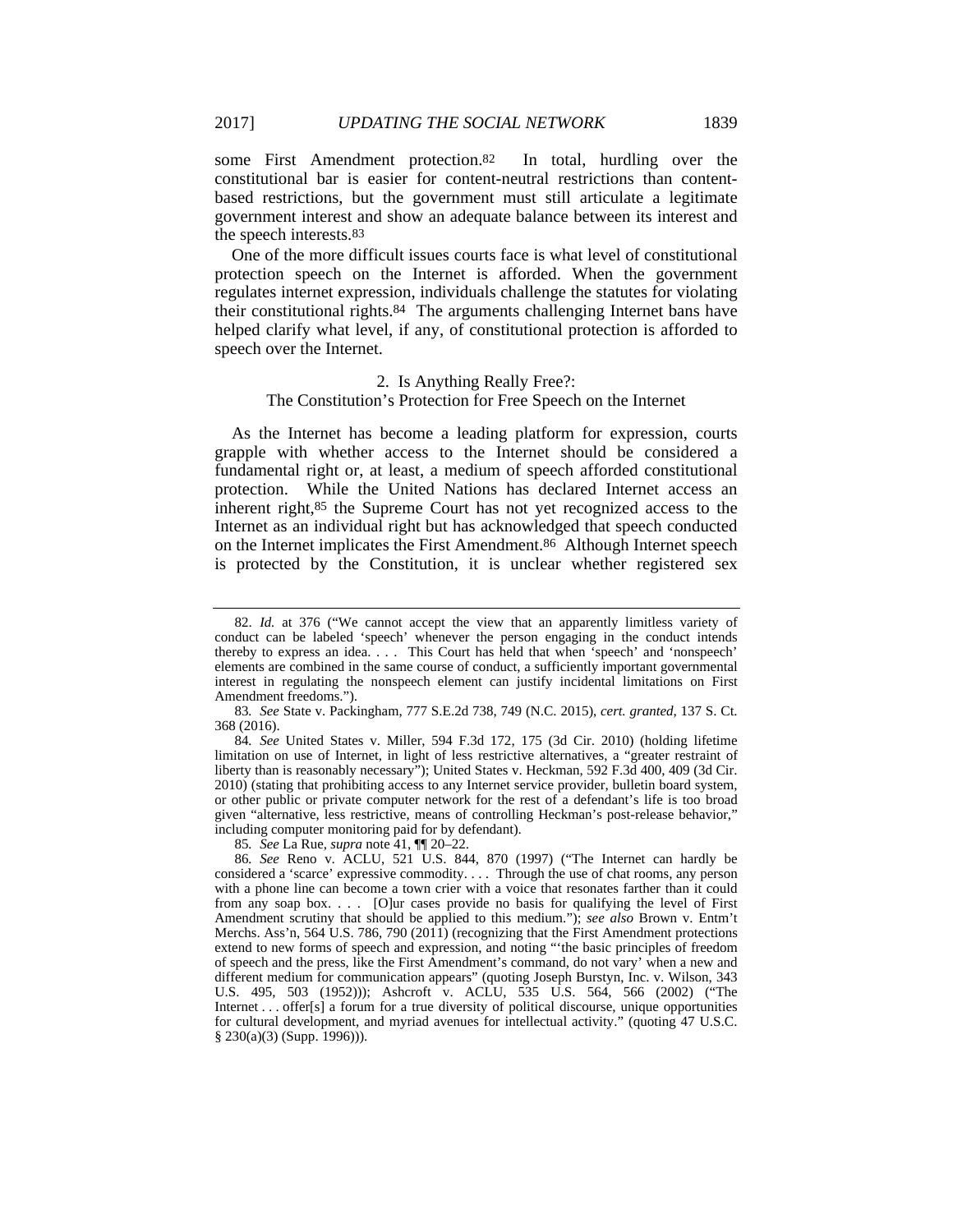offenders enjoy the same amount of constitutional protection that average internet users do.

#### *a. Free Speech and Its Limits for Felons*

The Supreme Court has not explicitly defined the limits of registered sex offenders' First Amendment rights. However, the Supreme Court has addressed the First Amendment rights of prisoners in two cases: *Pell v. Procunier*87 and *Beard v. Banks*.88 These cases provide a brief overview of current jurisprudence regarding the First Amendment rights of incarcerated prisoners and their sliding spectrum of constitutional protection.89 Although prisoners and sex offenders are not in identical situations, they share similar limitations of rights. This analysis of prisoners' rights provides context for registered sex offenders' First Amendment rights; if prisoners can have their speech rights curbed to ensure public safety, sex offenders may be subjected to speech limitations as well.

For example, in *Pell*, the Court held that the prison's policy to deny prisoners permission to interview with journalists did not violate the prisoners' First Amendment rights.90 In contrast to a narrowly tailored analysis or an *O'Brien* analysis91 the Court found that "a prison inmate retains [only] those First Amendment rights that are not inconsistent with his status as a prisoner or with the legitimate penological objectives of the corrections system."92 Individuals retain their constitutional rights while imprisoned, but certain rights may be restricted or denied for the safety of the prison environment.93 The Court reasoned that the safety concerns of face-to-face interviews and the resulting potential discipline issues outweighed the prisoners' right to communicate with the journalists.94 The Court found that prisoners had alternative channels of communication,95 so the prisoners' freedom of speech was sufficiently protected and the First Amendment was not violated.96

Similarly, in *Beard*, the Supreme Court reiterated *Pell*'s notion that imprisonment does not deprive prisoners of constitutional protection, but sometimes a greater restriction of such rights and are allowed in prison than would be permitted elsewhere.97 The *Beard* Court held that the prison's policy of prohibiting prisoners from reading newspapers, magazines, and keeping personal photographs did not violate their First Amendment

97*. See Beard*, 548 U.S. at 528.

 <sup>87. 417</sup> U.S. 817 (1974).

 <sup>88. 548</sup> U.S. 521 (2006).

<sup>89</sup>*. See* Turner v. Safley, 482 U.S. 78, 89 (1987) (holding that a prison regulation impinging on inmates' constitutional rights is valid if it is reasonably relates to legitimate penological interests).

<sup>90</sup>*. See Pell*, 417 U.S. at 827–28.

<sup>91</sup>*. See supra* Part II.A.1.

<sup>92</sup>*. Pell*, 417 U.S. at 822.

<sup>93</sup>*. See id.*

<sup>94</sup>*. See id.* at 827.

<sup>95</sup>*. See id.* at 827–28.

<sup>96</sup>*. See id.* at 828.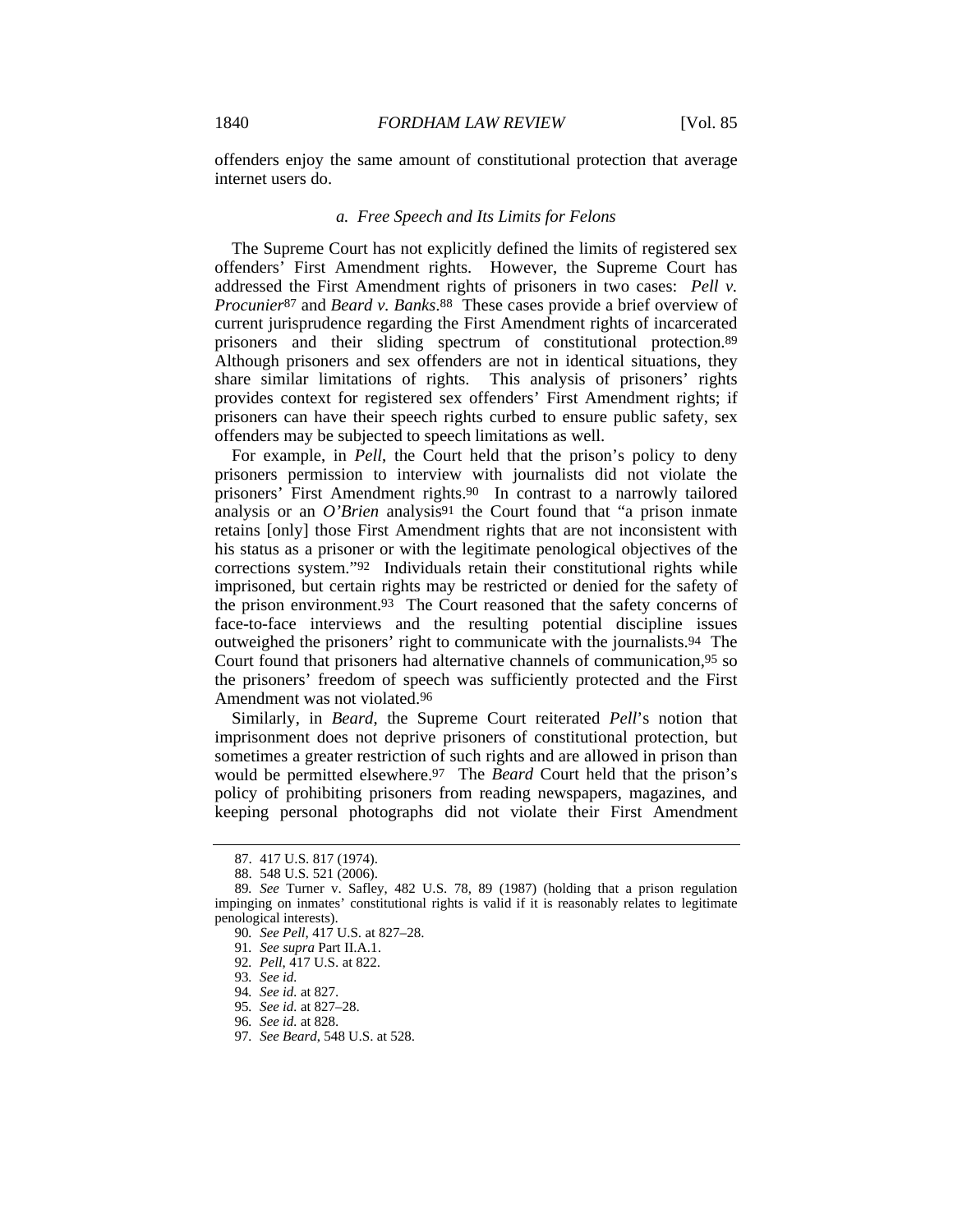rights.98 The Court justified this conclusion by stating that the need to strictly monitor and hold prisoners in harsher confinement outweighed certain First Amendment liberties.99 The Court emphasized the other alternatives available to the prisoners100 and the reasonable balance of maintaining safety and restricting the prisoners' rights.101

# *b. Registered Sex Offenders and Free Speech: How the Law Does Not Clarify Sex Offenders' First Amendment Rights*

The analysis of prisoners' First Amendment rights helps provide context for determining the scope of registered sex offenders' First Amendment rights. For public and prison safety, prisoners have their speech rights limited. Similarly, because sex offenders face additional restrictions postincarceration (that other felons may not have), they may be subjected to greater speech limitations as well. There are several important differences, however, between prisoners and registered sex offenders.102

First, many registered sex offenders have already completed their prison sentences and are released on probation, parole, or another type of supervised release.<sup>103</sup> There is an argument that they should not be penalized further for prior crimes.104 Second, the broad sweeping bans may be an efficient way to handle prison inmates, but they are inequitable for offenders whose situations vary greatly.

Despite these arguments, registered offenders have their rights limited by extended restrictions on their behavior in addition to incarceration and parole.105 All registered sex offenders are monitored by law enforcement through the act of registering.106 There are also places they are not allowed to live or work.107 Therefore, it might not seem that offensive to the Constitution to limit their speech rights online as well.

105*. See* 42 U.S.C. § 16913 (2012).

<sup>98</sup>*. See id.* at 530.

<sup>99</sup>*. Id.*

<sup>100</sup>*. See id.* at 532–33 (stating there are reasonable, but not ideal, alternatives).

<sup>101</sup>*. See id.* at 530–31.

<sup>102</sup>*. See* Hitz, *supra* note 44, at 1343.

<sup>103</sup>*. See id.* at 1335.

<sup>104</sup>*. See* Doe v. Nebraska, 898 F. Supp. 2d 1086, 1125 (D. Neb. 2012) (holding that criminalizing sex offenders' use of social media, and disclosing Internet identifiers was intended to punish sex offenders and therefore violated the Ex Post Facto Clause).

<sup>106</sup>*. See* OFFICE OF SEX OFFENDER SENTENCING, MONITORING, APPREHENDING, REGISTERING, & TRACKING, U.S. DEP'T OF JUSTICE, SEX OFFENDER REGISTRATION AND NOTIFICATION IN THE UNITED STATES: CURRENT CASE LAW AND ISSUES 13 (2016); NGA CTR. FOR BEST PRACTICES, MANAGING CONVICTED SEX OFFENDERS IN THE COMMUNITY 3-7 (2008).

<sup>107</sup>*. See generally* Blaisdell, *supra* note 2.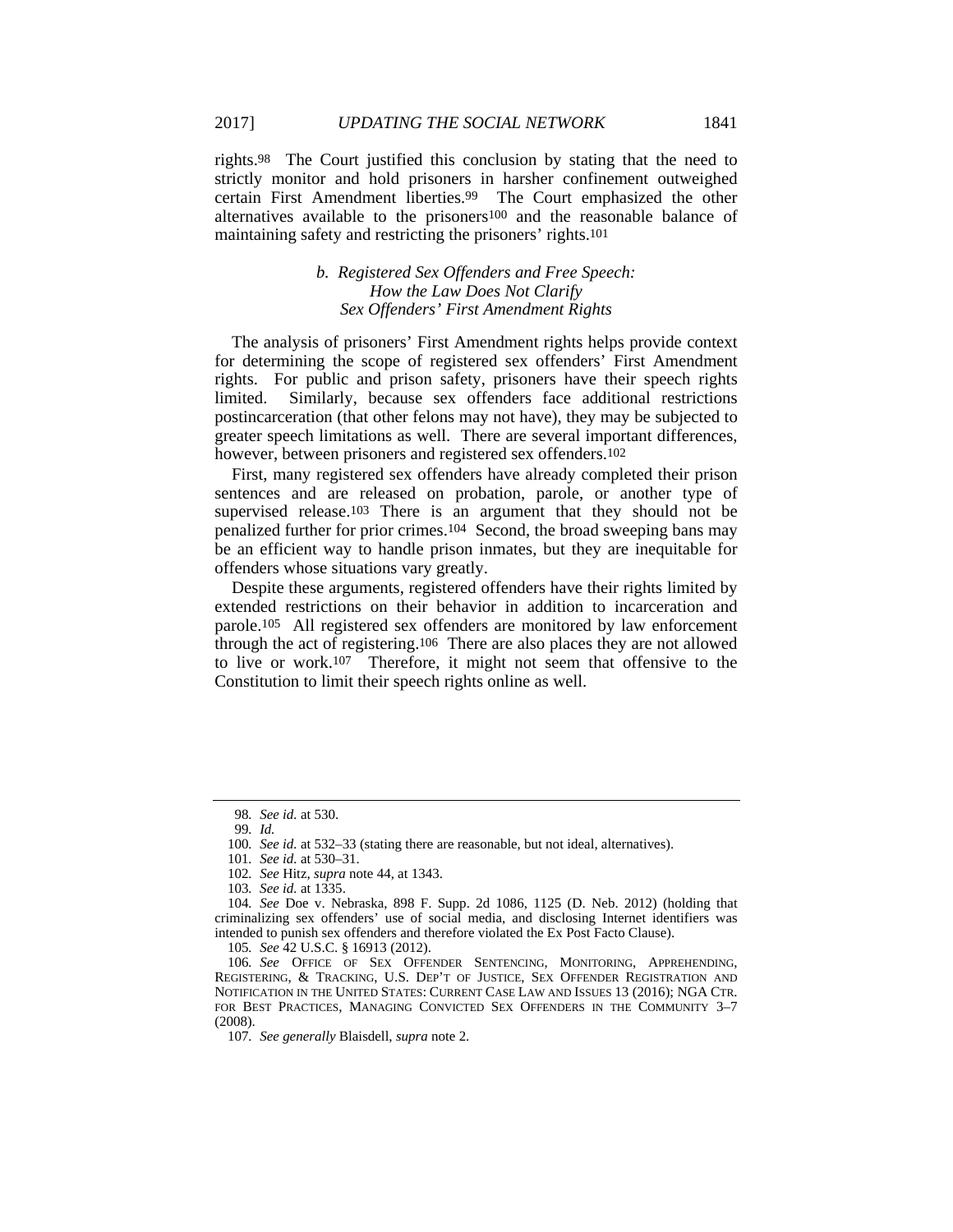#### 1842 *FORDHAM LAW REVIEW* [Vol. 85]

#### *B. A National Look at Sex Offender Social Media Bans*

To date, there are eleven state statutes that limit or restrict a sex offender's use of social media.108 States restricting an offender's social media usage vary greatly.109 Depending on the state, a violation can range from a Class A misdemeanor<sup>110</sup> to a Class I felony.<sup>111</sup> The statutes do not uniformly define "social network," which means permitted Internet usage for sex offenders varies from state to state. For example, some states have broad definitions that can potentially include websites with chat rooms, photo sharing, or email functions.112 This can lead to restricted access of common news sites, popular email servers, and other non-social networking websites.113

Similarly, the definition of "sex offender" varies. Some statutes ban social media access only if the offender committed crimes against children or used the Internet in the commission of the crime.114 Other states choose to include all registered sex offenders, without regard to the specific type of crime committed or the rate of recidivism for those crimes.115 These differences highlight why some statutes pass constitutional muster, while others might not.

Notably, some states have enacted social networking website bans that do not apply to all registered sex offenders but only to those convicted of certain sex offenses or those who used a computer in the commission of their crimes. New York, Texas, and Minnesota have done this.116 In contrast, other states attempted and failed to entirely ban sex offenders' Individuals in Indiana, Nebraska, and Louisiana successful challenged state statutes that were overly broad in their application and the scope of websites prohibited.117

North Carolina, the focus of this Note, restricts all registered sex offenders from using social networking websites.118 A registered sex offender challenged the statute's constitutionality under the First

112*. See id.*

113*. See e.g.*, State v. Packingham, 777 S.E.2d 738, 753 (N.C. 2015) (Hudson, J., dissenting), *cert. granted*, 137 S. Ct. 368 (2016).

114*. See* N.Y. PENAL LAW § 65.10(4-b) (McKinney 2011), TEX. GOV'T CODE ANN. § 508.1861(a)–(b) (West 2015).

115*. See* N.C. GEN STAT. § 14-202.5.

116*. See* MINN. STAT. § 244.05(6)(c) (2016); N.Y. PENAL LAW § 65.10(4-b); TEX. GOV'T CODE ANN. § 508.1861(a)–(b).

117*. See* Doe v. Prosecutor, 705 F.3d 694, 703 (7th Cir. 2013); Doe v. Nebraska, 898 F. Supp. 2d 1086, 1131 (D. Neb. 2012); Doe v. Jindal, 853 F. Supp. 2d 596, 605 (M.D. La. 2012).

118*. See* N.C. GEN STAT. § 14-202.5.

<sup>108</sup>*. See* NAT'L DIST. ATT'YS ASS'N, RESTRICTION OR BAN OF SOCIAL NETWORKING USE FOR SEX OFFENDERS COMPILATION 4–13 (2013), http://www.ndaajustice.org/pdf/ Sex%20Offenders%20and%20Social%20Networks\_2013.pdf (listing the statutes limiting or restricting sex offenders' use of social media from Florida, Illinois, Indiana, Kentucky, Louisiana, Minnesota, Nebraska, New York, North Carolina, South Carolina, and Texas) [https://perma.cc/W6RR-5ALU].

<sup>109</sup>*. See infra* Part II.B–E.

<sup>110</sup>*. See* IND. CODE § 35-42-4-12(b) (2015).

<sup>111</sup>*. See* N.C. GEN. STAT. § 14-202.5 (2009).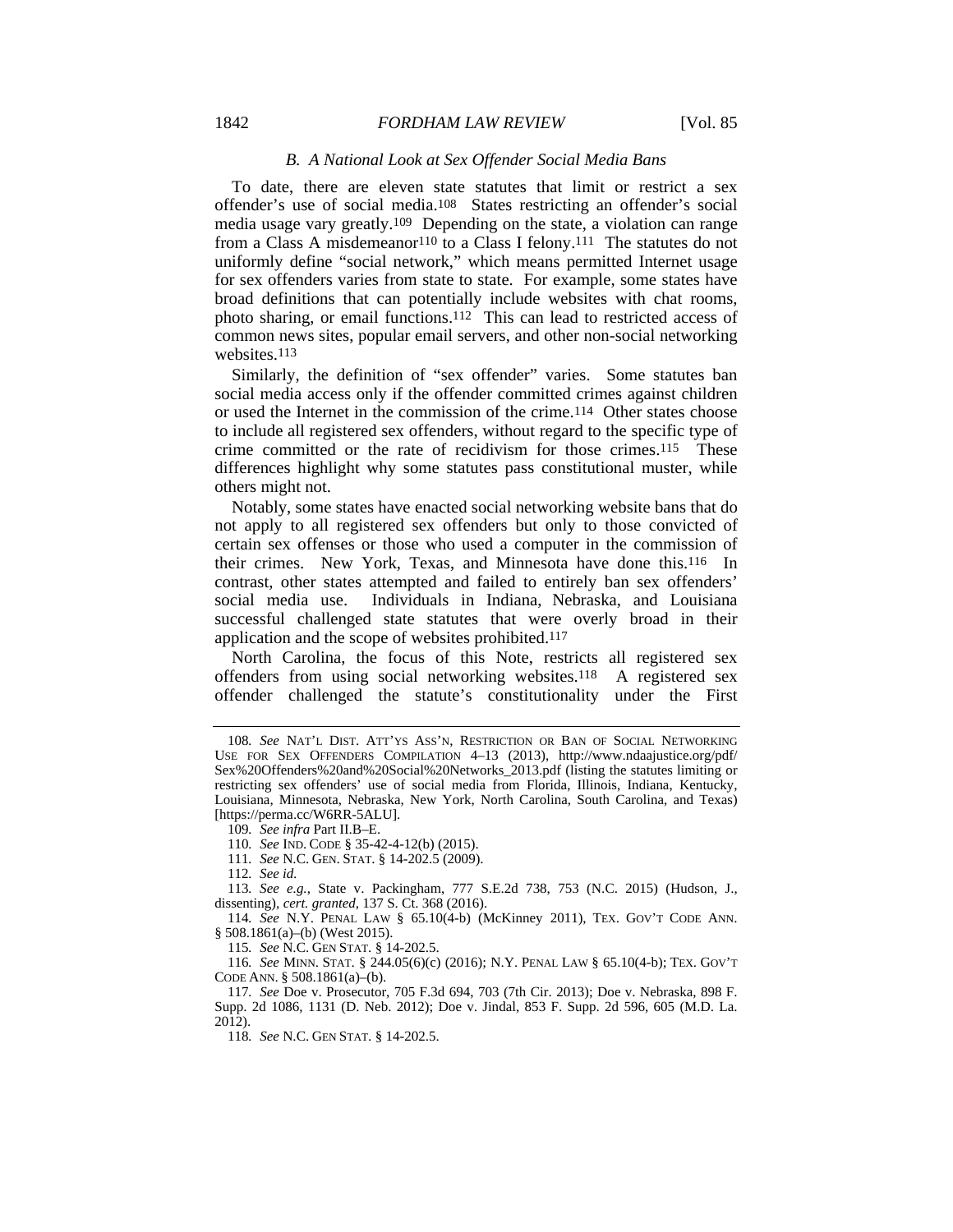Amendment.119 After the North Carolina Supreme Court upheld the statute,120 the U.S. Supreme Court granted certiorari to determine whether the statute is constitutional.121 North Carolina's statute presents an opportunity for the U.S. Supreme Court to provide guidance for state legislators.

To understand the relevant issues of North Carolina's statute, a more indepth comparison of current state legislation is helpful. Part II.C first examines New York, Texas, and Minnesota's statutes. It discusses how these states properly balance public safety concerns with sex offenders' rights. Next, it focuses on successful First Amendment challenges brought against Indiana's, Louisiana's, and Nebraska's statutes. Then, Part II.D examines how these statutes violated registered sex offenders' First Amendment rights and highlights some of the relevant issues state legislators face in drafting legislation. Part II.E discusses where North Carolina fits on the spectrum and presents a basic framework for analyzing the statute's constitutionality.

# *C. States That Got It Right: How New York, Texas, and Minnesota Crafted Constitutional Statutes*

To avoid constitutional concern, states must craft narrowly tailored statutes to balance individual liberties with the state's pursuit of their interest.122 The Supreme Court has said, "A statute is narrowly tailored if it targets and eliminates no more than the exact source of the 'evil' it seeks to remedy. A complete ban can be narrowly tailored but only if each activity within the proscription's scope is an appropriately targeted evil."<sup>123</sup> Although state governments have articulated compelling state interests in protecting children,124 statutes often are overbroad because (1) the restrictions burden too many people, (2) the restricted websites included are too expansive, and (3) there are not alternative substitutes for the restricted websites.125

Although the relevant statutes vary slightly, New York, Texas, and Minnesota offer an alternative to a total ban on sex offenders' social media use.126 These statutes provide a narrowly tailored approach that balances public welfare concerns with the speech rights of registered sex offenders.

<sup>119</sup>*. See* State v. Packingham, 748 S.E.2d 146, 149 (N.C. Ct. App. 2013), *rev'd*, 777 S.E.2d 738 (N.C. 2015), *cert. granted*, 137 S. Ct. 368 (2016).

<sup>120</sup>*. See Packingham*, 777 S.E.2d at 741.

<sup>121</sup>*. See Packingham*, 137 S. Ct. 368.

<sup>122</sup>*. See* Frisby v. Schultz, 487 U.S. 474, 488 (1988).

<sup>123</sup>*. See id.* at 485 (citation omitted).

<sup>124</sup>*. See* Sable Commc'ns of Cal., Inc. v. FCC, 492 U.S. 115, 126 (1989) ("We have recognized that there is a compelling interest in protecting the physical and psychological well-being of minors.").

<sup>125</sup>*. See* Hitz, *supra* note 44, at 1351.

<sup>126</sup>*. See* MINN. STAT. § 244.05(6)(c) (2016); N.Y. PENAL LAW § 65.10 (4-b) (McKinney 2011), TEX. GOV'T CODE ANN. § 508.1861(a)–(b) (West 2015).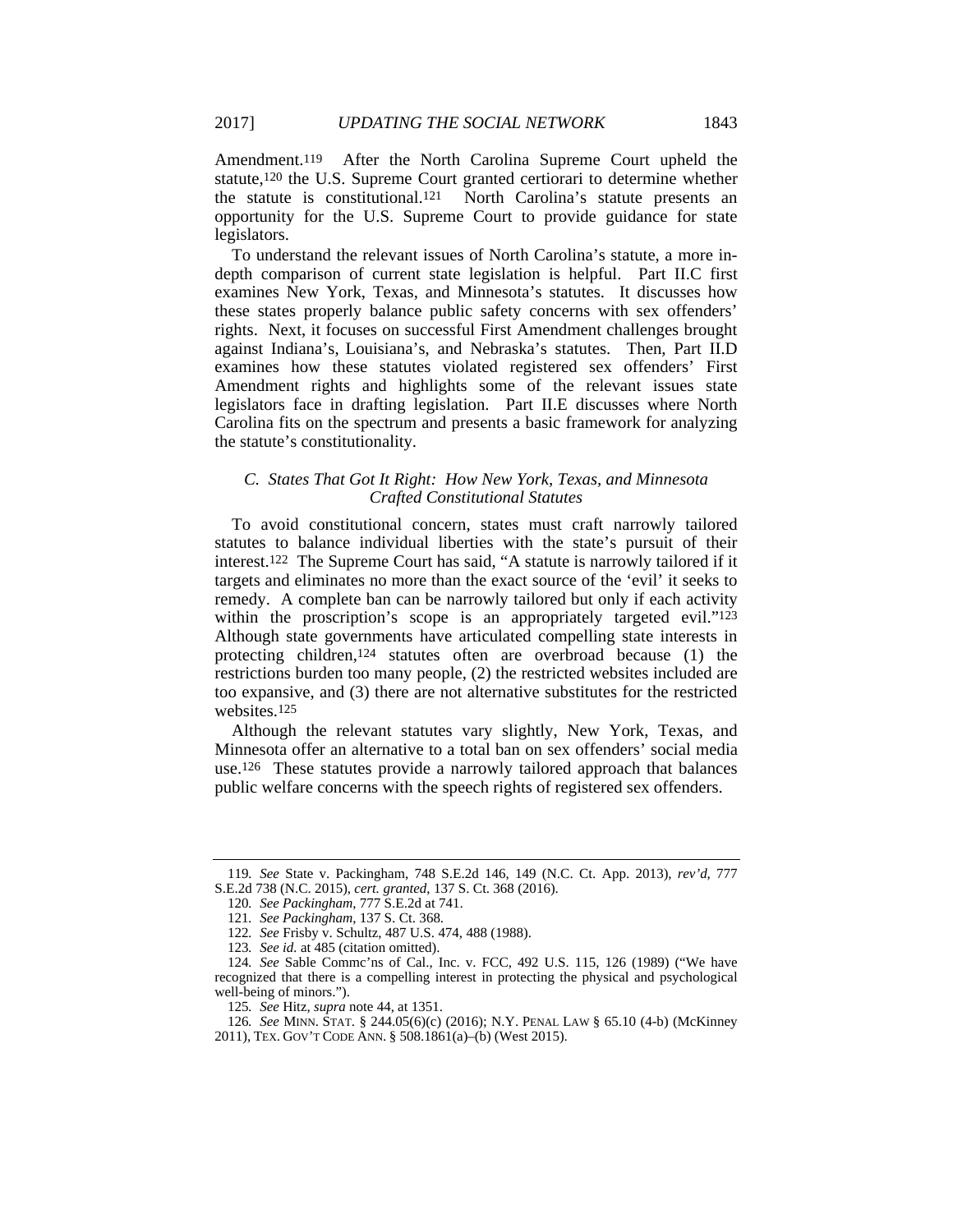#### 1. New York

In New York, access to social networking websites is dependent on the type of offense committed and risk of reoffending, as designated by tier.127 The statute prohibits social media access to registered sex offenders who committed an offense against a minor, have the greatest rate of reoffending, or who used the Internet to facilitate the commission of a crime.128 New York defines a commercial social networking site as any site owned by any business or entity that allows people under eighteen to create Web pages or profiles that provide information about themselves.129 The site must also allow direct or real-time communication (in essence, a chat room or instant messenger) with people under eighteen.130 The statute makes clear that the definition of a restricted social networking website does not include websites that have activities not explicitly enumerated in the statute.131 This statute is narrowly tailored because it does not burden more people than necessary and keeps the scope of restricted websites to a minimum.

#### 2. Texas

Adopting a similar approach, Texas restricts social networking website access depending upon the type of offense committed or the type of offender.132 The statute restricts the access of high-risk sex offenders and those who used computers in the commission of their crimes.133 Texas defines a social networking website as an Internet website that allows users, through the creation of online profiles, to provide personal information to the public, or to other users of the Internet website.134 Further, the website must have the primary purpose of facilitating online social interactions to be considered a social networking site.135 Additionally, the statute permits registered sex offenders to access social networking sites if they are at risk of losing their jobs or suffering other undue hardships as a result of the restriction.136 This statute is also narrowly tailored because it burdens only specific offenders, keeps the scope of restricted websites to a minimum, and provides an "undue hardship" caveat for offenders who may be struggling with integrating back into society.

#### 3. Minnesota

Minnesota limited its social networking website ban to sex offenders who pose a higher risk to the community—those placed on "intensive supervised

<sup>127</sup>*. See* N.Y. PENAL LAW § 65.10(4-b).

<sup>128</sup>*. See id.*

<sup>129</sup>*. See id.*

<sup>130</sup>*. See id.*

<sup>131</sup>*. See id.*

<sup>132</sup>*. See* TEX. GOV'T CODE ANN. § 508.1861 (West 2015).

<sup>133</sup>*. See id.* § 508.1861(a)–(b).

<sup>134</sup>*. See* TEX. CODE CRIM. PROC. ANN. art. 62.0061 (West 2009).

<sup>135</sup>*. See id.*

<sup>136</sup>*. See* TEX. GOV'T CODE ANN. § 508.1861(b).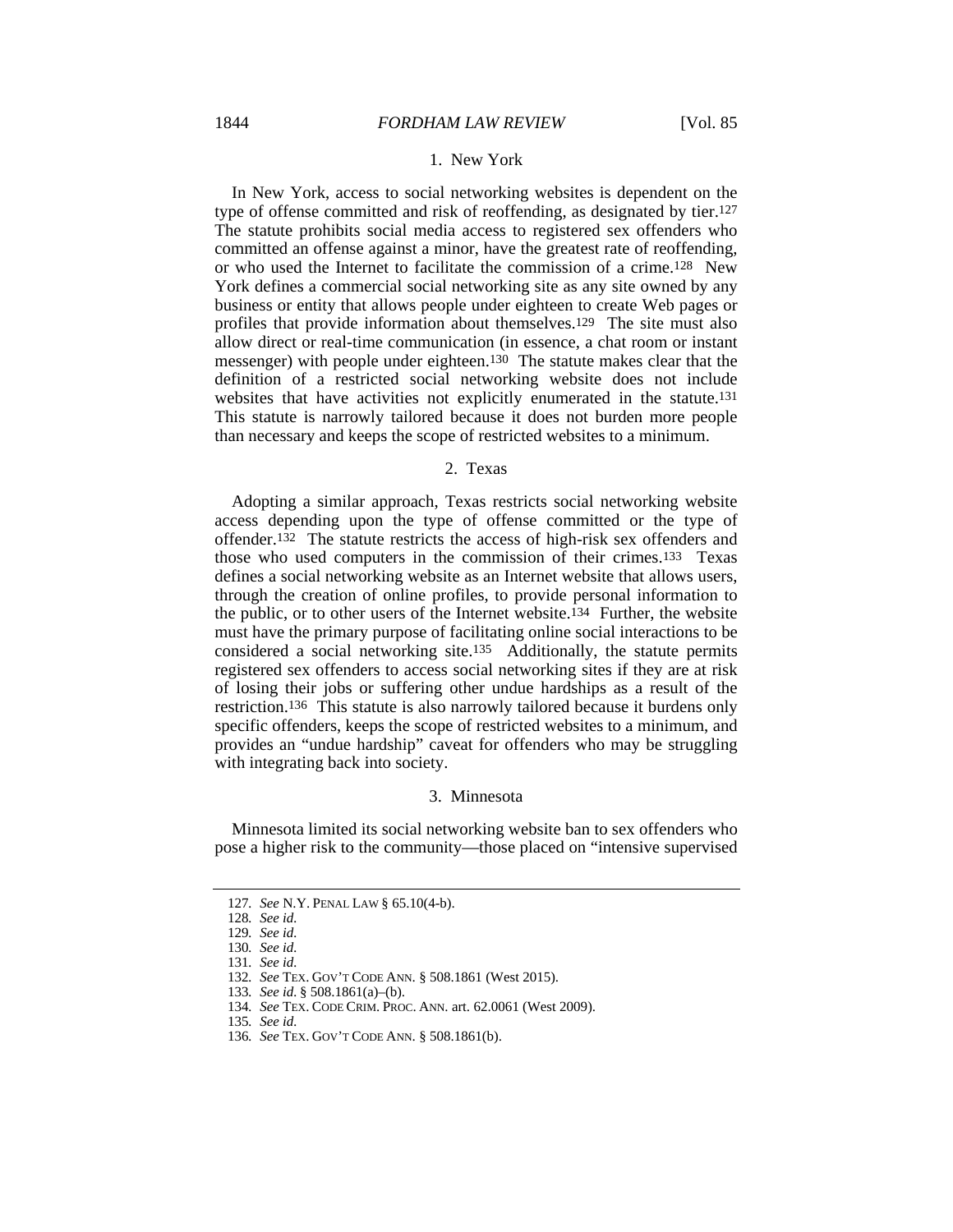release."137 These offenders are not only prohibited from using social networking sites but are banned from using instant messaging programs, chat rooms that permit people under eighteen to become a member, or maintaining a personal Web page.138 This statute is very narrowly tailored because it is applicable to only one category of high-risk offenders and defines restricted websites narrowly.139

Although these statutes vary slightly, they provide an alternative to a total ban on sex offenders' social media use through narrowly tailored approaches that balance protection of children with sex offenders' rights. These statutes restrict the speech of sex offenders who have a high likelihood of reoffending or who used the Internet to commit their crime of conviction.140 They restrict only websites whose primary function is to operate as a social networking website. These nuances in statutory language create clear guidelines for offenders and maintain a balance between public safety and offenders' rights.

# *D. States That Got It Wrong: How Indiana's, Louisiana's, and Nebraska's Statutes Failed to Pass Constitutional Muster*

On the opposite side of the spectrum, various states attempted to ban sex offenders entirely from accessing social networking websites. Indiana, Louisiana, and Nebraska enacted statutes that were ultimately struck down as unconstitutional because they were not narrowly tailored enough.141

# 1. Indiana

The Indiana statute, passed in 2012, applied to all registered sex offenders.142 The law did not distinguish based on the victim's age, how the crime was committed, or the time since the original offense.143 The statute banned offenders from using social networking websites,<sup>144</sup> instant messaging programs, and chat rooms.145

<sup>137</sup>*. See* MINN. STAT. § 244.05(6)(c) (2016).

<sup>138</sup>*. See id.*

<sup>139</sup>*. See id.*

<sup>140</sup>*. See id.*; N.Y. PENAL LAW § 65.10(4-b) (McKinney 2011); TEX. GOV'T CODE ANN. § 508.1861(a)–(b).

<sup>141</sup>*. See* Doe v. Prosecutor, 705 F.3d 694, 703 (7th Cir. 2013); Doe v. Nebraska, 898 F. Supp. 2d 1086, 1131 (D. Neb. 2012); Doe v. Jindal, 853 F. Supp. 2d 596, 605 (M.D. La. 2012).

<sup>142</sup>*. See Doe*, 705 F.3d at 696.

<sup>143</sup>*. See id.*

 <sup>144.</sup> Under the statute:

A "social networking web site" means an Internet web site that: (1) facilitates the social introduction between two or more persons; (2) requires a person to register or create an account, a username, or a password to become a member of the web site and to communicate with other members; (3) allows a member to create a web page or a personal profile; and (4) provides a member with the opportunity to communicate with another person. The term does not include an electronic mail program or message board program.

*Id.* at 695 n.1.

<sup>145</sup>*. See id.* at 695–96.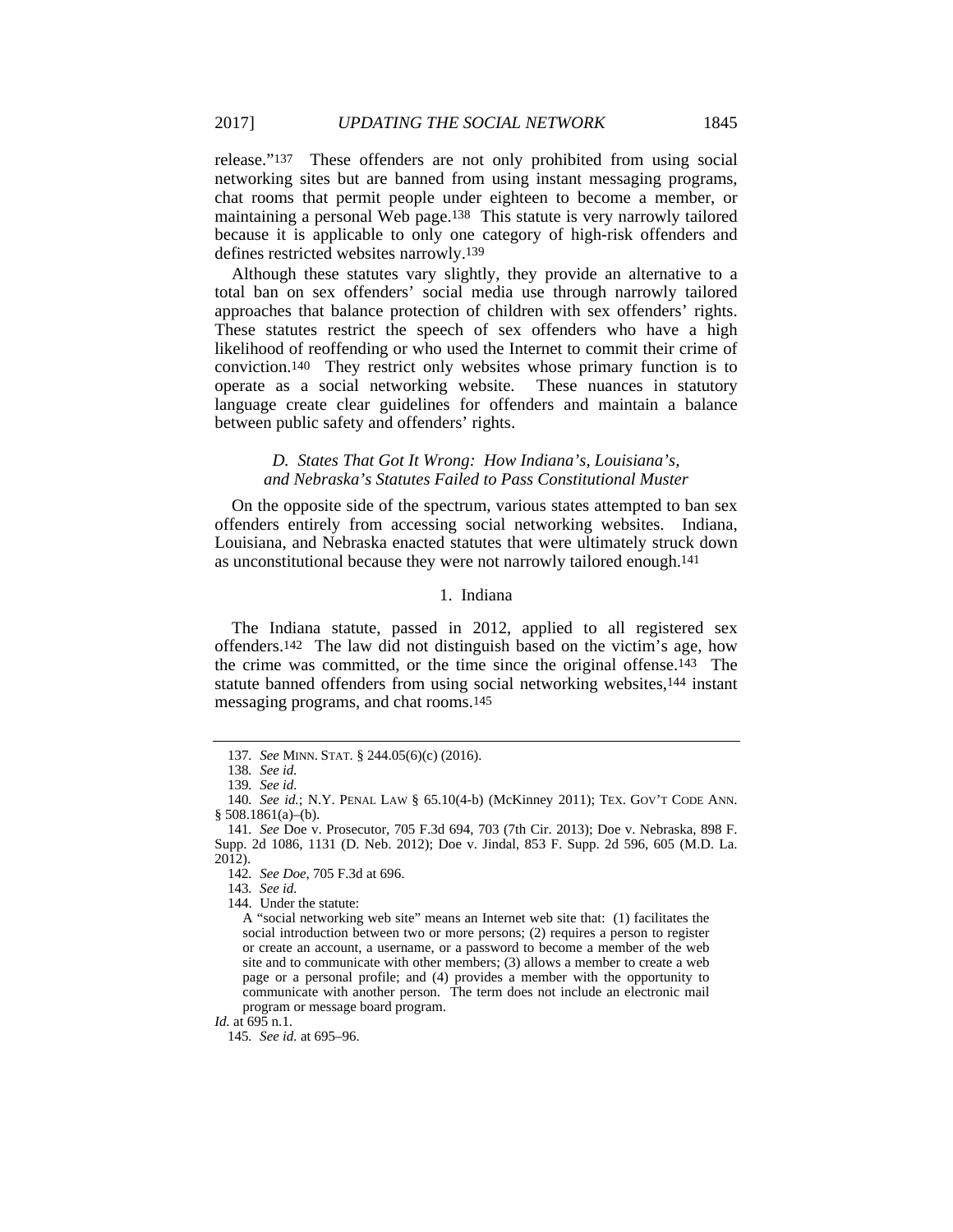In *Doe v. Prosecutor*,146 the Seventh Circuit found the Indiana statute unconstitutional under the First Amendment because it lacked narrow tailoring under intermediate scrutiny.147 The statute failed to target the evil of improper communications to minors.148

The statute banned sex offenders from all social media rather than just solicitation of minors through social media.149 In effect, the statute burdened substantially more individuals and more speech than necessary to serve the intended interest of protecting children.150 The court also found the statute too burdensome because Indiana had other ways of addressing communication between minors and sex offenders, specifically, the solicitation of a minor was already a crime in Indiana.151 The Seventh Circuit ultimately found the statute would not stop sex offenders from engaging in illegal activity and the ban prohibited too much expressive conduct.152 Indiana revised its statute in 2013 and provided amendments that incorporated the Seventh Circuit's narrowing suggestions.153

#### 2. Louisiana

In contrast to the Indiana statute, the Louisiana statute applied to specific registered sex offenders who were convicted of indecent behavior with juveniles, pornography involving juveniles, computer-aided solicitation of a minor, or video voyeurism.154 The statute banned all registered sex offenders from accessing social networking websites, chat rooms, and peerto-peer networks.155 Like the Seventh Circuit, the Louisiana Supreme Court found the statute unconstitutional because it was overbroad and not narrowly tailored to balance offenders' rights with the government interest.156

The restriction on the offenders' use of social networking sites was unrelated to the activity the statute sought to prohibit because the statute imposed a sweeping ban on many commonly used non-social networking websites.157 The court reasoned that the statute failed to leave alternative channels of communication by banning access to many non-social networking websites.158 The court found this problematic because it failed to address the statute's goal and involved a greater intrusion on registered

 <sup>146. 705</sup> F.3d 694 (7th Cir. 2013).

<sup>147</sup>*. See id.* at 695.

<sup>148</sup>*. See id.*

<sup>149</sup>*. See id.* at 699.

<sup>150</sup>*. See id.*

<sup>151</sup>*. See id.*

<sup>152</sup>*. See id.* at 701.

<sup>153</sup>*. See* IND. CODE § 35-42-4-12 (2014). Indiana revised its statute to penalize sex offenders only for the solicitation of minors through social networking websites and not for the use of social networking websites. *See id.*

<sup>154</sup>*. See* Doe v. Jindal, 853 F. Supp. 2d 596, 599–600 (M.D. La. 2012).

<sup>155</sup>*. See id.* at 599.

<sup>156</sup>*. See id.* at 605.

<sup>157</sup>*. See id.* at 606.

<sup>158</sup>*. See id.*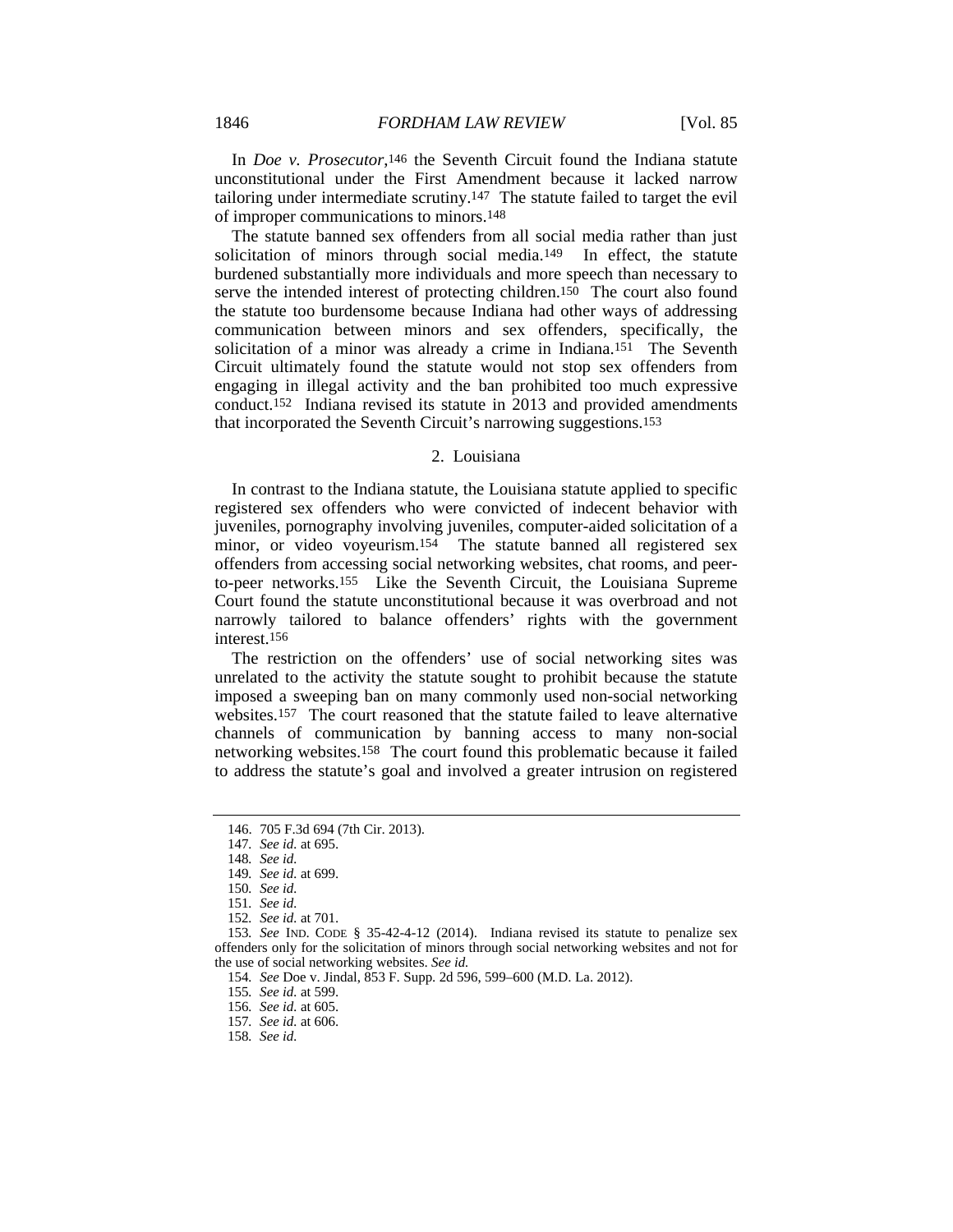sex offenders' First Amendment rights than what was reasonably necessary.159 The court also found it confusing for those seeking to comply with the statute because it was unclear which websites are prohibited.<sup>160</sup>

#### 3. Nebraska

Passed in 2010, the Nebraska statute applied to registered sex offenders who committed sex offenses involving a minor.<sup>161</sup> The statute banned registered sex offenders from knowingly and intentionally using a social networking website, instant messaging service, or chat room that permitted minors.<sup>162</sup>

In *Doe v. Nebraska*,163 the court found the statute unconstitutional because it was insufficiently tailored to target offenders who pose a risk to children by use of social media.164 The court noted how restricting social media use affected offenders' ability to read the news; video chat with other people; participate in discussions of a religious, political, or personal nature; and professionally network.165 Ultimately, the court concluded that the statute was not narrowly tailored because it restricted too many websites that were not social media websites and failed to leave open ample alternative channels for communication that would afford sex offenders' the same platforms for expression.166

Indiana, Louisiana, and Nebraska's statutes were unconstitutional because they were not narrowly tailored in their application or scope of websites prohibited or they failed to leave open ample alternatives.167 Taken together, the cases provide a solid framework to analyze North Carolina's statute at issue in *State v. Packingham*.168 Before analyzing the case, an in-depth look at the challenged statute is necessary.

# *E. A Troubling Case: How North Carolina's Statute Creates Constitutional Concerns*

On December 1, 2008, the North Carolina legislature passed section 14- 202.5 of the North Carolina General Statutes.169 It broadly prohibits all

<sup>159</sup>*. See id.* at 607.

<sup>160</sup>*. See id.*

<sup>161</sup>*. See* Doe v. Nebraska, 898 F. Supp. 2d 1086, 1093, 1094–95 (D. Neb. 2012). The following offenses required registration: kidnapping of a minor; sexual assault of a child in the first degree; sexual assault of a child in the second or third degree; incest of a minor; pandering of a minor; visual depiction of sexually explicit conduct of a child; possessing any visual depiction of sexually explicit conduct; criminal child enticement; child enticement by means of an electronic communication device; enticement by electronic communication; or an attempt or conspiracy to commit any of the aforementioned offenses. *See id.* at 1094.

<sup>162</sup>*. See id.*

 <sup>163. 898</sup> F. Supp. 2d 1086 (D. Neb. 2012).

<sup>164</sup>*. See id.* at 1111.

<sup>165</sup>*. See id.*

<sup>166</sup>*. See id.* at 1109.

<sup>167</sup>*. See* Doe v. Prosecutor, 705 F.3d 694, 703 (7th Cir. 2013); *Doe*, 898 F. Supp. 2d at 1131; Doe v. Jindal, 853 F. Supp. 2d 596, 605 (M.D. La. 2012).

 <sup>168. 777</sup> S.E.2d 738 (N.C. 2015), *cert. granted*, 137 S. Ct. 368 (2016).

<sup>169</sup>*. See* N.C. GEN STAT. § 14-202.5 (2009).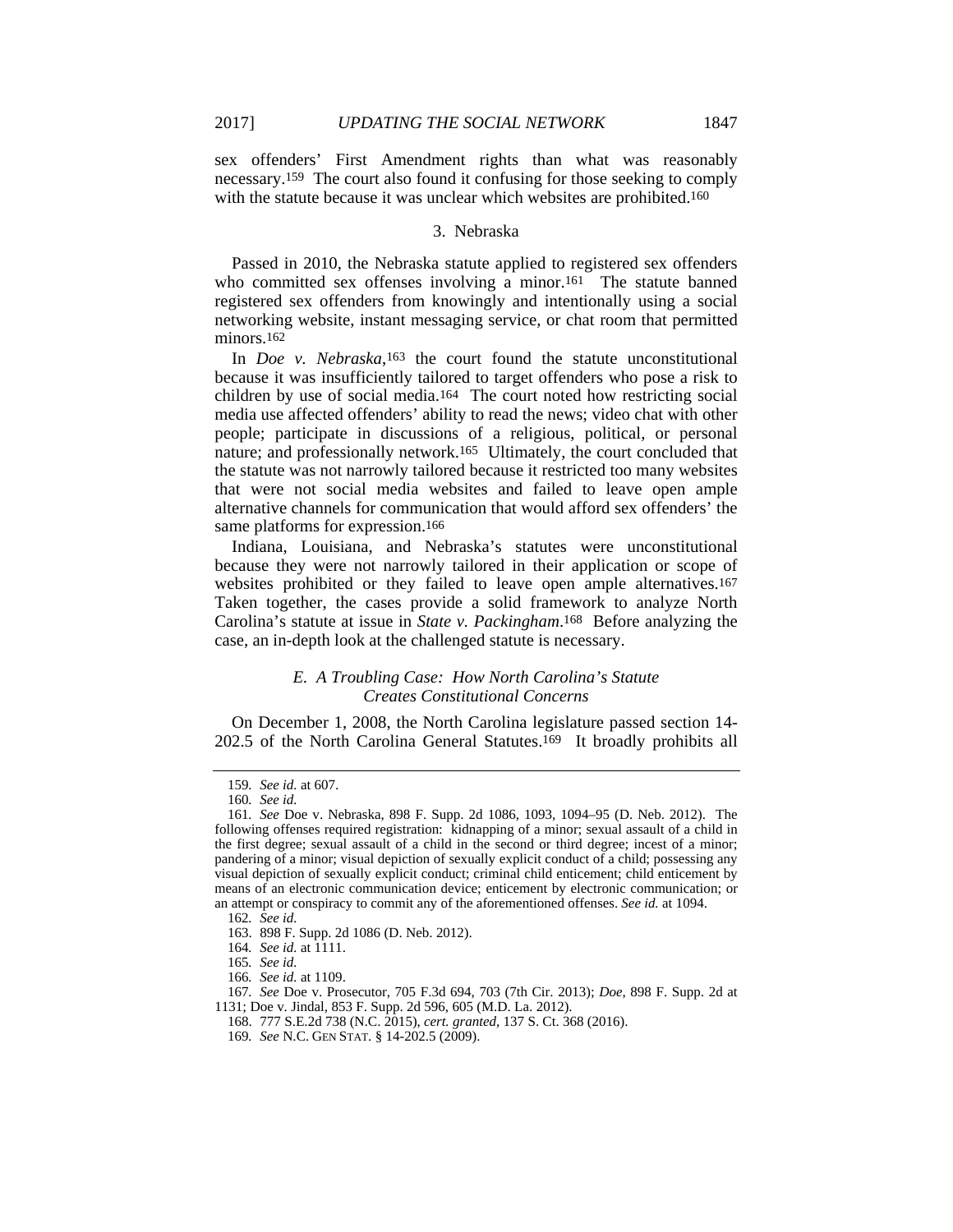registered sex offenders from accessing "a commercial social networking Web site where the sex offender knows that the site permits minor children to become members or to create or maintain personal Web pages."170

The statute does not restrict itself to sex offenders who used computers in the commission of their crimes or who are at a particularly high risk for recidivism. Instead, North Carolina's statute requires every registered sex offender—those under supervision and those not under supervision, highrisk offenders and low-risk offenders, those who committed Internet-related sex offenses and those who did not commit Internet-related sex offenses to refrain from using social networking websites.171 This broad application of the statute creates constitutional concerns for offenders, and it appears to mirror Indiana's and Louisiana's statutes before they were struck down for being impermissible restrictions on speech.172

Under North Carolina's statute, a "commercial social networking Web site" is defined as an Internet site that meets the following requirements:

(1) Is operated by a person who derives revenue from membership fees, advertising, or other sources related to the operation of the Web site.

(2) Facilitates the social introduction between two or more persons for the purposes of friendship, meeting other persons, or information exchanges.

(3) Allows users to create Web pages or personal profiles that contain information such as the name or nickname of the user, photographs placed on the personal Web page by the user, other personal information about the user, and links to other personal Web pages on the commercial social networking Web site of friends or associates of the user that may be accessed by other users or visitors to the Web site.

(4) Provides users or visitors to the commercial social networking Web site mechanisms to communicate with other users, such as a message board, chat room, electronic mail, or instant messenger.173

Under this broad definition, registered sex offenders are not allowed to access sites such as Facebook, Twitter, Google+, LinkedIn, Instagram, Reddit, MySpace, and Snapchat.174 The statute also likely includes sites like Foodnetwork.com and even the websites for the *New York Times* and North Carolina's *News & Observer*.175 The statute may even bar sex

<sup>170</sup>*. Id.*

<sup>171</sup>*. See id.*; Jasmine S. Wynton, *Myspace, Yourspace, but Not Theirspace: The Constitutionality of Banning Sex Offenders from Social Networking Sites*, 60 DUKE L.J. 1859, 1867–68 (2011).

<sup>172</sup>*. See supra* Part II.D.1–2.

 <sup>173.</sup> N.C. GEN. STAT. § 14-202.5(b).

<sup>174</sup>*. Id.*

<sup>175.</sup> *See* State v. Packingham, 777 S.E.2d 738, 753 (N.C. 2015) (Hudson, J., dissenting), *cert. granted*, 137 S. Ct. 368 (2016); *see also Terms of Service*, NEWS & OBSERVER (July 9, 2015), http://www.newsobserver.com/customer-service/terms-of-service/ (stating that "[i]f you are under eighteen (18) then you may only use NewsObserver.com with the consent of a parent or legal guardian" but not limiting registration on the site to adults) [https://perma.cc/D6WX-U83Y].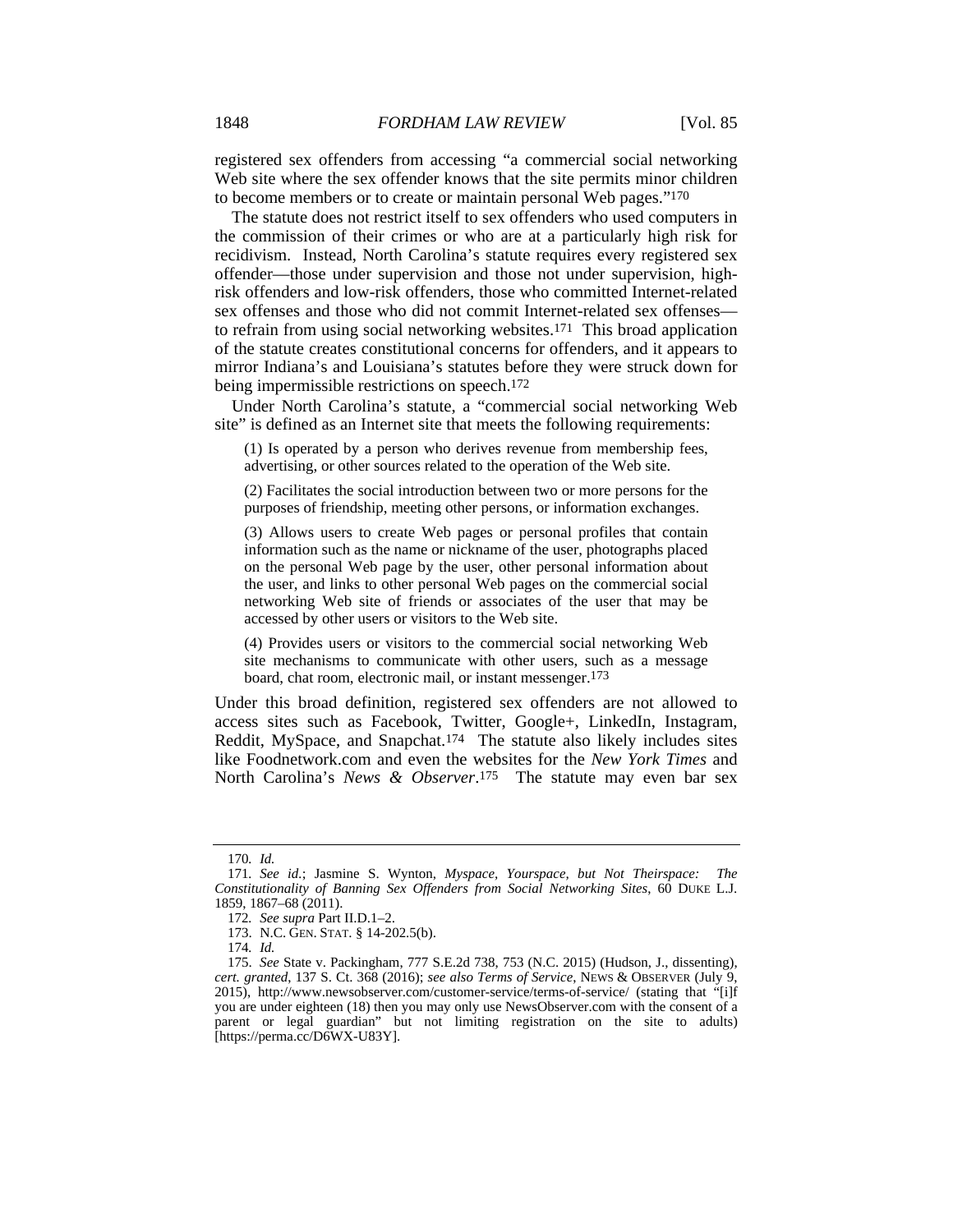offenders from using Amazon and Google.176 The legislature attempted to balance this broad definition by requiring that the offender must know that the website permits minors to become members.177 Even so, the statute raises constitutional concerns, and these concerns are demonstrated in *Packingham*.

# III: *PACKINGHAM V. NORTH CAROLINA*: AN OPPORTUNITY FOR THE U.S. SUPREME COURT TO CLARIFY FIRST AMENDMENT QUESTIONS

In *State v. Packingham*,178 Packingham, a registered sex offender, was convicted of violating a North Carolina statute that restricts all registered sex offenders from accessing social networking websites.179 He challenged the statute's constitutionality under the First Amendment.180

The North Carolina Court of Appeals found the statute unconstitutional, applying intermediate scrutiny.181 On appeal, the North Carolina Supreme Court reversed and upheld the statute, finding it to be sufficiently narrowly tailored to pass intermediate scrutiny while providing ample alternative channels of communication.<sup>182</sup> Packingham appealed, and the U.S. Packingham appealed, and the U.S. Supreme Court granted certiorari on October 28, 2016.

The Supreme Court's decision to grant certiorari is important because this is a case of first impression; the Supreme Court has never ruled on whether statutes that ban access to social networking websites are constitutional under the First Amendment. Specifically, the Supreme Court must address what constitutes a narrowly tailored statute and what qualifies as ample alternative channels of communication. Using the framework from cases challenging similar statutes,183 this Note analyzes North Carolina's Supreme Court decision in *Packingham* and examines whether North Carolina's statute is constitutional.

<sup>176</sup>*. See Packingham*, 777 S.E.2d at 400 (Hudson, J., dissenting) (finding the definition of restricted websites confusing and overbroad). The statute does exempt from this definition any website that "[h]as as its primary purpose the facilitation of commercial transactions involving goods or services between its members or visitors." N.C. GEN STAT. § 14-202.5(c)(2). However, Amazon's primary purpose is to facilitate transactions between Amazon itself and its visitors, not between Amazon users. Accordingly, it appears that this exception may not apply to websites like Amazon but does apply to websites like Craigslist or eBay. *Packingham*, 777 S.E.2d. at 754 n.2.

<sup>177</sup>*. See* N.C. GEN. STAT. § 14-202.5.

 <sup>178. 748</sup> S.E.2d 146 (N.C. Ct. App. 2013), *rev'd*, 777 S.E.2d 738 (N.C. 2015), *cert. granted*, 137 S. Ct. 368 (2016).

<sup>179</sup>*. See id.* at 149.

<sup>180</sup>*. See id.* at 149–50. Packingham brought other constitutional challenges, but this Note focuses solely on his First Amendment free speech challenge. *See id.*

<sup>181</sup>*. See id.*

<sup>182</sup>*. See Packingham*, 777 S.E.2d at 747–48.

<sup>183</sup>*. See supra* note 167 and accompanying text.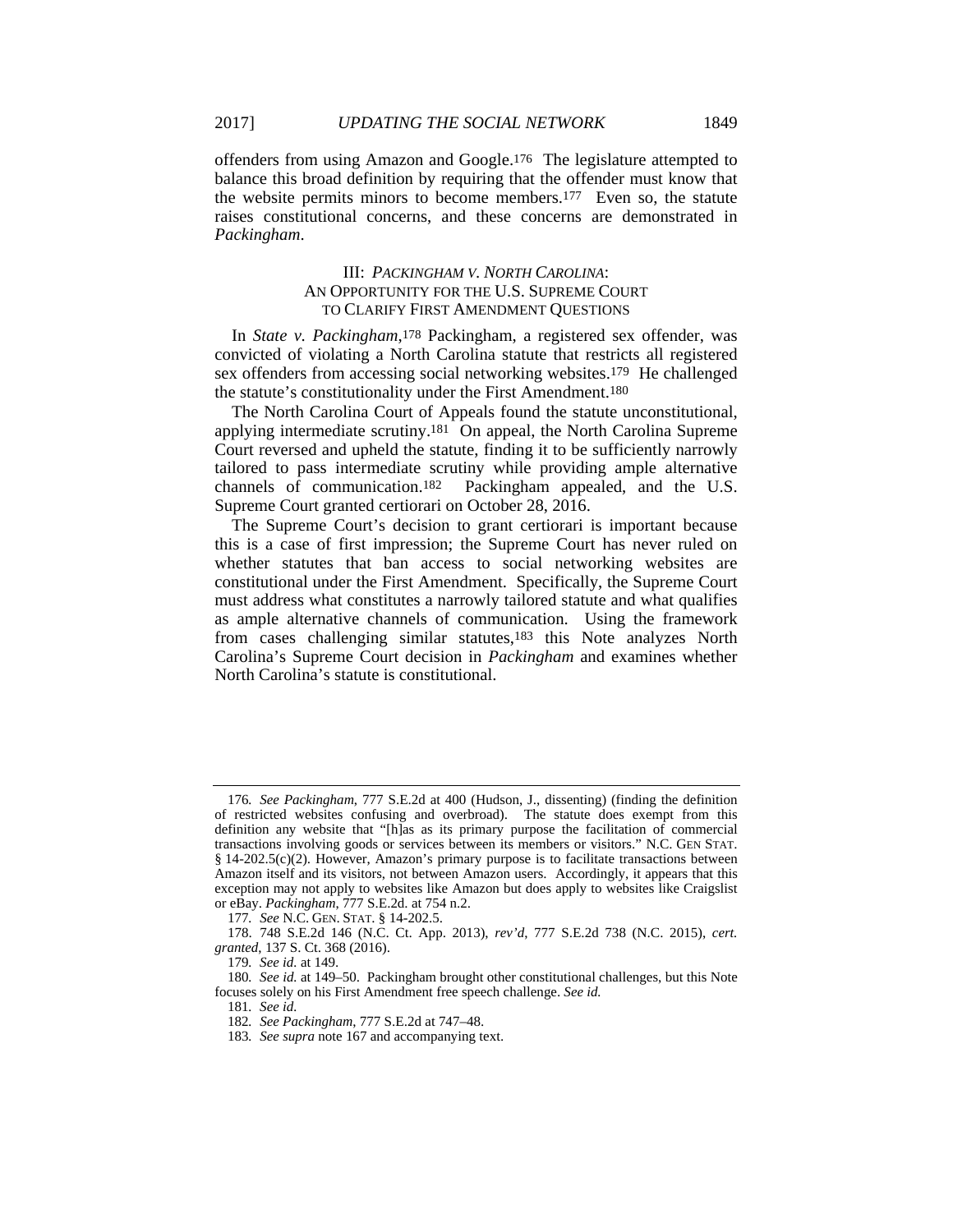#### 1850 *FORDHAM LAW REVIEW* [Vol. 85

#### *A. The Personal Profile of* State v. Packingham

In 2002, Lester Packingham was convicted and required to register as a sex offender in North Carolina.184 In 2010, the Durham Police Department investigated profiles on social networking websites like Myspace and Facebook for evidence of use by registered sex offenders.185 An officer recognized Packingham on a Facebook profile and subsequently arrested him for accessing a social networking website.<sup>186</sup> Packingham was indicted for violating North Carolina General Statutes, chapter 14, section 202.5, which makes it a felony for registered sex offenders to access any commercial social networking website that does not restrict membership to adults.187 Ultimately, a jury found Packingham guilty,188 and he appealed to the Court of Appeals of North Carolina.189

On appeal, Packingham challenged the North Carolina statute's constitutionality under the First and Fourteenth Amendments.190 He alleged that the statute violated his right to free speech, expression, association, assembly, and the press.191 He asserted the statute was overbroad, vague, and not narrowly tailored to achieve a legitimate government interest.192 The North Carolina Court of Appeals issued a thoughtful opinion striking down the statute.193

# *B. Not Narrow Enough: The North Carolina Court of Appeals Declares the Statute Unconstitutional*

The North Carolina Court of Appeals determined that the statute was a content-neutral, time, place, or manner regulation of speech and analyzed it under intermediate scrutiny.194 To pass intermediate scrutiny as a time, place, or manner restriction, the statute must be narrowly tailored and leave open ample alternative channels of communication.195 The court found the statute was not narrowly tailored, unconstitutionally vague, and overbroad in failing to target the evil it intended to rectify.196 The court held the statute unconstitutional on its face and as applied.197

The court's opinion focused on defining what constitutes a narrowly tailored statute and how North Carolina's statute failed when examined closely.198 The court found the statute was not narrowly tailored because it

187*. See Packingham*, 748 S.E.2d at 149; *see also* N.C. GEN. STAT. § 14-202.5 (2009).

188*. See Packingham*, 748 S.E.2d at 149.

<sup>184</sup>*. See Packingham*, 748 S.E.2d 146.

<sup>185</sup>*. See Packingham*, 777 S.E.2d at 742.

<sup>186</sup>*. See id.*

<sup>189</sup>*. See id.*

<sup>190</sup>*. See id.*

<sup>191</sup>*. See id.* at 149–50.

<sup>192</sup>*. See id.*

<sup>193</sup>*. See id.* at 150.

<sup>194</sup>*. See id.*

<sup>195</sup>*. See id.*

<sup>196</sup>*. See id.* at 154.

<sup>197</sup>*. See id.*

<sup>198</sup>*. See id.* at 150–52.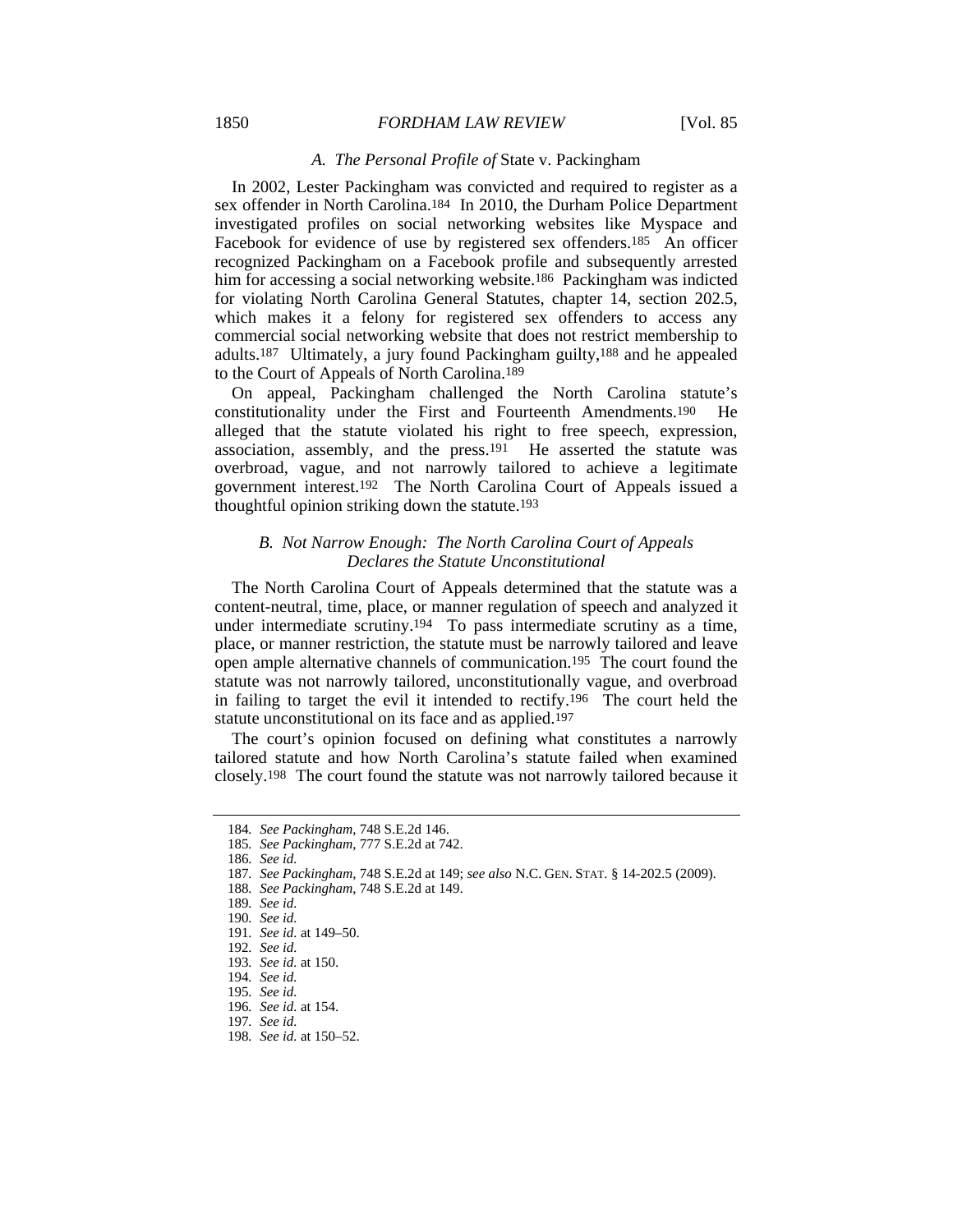was too broad in its application and too broad in the scope of activities it restricted.199

The court found that the statute was not narrowly tailored in its application in that it treated all registered sex offenders equally, regardless of the offense committed or the likelihood of reoffending.200 It burdened more people than needed to achieve the purported goal of the statute.201 The court of appeals also found that the statute was not narrowly tailored, because it prohibited wide use of sites that are not social networking sites.202 Sites such as Google and Amazon are potentially inaccessible because these sites contain secondary pages that derive revenue from advertising,203 facilitate the social introduction of two or more people,204 and allow individuals to create personal profiles, email accounts, or comment on message boards or review pages.205 The statute prohibited access to websites with these characteristics, restricting far more websites than necessary to achieve the goal of the statute.206

North Carolina appealed the court of appeals decision to the state's supreme court.<sup>207</sup> The North Carolina Supreme Court took the appeal<sup>208</sup> and, in a controversial decision, reversed the court of appeals.209

#### *C. The North Carolina Supreme Court Opinion Holds That the Statute Is Constitutional*

In a 5–2 decision, the North Carolina Supreme Court upheld the statute as a content-neutral regulation of conduct, only incidentally burdening speech.210 It analyzed the statute under the *O'Brien* analysis and upheld it.211

The court first determined that the statute is a content-neutral regulation of conduct—specifically, regulating an offender's ability to access certain and specific websites.212 The court then applied the four-prong test from *O'Brien* to determine whether the regulation of conduct was sufficiently

<sup>199</sup>*. See id.* at 152–54.

<sup>200</sup>*. See id.* at 152.

<sup>201</sup>*. See id.* at 152–53.

<sup>202</sup>*. See id.* at 152.

<sup>203</sup>*. See* N.C. GEN. STAT. § 14-202.5(b)(1) (2009).

<sup>204</sup>*. See id.* § 14-202.5(b)(2).

<sup>205</sup>*. See id.* § 14-202.5(b)(3).

<sup>206</sup>*. See id.* § 14-202.5.

<sup>207</sup>*. See Packingham*, 777 S.E.2d at 742.

<sup>208</sup>*. Id.*

 <sup>209.</sup> The procedural history of Packingham's case illustrates different ways of characterizing these statutes. *See* Eugene Volokh, *Supreme Court Agrees to Consider N.C. Ban on Sex Offenders' Access to Most Prominent Social Networks*, WASH. POST (Oct. 28, 2016), https://www.washingtonpost.com/news/volokh-conspiracy/wp/2016/10/28/supremecourt-agrees-to-consider-n-c-ban-on-sex-offenders-access-to-most-prominent-socialnetworks/ [https://perma.cc/7G4B-9G8W].

<sup>210</sup>*. See Packingham*, 777 S.E.2d at 738.

<sup>211</sup>*. See id.*

<sup>212</sup>*. See id.* at 744.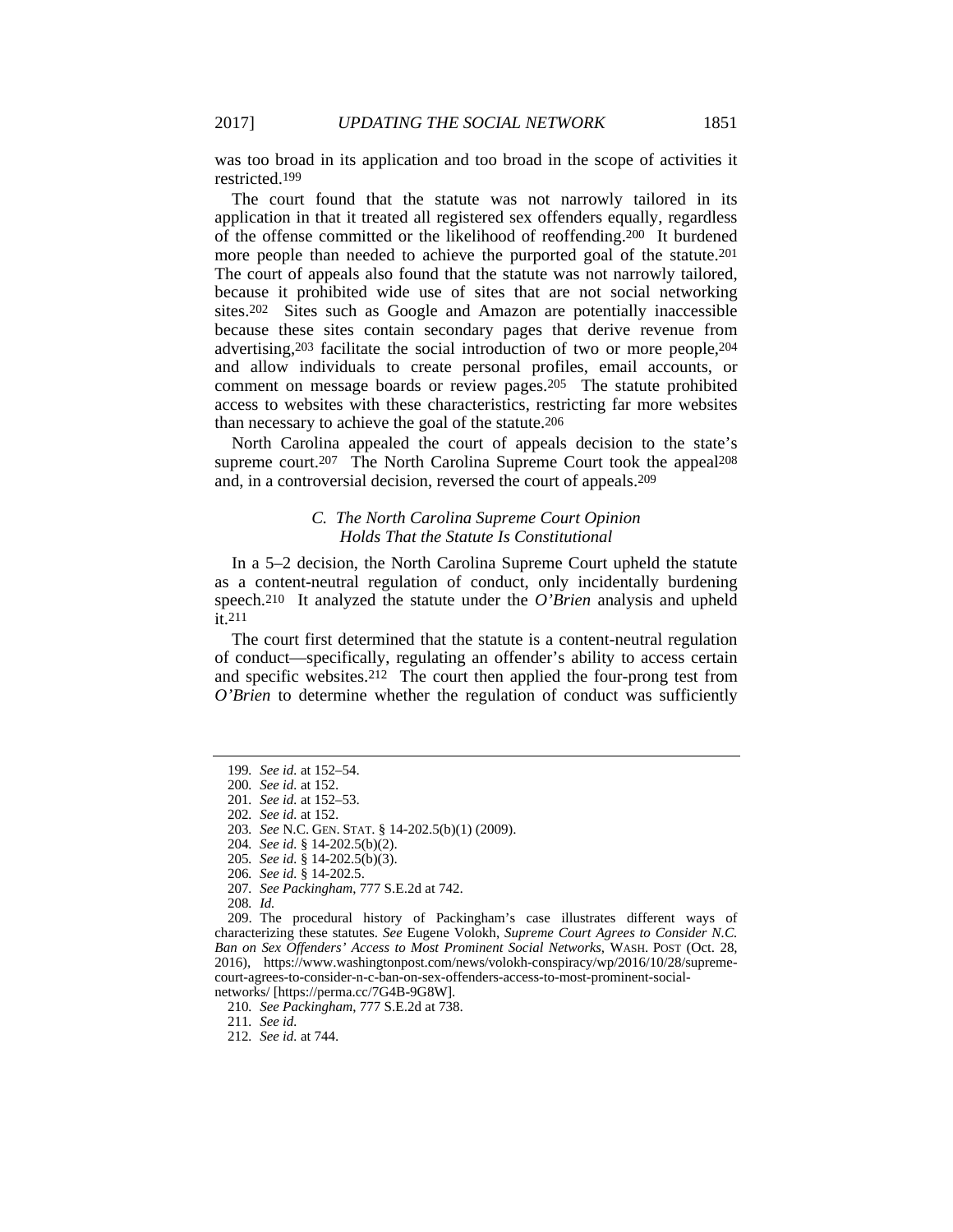justified.213 After concluding that the statute satisfied the first three prongs, the court found the fourth prong of the *O'Brien* test could be satisfied if the statute was both narrowly tailored to serve a significant government interest and provided ample alternative channels of communication.214 The analysis of the fourth prong was similar to the analysis that the North Carolina Court of Appeals conducted.215

The North Carolina Supreme Court found that the statute was narrowly tailored in its applicability because it "establishes four specific criteria that must be met in order for a commercial social networking Web site to be prohibited."216 The statute also entirely exempts websites exclusively devoted to speech, such as instant messaging services and chat rooms, and websites with the primary purpose of facilitating commercial transactions of goods or services between its members or visitors.217 The court also provided examples of various non-social networking websites that serve essentially the same purpose as those restricted under the statute.218

The court solidified its decision by noting that the primary purpose of the statute is to prevent offenders from having the opportunity to gather information about minors.219 The specific criteria prevent offenders from gathering information, thereby "addressing the [exact] evil that the statute seeks to prevent."220 The court ultimately concluded the statute was narrowly tailored, provided ample alternatives,<sup>221</sup> and was not unconstitutionally overbroad or vague.222

Drawing upon the language from the court of appeals's opinion, Justice Robin Hudson wrote a dissent that concluded that the statute was not narrowly tailored to pass intermediate scrutiny.223

- 217*. See* N.C. GEN. STAT. § 14-202.5(c) (2009).
- 218*. See Packingham*, 777 S.E.2d at 747–48.
- 219*. See id.* at 745.
- 220*. See id.* at 747.

<sup>213</sup>*. See* United States v. O'Brien, 391 U.S. 367, 377 (1968); *Packingham*, 777 S.E.2d at 746.

<sup>214</sup>*. See Packingham*, 777 S.E.2d at 746. The court combined the fourth factor of the *O'Brien* test, which requires that the least restrictive means be used, with the language in *Ward v. Rock Against Racism*, 491 U.S. 781 (1989), and *McCullen v. Coakley*, 134 S. Ct. 2518 (2014), which required that regulations be narrowly tailored and the government demonstrate that less restrictive alternative measures would fail to achieve the government's interests. *Id.*

<sup>215</sup>*. See* State v. Packingham, 748 S.E.2d 146, 154 (N.C. Ct. App. 2013), *rev'd*, 777 S.E.2d 738.

<sup>216</sup>*. Packingham*, 777 S.E.2d at 747.

<sup>221</sup>*. See id.* The court responded to the defendant's list of restricted non-social networking websites by providing similar (although less popular) websites. For example, accessing LinkedIn may be prohibited, but the court offered Glassdoor.com, a similar but less popular professional networking website, as a substitute. *Id.*

<sup>222</sup>*. See id.* at 749–51; *see also* Village of Hoffman Estates v. Flipside, Hoffman Estates, Inc., 455 U.S. 489, 495 (1982) ("A plaintiff who engages in some conduct that is clearly proscribed cannot complain of the vagueness of the law as applied to the conduct of others."); Parker v. Levy, 417 U.S. 733, 756 (1974) ("One to whose conduct a statute clearly applies may not successfully challenge it for vagueness.").

<sup>223</sup>*. See Packingham*, 777 S.E.2d at 749–51 (Hudson, J., dissenting).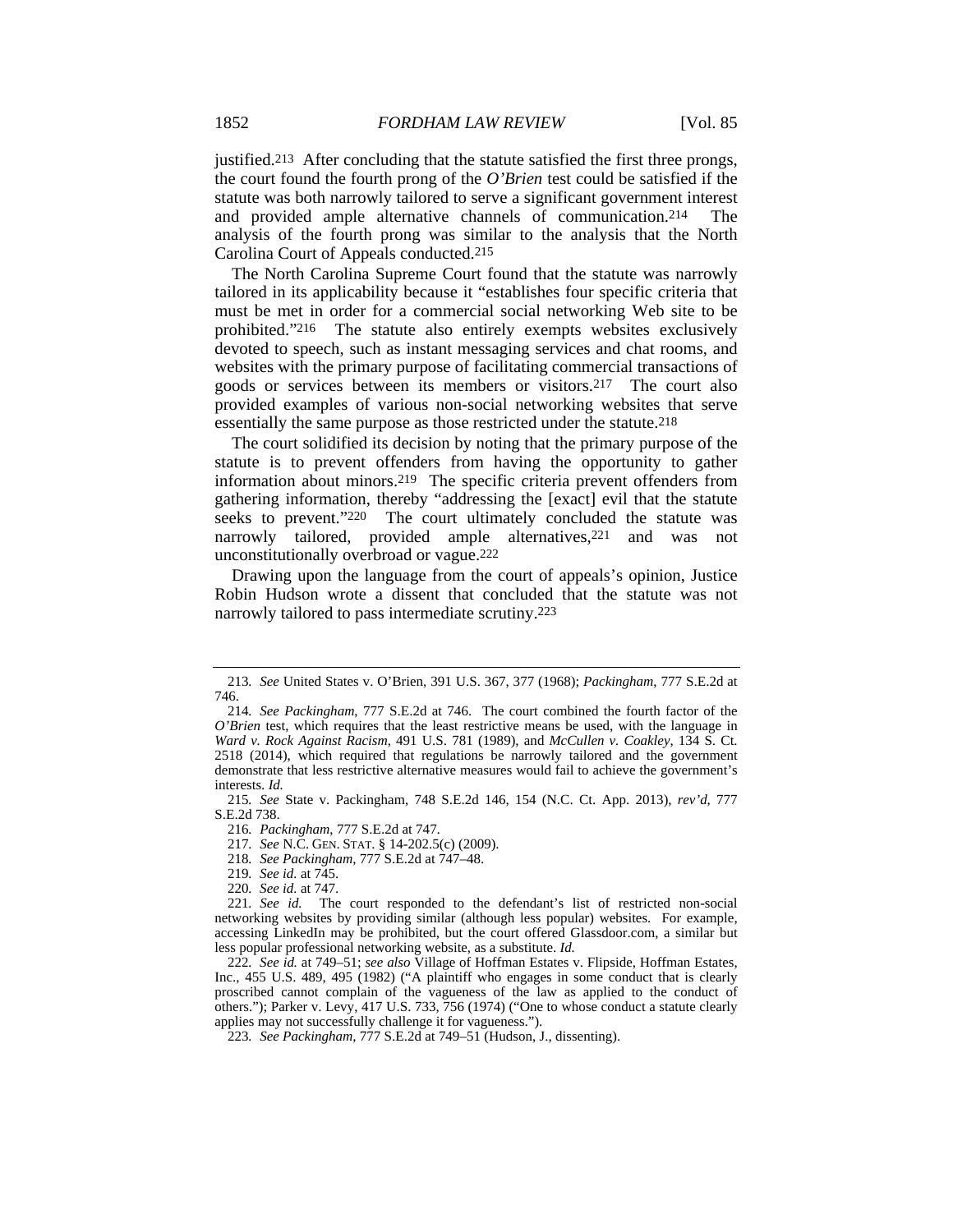# *D. Who Got It Right?: The United State Supreme Court Steps in to Determine the Statute's Fate*

On October 28, 2016, the U.S. Supreme Court granted certiorari to Packingham's appeal.224 The main issue before the Court is whether North Carolina's statute, on its face or as applied, is constitutional under the First Amendment.<sup>225</sup> This Note focuses on the facial challenge, but the analysis and framework is also useful for the as-applied challenge.226

### 1. Content Based v. Content Neutral

To resolve the facial challenge, the Court must first determine whether the statute regulates expression on its face and then whether it is content neutral.227 As noted previously, statutes that regulate speech and are content based are subject to exacting scrutiny,228 whereas statutes that regulate speech and are content neutral (time, place, or manner restrictions) or those statutes that regulate conduct and burden speech incidentally229 are examined under intermediate scrutiny.230

In this case, the North Carolina Court of Appeals determined that the statute directly regulated speech and was content neutral but found it unconstitutional under intermediate scrutiny.231 The North Carolina Supreme Court, however, determined the statute was content neutral but regulated conduct and incidentally burdened speech, and it upheld the statute.232

The U.S. Supreme Court's initial determination of whether North Carolina's statute is content based or content neutral will influence its analysis because it will determine whether the Court applies strict or intermediate scrutiny.233 After determining the level of scrutiny, however, the important question is whether the statute is narrowly tailored and leaves

<sup>224</sup>*. See Packingham*, 137 S. Ct. 368.

<sup>225</sup>*.* Petition for a Writ of Certiorari at i, *Packingham*, 137 S. Ct. 368 (No. 15-1194).

 <sup>226.</sup> Constitutional challenges can be sorted into two categories: facial challenges and asapplied challenges. *See* N.Y. State Club Ass'n v. City of New York, 487 U.S. 1, 11 (1988). A facial attack contends that no application of the statute would be constitutional. *Id.* In contrast, an individual bringing an as-applied challenge maintains that an otherwise valid statute is unconstitutional as applied to that individual. *See* Tex. Workers' Comp. Comm'n v. Garcia, 893 S.W.2d 504, 518 n.16 (Tex. 1995).

<sup>227</sup>*. See supra* Part II.A.1.

<sup>228</sup>*. See supra* Parts II.A.1, III.A–B; *see also* Burson v. Freeman, 504 U.S. 191, 198 (1992).

<sup>229</sup>*. See* United States v. O'Brien, 391 U.S. 367, 377 (1968).

<sup>230</sup>*. See* United States v. Albertini, 472 U.S. 675, 689 (1985).

<sup>231</sup>*. See* State v. Packingham, 748 S.E.2d 146, 154 (N.C. Ct. App. 2013), *rev'd*, 777

S.E.2d 738 (N.C. 2015), *cert. granted*, 137 S. Ct. 368 (2016); *see also supra* Part III.A–B. 232*. See Packingham*, 777 S.E.2d at 740, 743; *see also supra* notes 210–23 and accompanying text.

<sup>233</sup>*. See* Erwin Chemerinsky, *Content Neutrality as a Central Problem of Freedom of Speech: Problems in the Supreme Court's Application*, 74 S. CAL. L. REV. 49, 49, 53 (2000) (noting that "increasingly in free speech law, the central inquiry is whether the government action is content-based or content-neutral").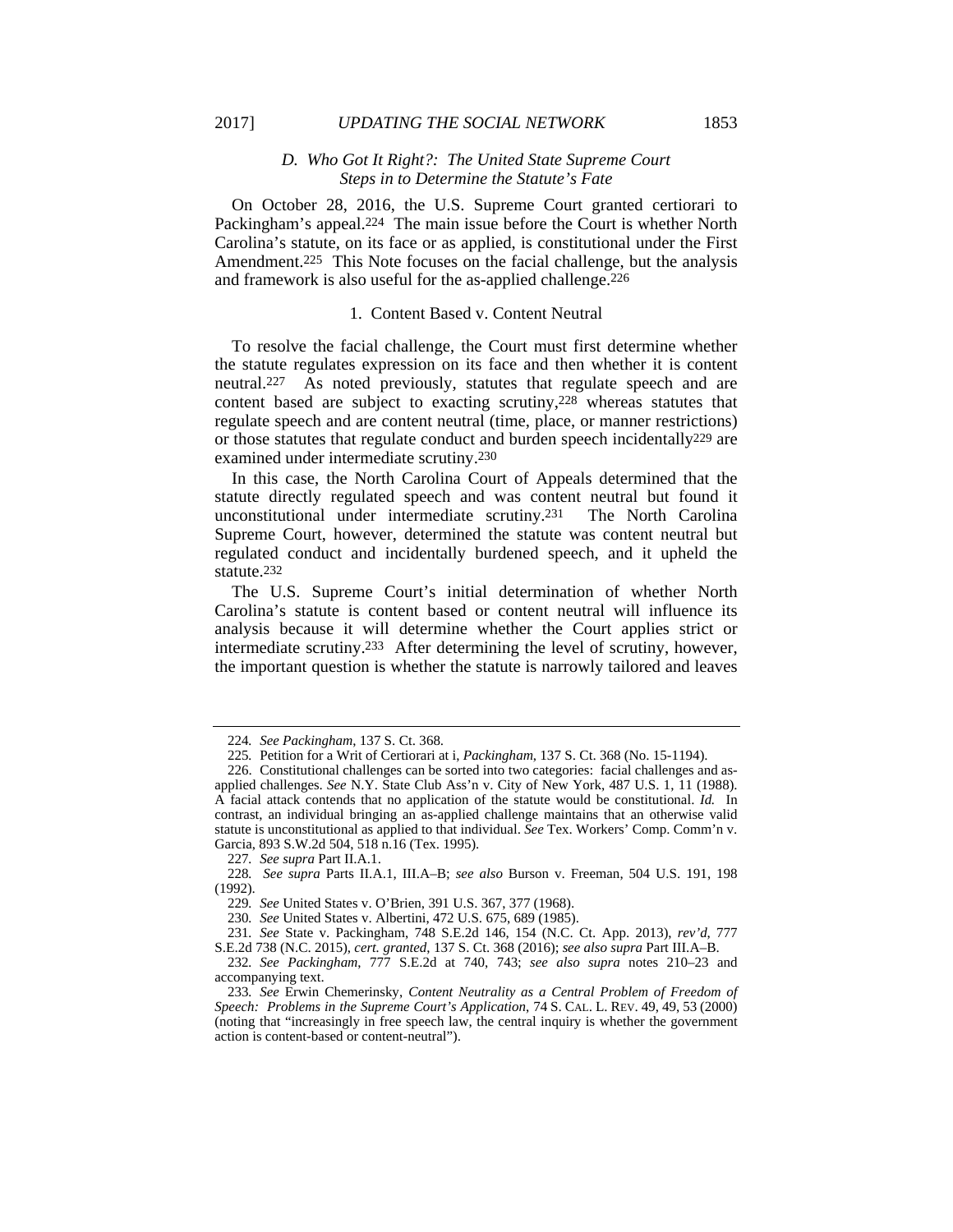open ample alternative channels of communication to registered sex offenders.

Overwhelmingly, courts have determined that statutes like North Carolina's are content-neutral regulations.234 This is because the statutes restrict the sex offenders' speech by denying them the ability to communicate via social media without reference to what the offenders' would actually say on social media.235 Consequently, it is likely that the Supreme Court will analyze the statute as a content-neutral regulation and will impose intermediate scrutiny.<sup>236</sup> From here, the Court's analysis may depend on whether the Court determines that the statute regulates speech directly or regulates conduct and places an incidental burden on speech.

If the Court determines the statute is a content-neutral regulation of speech or expression, then the regulation is a time, place, or manner restriction.237 To be constitutional, these restrictions must serve a significant government interest, be narrowly tailored, and leave open ample alternative channels for communicating the information.238 The North Carolina Court of Appeals determined that the statute was a time, place, and manner restriction, but it found that the statute failed to pass intermediate scrutiny because it was not narrowly tailored.<sup>239</sup>

In contrast, if the Court determines the statute regulates conduct but incidentally burdens speech, it will apply the four-factor test from *O'Brien* to determine whether the statute is sufficiently justified.240

In this case, the statute would satisfy the first two *O'Brien* factors because it is within the constitutional power of the government and furthers a substantial governmental interest.241 North Carolina has the authority to enact laws, and there is no question that the state has an important interest in protecting minors.242 The statute would likely satisfy the third factor

<sup>234</sup>*. See supra* Part II.C–D.

<sup>235</sup>*. See* Doe v. Prosecutor, 705 F.3d 694, 698 (7th Cir. 2013).

 <sup>236.</sup> If the Supreme Court determines North Carolina's statute is a content-based regulation, it will most likely be deemed unconstitutional. To pass strict scrutiny, the statute must be narrowly tailored and the least restrictive means for achieving that interest. *See* Ward v. Rock Against Racism, 491 U.S. 781, 791 (1989). Regulations based on the content of speech trigger strict scrutiny and are presumptively unconstitutional. *See Packingham*, 777 S.E.2d at 744. North Carolina's statute would most likely fail under strict scrutiny. First, the statute burdens more people than necessary to achieve its purported goal and is not narrowly tailored. *See Packingham*, 748 S.E.2d at 154. The statute prohibits all registered offenders from accessing social networking websites, regardless of the underlying offense which required registry. Second, because the statute applies to all offenders and permits no exceptions, it lacks the flexibility necessary to address unique situations. There are better alternatives to achieving these interests, as other states have enacted less restrictive statutes. *See supra* Part II.C.

<sup>237</sup>*. See Ward*, 491 U.S. at 791.

<sup>238</sup>*. See id.*

<sup>239</sup>*. See Packingham*, 748 S.E.2d at 150.

<sup>240</sup>*. See supra* notes 78–80 and accompanying text; *see also Packingham*, 777 S.E.2d at 746.

<sup>241</sup>*. See Packingham*, 777 S.E.2d at 746.

<sup>242</sup>*. Id.*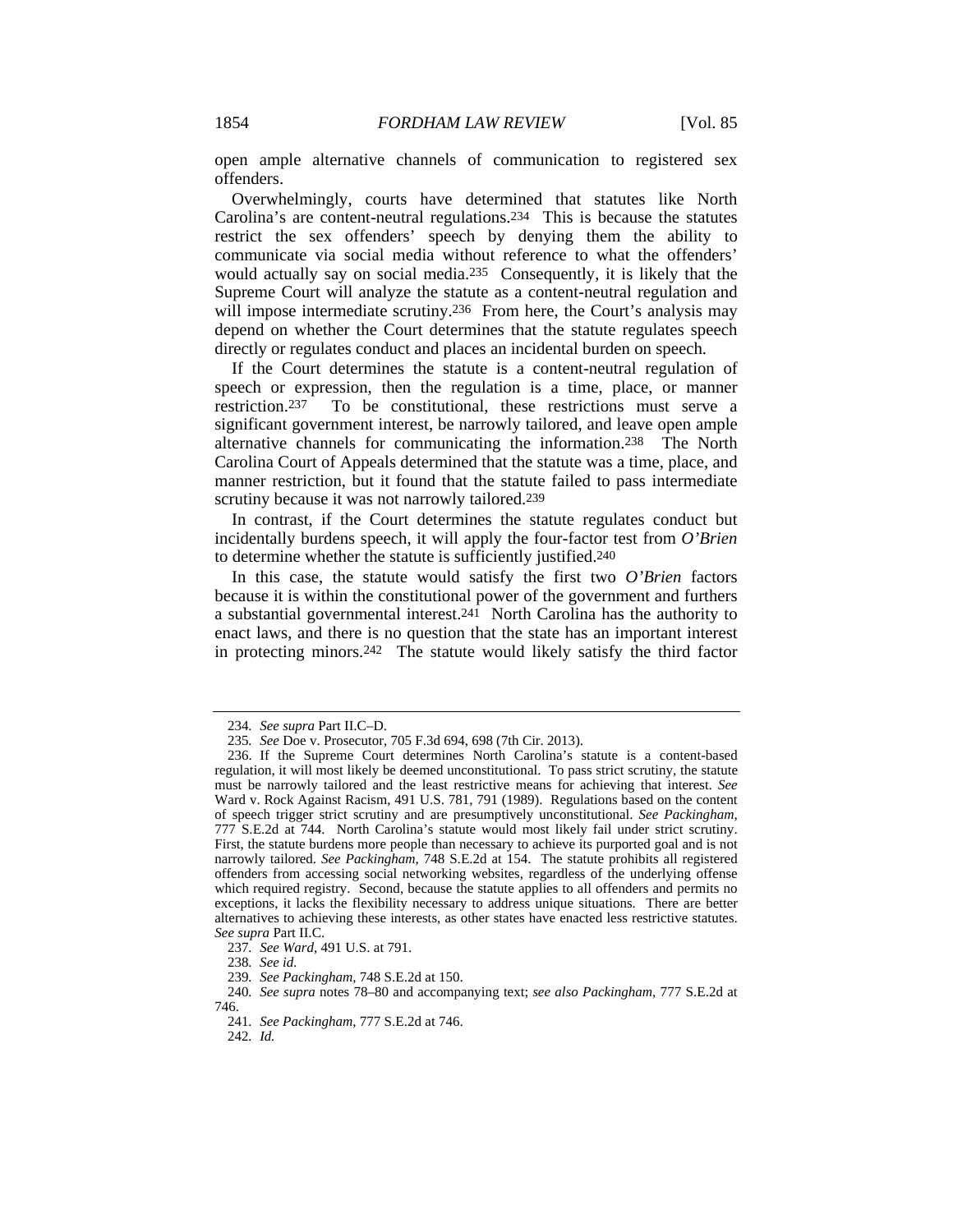because the interest in protecting children from the potential harm is unrelated to the suppression of the offender's speech.243

From here, the Supreme Court's analysis could move in a few different directions. First, the Supreme Court could examine the fourth *O'Brien* factor independently and assess whether the incidental burden on First Amendment freedoms is no greater than is necessary in the furtherance of the state interest.244 More likely, the Supreme Court will, as the North Carolina Supreme Court did, find the fourth factor satisfied if the statute is both narrowly tailored to serve the significant government interest and provides ample alternative channels of communication.245

Under either determination—whether the Court finds the statute a regulation of general conduct or a direct (but content-neutral) regulation of speech—the Supreme Court must decide whether the statute is narrowly tailored and provides ample alternative channels of communication. Further, the Supreme Court will likely use this test because North Carolina, in it its brief to the Supreme Court, presented its statute as a time, place, and manner restriction of sex offenders and not a regulation of conduct.246 Therefore, it is likely the Court will apply this test. But the outcome of this test is not clear; the North Carolina Court of Appeals found that the statute was not narrowly tailored enough, and struck it down without considering whether the statute left open ample alternative channels.<sup>247</sup> In contrast, the North Carolina Supreme Court found the statute was narrowly tailored and provided ample alternative channels of communication.248 Both opinions provide arguments for the U.S. Supreme Court to consider in analyzing the statute.

#### 2. Narrow Tailoring

Under the standard announced in *Ward v. Rock Against Racism*,249 a statute is "narrowly tailored if it targets and eliminates no more than the exact source of the 'evil' it seeks to remedy."250 The Court of Appeals of North Carolina found that the North Carolina statute was not narrowly tailored under this definition, because it burdened more people than necessary and prohibited use of non-social networking sites like Google and

<sup>243</sup>*. See id.* The North Carolina Supreme Court did not include an in-depth exploration of the first three *O'Brien* factors because they were not questioned by the court. *See id.*

<sup>244</sup>*. See* United States v. O'Brien, 391 U.S. 367, 377 (1968).

<sup>245</sup>*. See Packingham*, 777 S.E.2d at 747–48; *see also* McCullen v. Coakley, 134 S. Ct. 2518, 2540 (2014); *O'Brien*, 391 U.S. at 377.

<sup>246</sup>*. See* Brief for the Respondent at 15, *Packingham*, 137 S. Ct. 368 (No. 15-1194). As mentioned previously, time, place, and manner restrictions must be narrowly tailored and provide ample alternative channels of communication. *See* Ward v. Rock Against Racism, 491 U.S. 781, 791 (1989).

<sup>247</sup>*. See* State v. Packingham, 748 S.E.2d 146, 150 (N.C. Ct. App. 2013), *rev'd*, 777 S.E.2d 738.

<sup>248</sup>*. See Packingham*, 777 S.E.2d at 747.

 <sup>249. 491</sup> U.S. 781 (1989).

<sup>250</sup>*. See* Frisby v. Schultz, 487 U.S. 474, 485 (1988).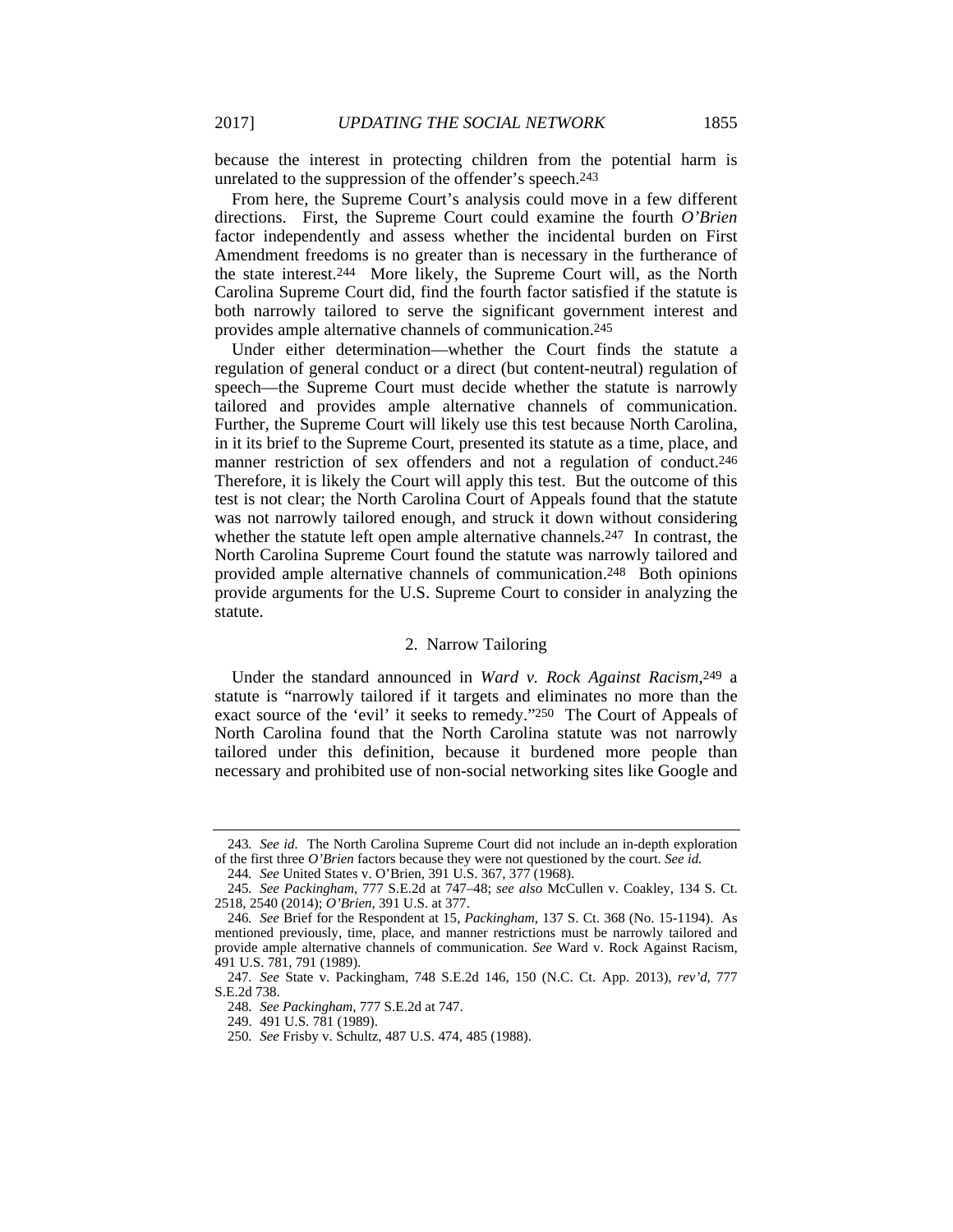Amazon.251 The North Carolina Supreme Court, however, found that the statute was narrowly tailored because it "established four specific criteria that must be met in order for a commercial social networking Web Sites to be prohibited."252 Moreover, the statute exempted websites, instant messaging services, and chat rooms that were devoted exclusively to speech.253 The U.S. Supreme Court must consider these two approaches when determining whether the statute is narrowly tailored.

### 3. Ample Alternative Channels of Communication

The Supreme Court must determine whether the statute leaves open ample alternative channels of communications. The North Carolina Court of Appeals did not need to address this prong because it concluded that the statute suffered from both audience and content overbreadth. Thus, it did not pass the narrow tailoring requirement.254 The North Carolina Supreme Court disagreed and additionally found that the statute provided ample alternative channels of communication to the websites prohibited under the statute.255 But the "ample alternative channels" requirement presents a larger issue for the U.S. Supreme Court: lower court decisions have split on how this requirement is understood.256 The Court should address this issue.

*City of Ladue v. Gilleo*257 provides guidance in determining whether a speech restriction leaves open ample alternative channels of communication.258 In *Gilleo*, the Supreme Court invalidated an ordinance that banned homeowners from displaying signs on their property.259 The Court concluded that the ordinance did not leave open "adequate substitutes" for the important medium of speech that it foreclosed.260 While the city argued that the ordinance left people free to convey their desired messages by other means,261 the Court found the alternatives inadequate.262 The alternatives conveyed substantively different messages, were not as cost effective, or failed to reach the speaker's intended audience.263 This decision created some confusion as to the definition of "ample alternative channels of communication."

<sup>251</sup>*. See supra* Part III.B.

<sup>252</sup>*. Packingham*, 777 S.E.2d at 747; *see also supra* Part III.C.

<sup>253</sup>*. See supra* Part III.C.

<sup>254</sup>*. See* State v. Packingham, 748 S.E.2d 146, 150 (N.C. Ct. App. 2013), *rev'd*, 777 S.E.2d 738.

<sup>255</sup>*. Packingham*, 777 S.E.2d at 747–48.

 <sup>256.</sup> Brief Amici Curiae of Ashutosh Bhagwat et al. in Support of Petitioners at 9–12, *Packingham*, 137 S. Ct. 368 (No. 15-1194).

 <sup>257. 512</sup> U.S. 43 (1994).

<sup>258</sup>*. See id.* at 54–56.

<sup>259</sup>*. See id.* at 47–48.

<sup>260</sup>*. See id.* at 56.

<sup>261</sup>*. See id.* The city claimed that ordinance provided adequate alternatives such as handheld signs, letters, handbills, flyers, telephone calls, newspaper advertisements, bumper stickers, speeches, and neighborhood or community meetings. *See id.*

<sup>262</sup>*. See id.*

<sup>263</sup>*. See id.* at 57.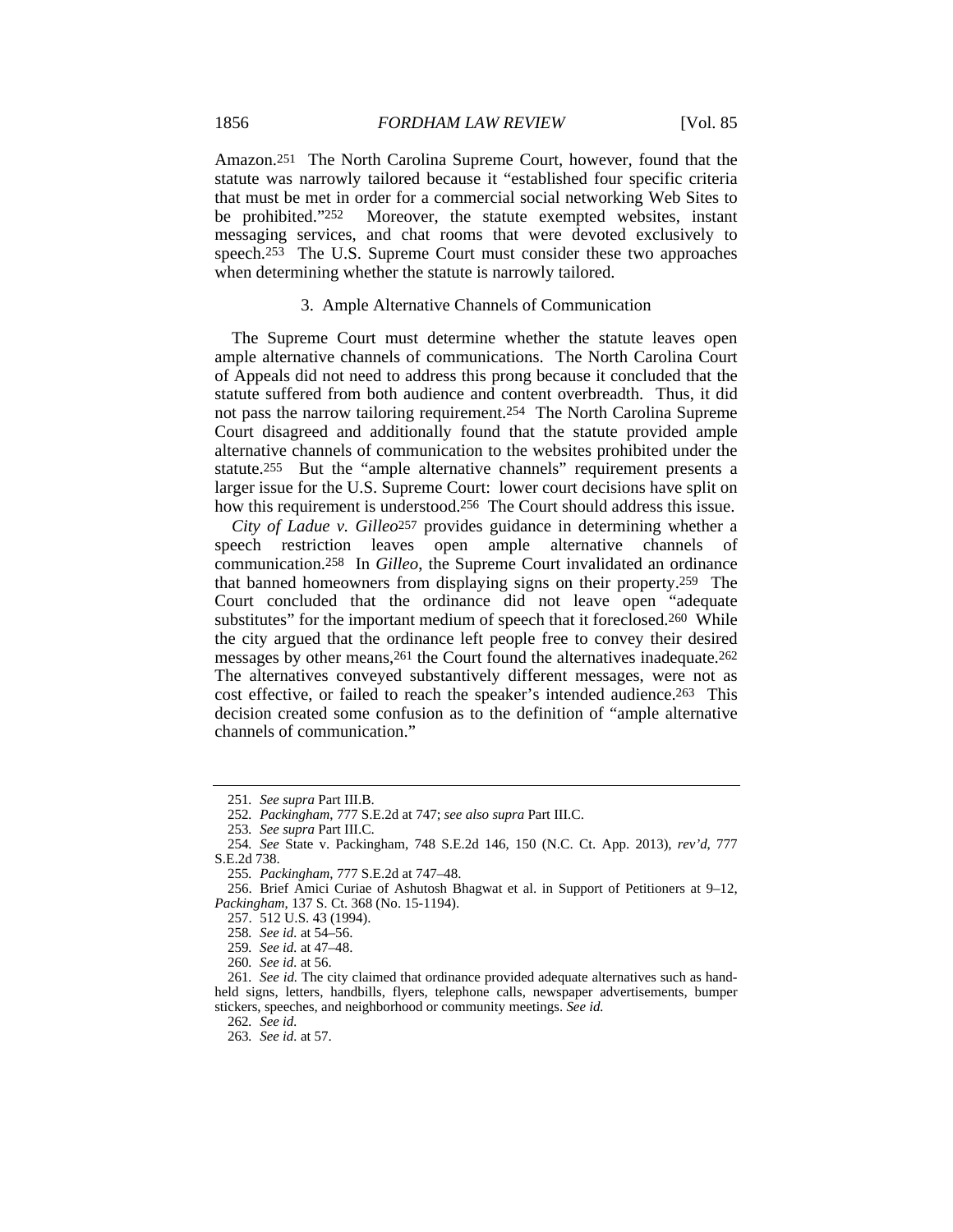The Sixth, Seventh, and D.C. Circuits have held that alternative channels are adequate only if the speaker reaches essentially the same audience through reasonable means.264 The Second and Ninth Circuits have conflicting precedents.265 The North Carolina Supreme Court decision adds to this confusion because the court found ample alternatives even when access is prohibited to an entire subcategory (social networking websites) of a protected medium (the Internet). Because the Internet is a constantly evolving medium of protected speech, this decision presents an opportunity for the Supreme Court to resolve the inconsistent interpretations and provide guidance for future decisions.

# *E. A Comment on the Case: The Unbearable Burden of North Carolina's Statute*

In light of these issues, the North Carolina statute is unconstitutional because it is a content-neutral statute that regulates expression but is not narrowly tailored enough to meet intermediate scrutiny. It violates the First Amendment because it is not narrowly tailored nor does it provide ample alternative channels of communication. North Carolina's statute highlights the unanswered questions that all future legislation must address: Who falls under these statutes' purview? How much behavior is restricted? What alternatives are available?266 These questions are crucial for state legislators to consider when drafting legislation, and North Carolina failed to answer them in crafting this statute.

<sup>264</sup>*. See* Initiative & Referendum Inst. v. U.S. Postal Serv., 417 F.3d 1299, 1312 (D.C. Cir. 2005) (holding that there were not ample alternative channels and, consequently, the ban significantly limited the size of the audience); Weinberg v. City of Chicago, 310 F.3d 1029, 1042–43 (7th Cir. 2002) (holding broadly that an alternative channel is not adequate if it forecloses the ability to reach one audience even if it allows the speaker to reach other groups); Cleveland Area Bd. of Realtors v. City of Euclid, 88 F.3d 382, 390 (6th Cir. 1996) (stating that ample alternatives must include reasonably priced and effective alternatives).

<sup>265</sup>*. See* Bery v. City of New York, 97 F.3d 689, 698–99 (2d Cir. 1996) (stating that the complete ban on artists to sell their work in public spaces without a license failed to leave open ample alternative channels of communication); Bay Area Peace Navy v. United States, 914 F.2d 1224, 1229 (9th Cir. 1990) (stating that "[a]n alternative is not ample if the speaker is not permitted to reach the 'intended audience'"). *But see* Marcavage v. City of New York, 689 F.3d 98, 108 (2d Cir. 2012) (concluding that an ordinance, which required a demonstration zone not to be within sight and sound of the intended audience, still provided ample alternatives); Jacobs v. Clark Cty. Sch. Dist., 526 F.3d 419, 437 (9th Cir. 2008) (holding a restriction on students displaying printed messages on their school clothing left open ample alternatives). The Second Circuit's speech-restrictive *Marcavage* decision does not discuss the speech-protective ample alternative channels analysis in *Bery*, and the Ninth Circuit's speech-restrictive *Jacobs* decision does not discuss the speech-protective ample alternative channels analysis in *Bay Area Peace Navy*. *See* Brief Amici Curiae of Ashutosh Bhagwat et al. in Support of Petitioners, *supra* note 256, at 18–19.

 <sup>266.</sup> *See, e.g.*, Brown v. Entm't Merchs. Ass'n, 584 U.S. 786, 790 (2011) ("And whatever the challenges of applying the Constitution to ever-advancing technology, the basic principles of freedom of speech and the press, like the First Amendment's command, do not vary when a new and different medium for communication appears."); Reno v. ACLU, 521 U.S. 844, 870 (1997) (observing that previous cases from that Court "provide no basis for qualifying the level of First Amendment scrutiny that should be applied" to online activities); Joseph Burstyn, Inc. v. Wilson, 343 U.S. 495, 503 (1952).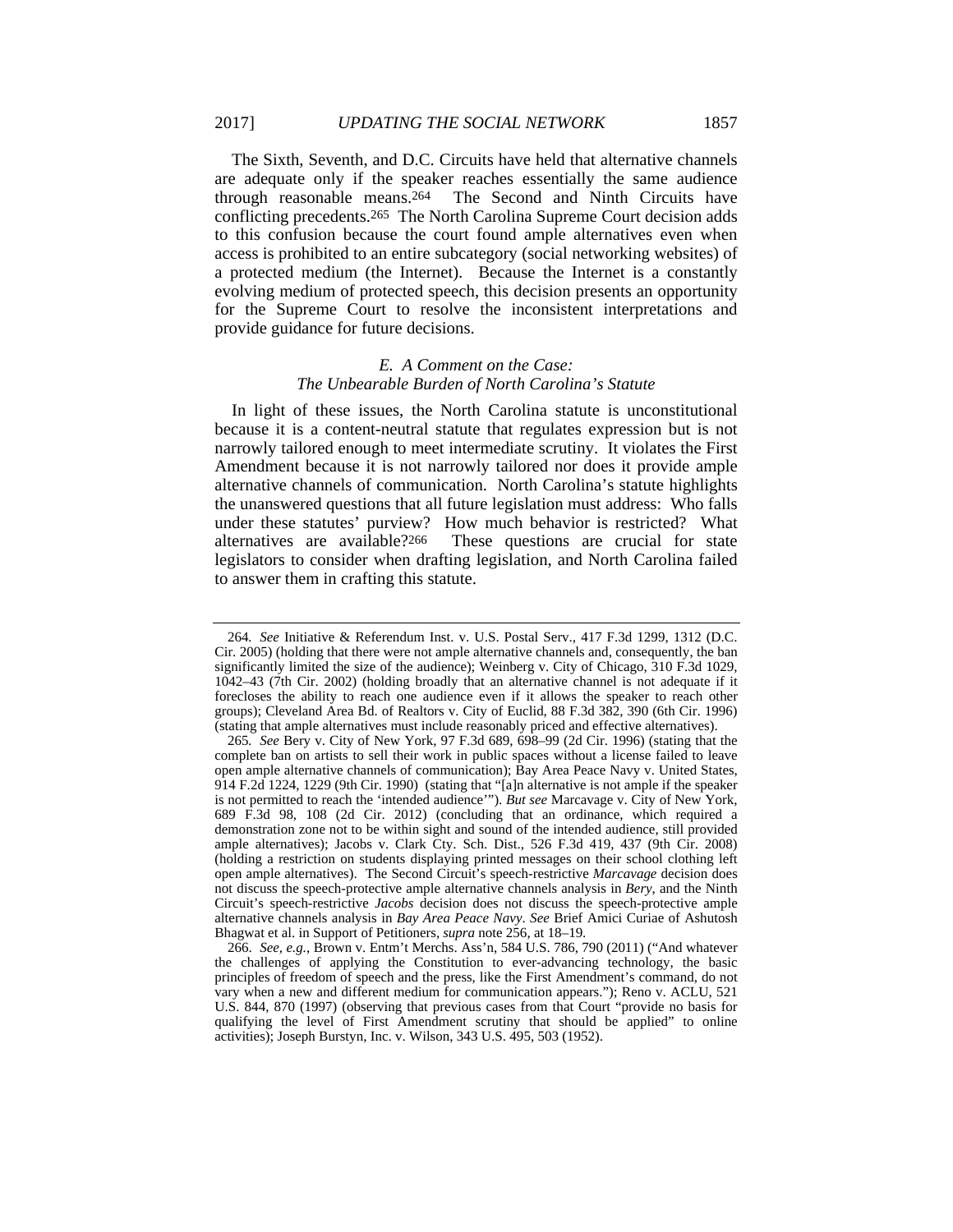North Carolina's statute is fatally flawed for two reasons: it is overbroad as to audience and to speech. The statute does not consider the underlying offense of an offender when denying access to one of the main mediums of speech available today; it is not tied to the protection of minors when it restricts offenders who are not a threat to minors. For example, if an individual is required to register as a sex offender in another state (e.g., for public urination),267 and then moves to North Carolina, North Carolina requires the individual to register, and he is now no longer allowed access to social networking websites due to a crime unrelated to harming minors.268 Further, some offenders may not have used the Internet in the facilitation of their crime, yet they are restricted from accessing websites that are fundamental to their integration into society, such as LinkedIn.269 Although the protection of children is of chief importance, the statute must be crafted narrowly to avoid unconstitutionally infringing upon people's rights.

The statute is overly restrictive in its scope of websites prohibited. Websites such as Facebook, Twitter, Snapchat, and Instagram are clearly prohibited. But less obvious sites such as Google or Amazon may be prohibited as well.270 The statute's broad (and unclear) language captures many non-social networking websites and makes it difficult for offenders to determine which websites are accessible. For these reasons, it is clear that the statute is not narrowly tailored and therefore unconstitutional under the First Amendment.

The statute is also unconstitutional for failing to leave open ample alternative channels of communication. The suggested alternatives271 do not rise to the level of expression that is communicated and absorbed on Facebook, Twitter, the *New York Times* Web page, and similar unique platforms. Like *Gilleo*, there is no adequate alternative to the communicative impact of the forbidden social media.272

Although alternate channels of communication exist, they may not be adequate substitutes for the channels prohibited. Because of their uniqueness and core expressive content, there are no adequate substitutes for the social networking websites foreclosed by the statute. With all of these issues before the Court, this statute cannot be reconciled with prior jurisprudence, and it fails intermediate scrutiny when thrust into the constitutional light.

<sup>267</sup>*. See e.g.*, ARIZ. REV. STAT. ANN. § 13-3821(17) (2015); CAL. PENAL CODE §§ 290(c), 314 (West 2012); S.C. CODE ANN. § 23-3-430(c)(14) (2015). South Carolina also makes consensual anal intercourse between two adults a registerable offense. *See* S.C. CODE ANN. § 23-3-430(C)(11). This would permit North Carolina to deny social networking website access to any individual convicted under section  $23-3-430(c)(11)$  who later decides to reside in North Carolina. *See* N.C. GEN. STAT. § 14-208.6(4)(b) (2015).

<sup>268</sup>*. See* N.C. GEN. STAT. § 14-208.6(4)(b).

<sup>269</sup>*. See* State v. Packingham, 777 S.E.2d 738, 753 (N.C. 2015) (Hudson, J., dissenting), *cert. granted*, 137 S. Ct. 368 (2016).

<sup>270</sup>*. See id.* at 753–54.

<sup>271</sup>*. See id.* at 747.

<sup>272</sup>*. See* City of Ladue v. Gilleo, 512 U.S. 43, 56 (1994).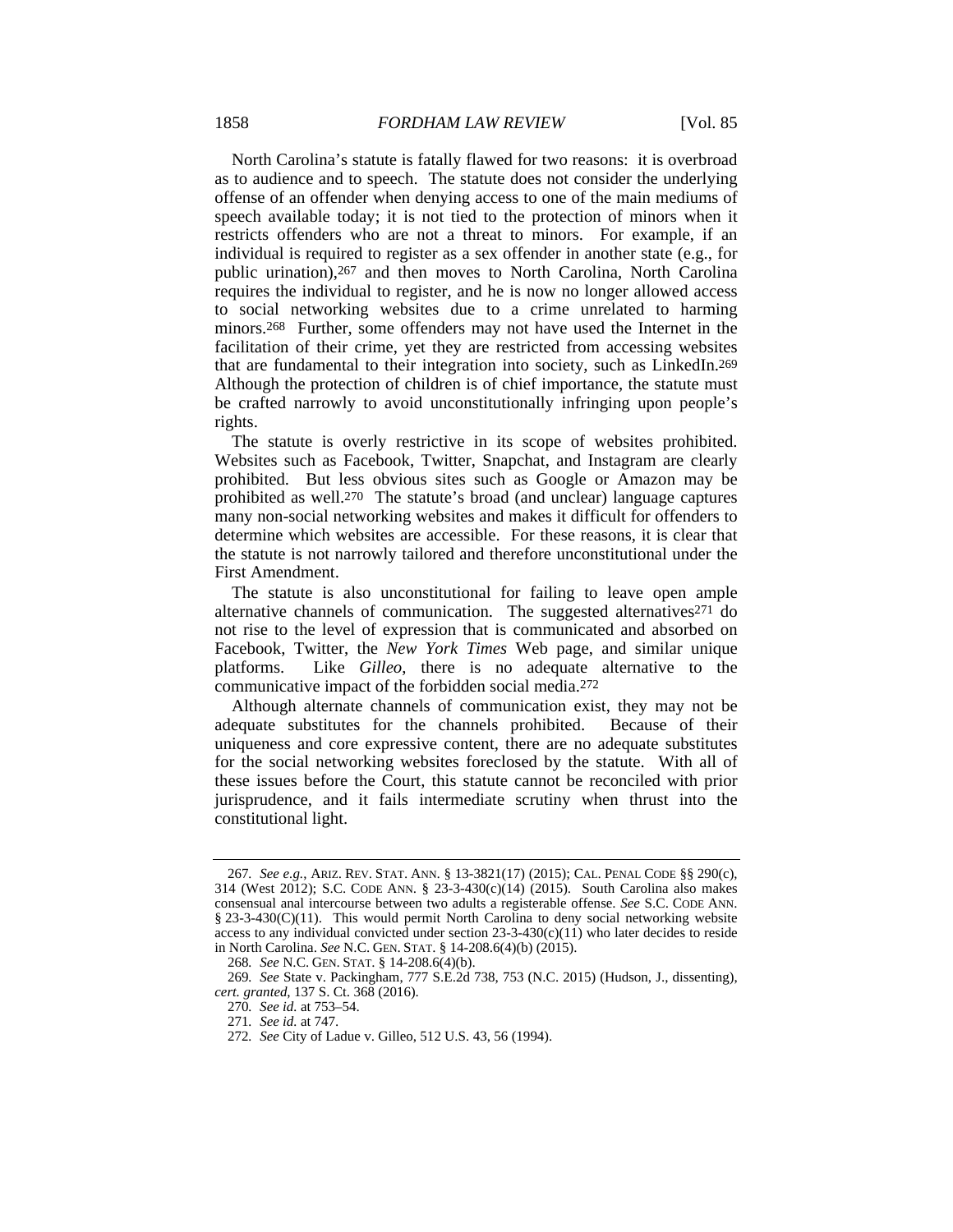# IV: WHAT NEXT?: THE PATH TO CONSTITUTIONAL LEGISLATION

North Carolina's statute provides relevant issues for state legislators to consider when drafting legislation. Social networking restrictions should be allowed when they are narrowly tailored to apply to specific offenders, restrict only social networking sites, and provide offenders with ample alternatives. This will minimize the liberty deprivations of the released offenders while addressing public safety concerns. But in light of the challenges discussed in this Note, many states lack statutory language regarding social networking restrictions for sex offenders.

This Note proposes a model statute for states to consider, set forth in the appendix.273 The model statute clearly states to whom it applies so as to avoid conflicting statutory interpretations. It applies to offenders whose underlying offense involved minors, those who used the Internet in the facilitation of their crime, or offenders whose risk of recidivism is high. However, the statute does not define who qualifies as a sex offender or which sex offenses should be covered under the statute; the state legislative body can use its discretion to define the applicable offender and offenses.

The model statute also determines the scope of restricted activities with clear and concise language. It defines a social networking site narrowly, while providing authoritative bodies (such as judges, parole boards, or parole officers) the discretion to redefine what constitutes a social networking website. For example, a statute can define social networking website by focusing on the "primary purpose" of the website and examining the type of activities on the website. Clear language regarding prohibited websites will aid in defining available alternatives.

The statute also has some flexibility to adjust restrictions for workrelated purposes, undue hardship, or parental involvement. By doing so, the statute addresses the difficulties many offenders face in integrating into society—if a website is needed for a job, a registered sex offender will still be allowed to use it to avoid losing employment. He can bring his petition to the court, the parole board, or a parole officer for relief.

Finally, the statute allows for future technological advancements. This serves two purposes: (1) it creates flexibility for the courts, parole boards, and parole officers to respond to technological advancements without the statute becoming invalid and (2) it prevents offenders from being able to take advantage of loopholes created by the statute or the release process.

In conclusion, an ideal statute must offer state legislatures a narrowly tailored but flexible approach to address the balance of First Amendment rights with public safety concerns. The regulation of Internet expression is a difficult path to navigate because the medium continues to evolve faster than the law can adapt. The lack of corresponding evolution between the law and the Internet should not provide a haven for unconstitutional laws. Indiana, Louisiana, and Nebraska, and potentially North Carolina,

<sup>273</sup>*. See infra* Appendix.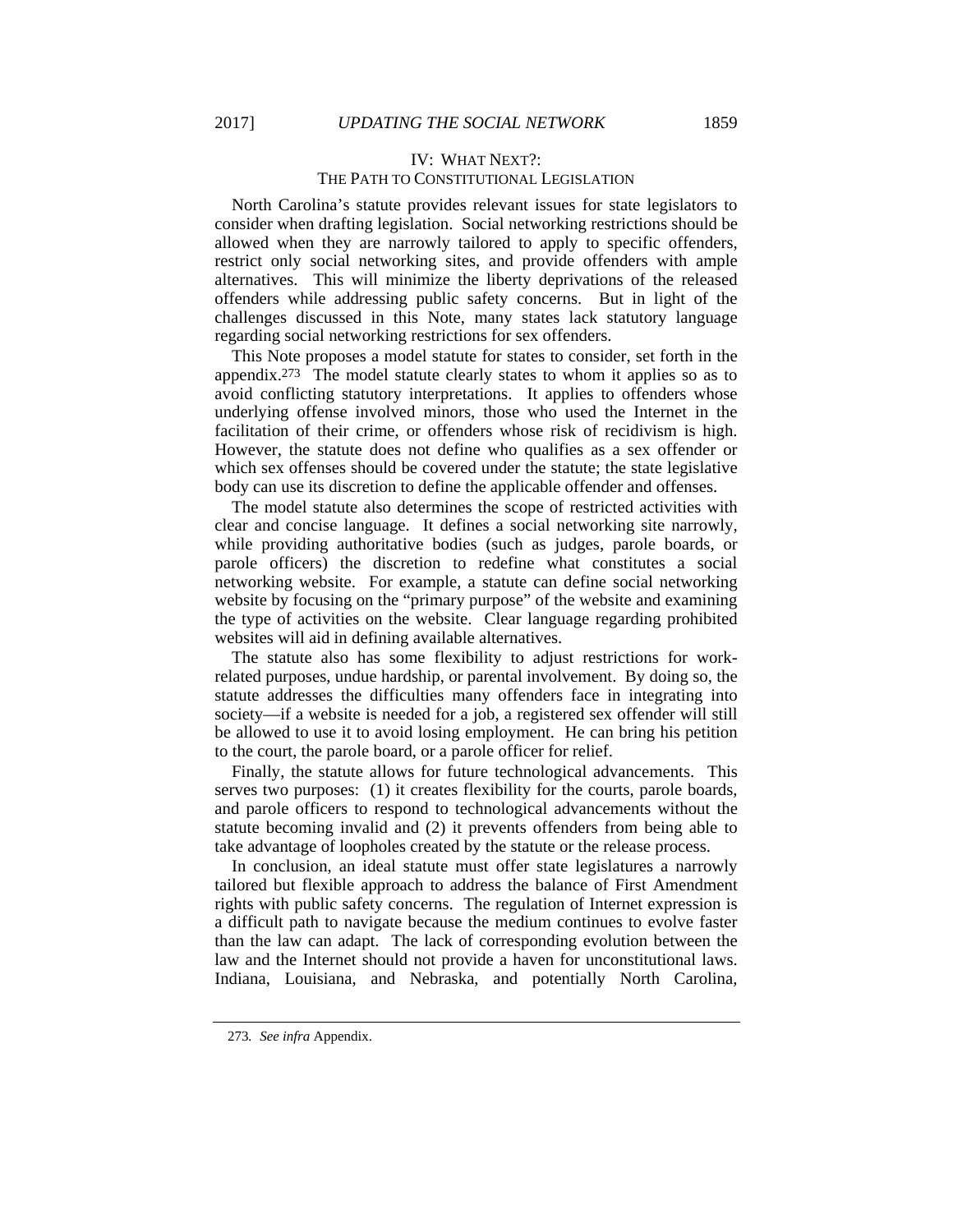demonstrate that poorly worded statutes can deprive many of their fundamental rights. Moving forward, states must consider these issues when enacting legislation to both protect the virtual communities and those who wish to access them.

#### **APPENDIX**

SECTION [X]: MANDATORY CONDITIONS FOR SEX OFFENDERS:

- 1. The court shall require, as a mandatory condition of release, that certain registered sex offenders be prohibited from accessing social networking websites.
- 2. This section applies only to those registered sex offenders who:
	- (a) Were convicted of an offense for which registration as a sex offender is required pursuant to [the applicable law], and the victim of such offense was under the age of eighteen at the time of such offense or
	- (b) [Such person] has been designated a level-three sex offender pursuant [to the applicable law or SORNA] or
	- (c) Used the Internet or any other type of electronic device used for Internet access to commit the offense or engage in the conduct for which the person was convicted.
- 3. As used in this section a "social networking website" shall mean:
	- (a) Any business, organization, or other entity operating a website that permits persons under eighteen years of age to be registered users, and whose website has the *primary purpose* of establishing personal relationships with other users, where people may:

 (1) create Web pages or profiles that provide personal information and that such pages or profiles are available to the public or to other users;

 (2) facilitate a social introduction between two or more persons for the purposes of friendship, meeting other persons, or information exchanges;

 (3) engage in direct, real time, delayed communication with other users, such as a chat room or instant messenger, and commenting on or "liking" information shared; and

 (4) communicate with persons under eighteen years of age.

(b) However, a social networking website shall not include:

(1) Websites that permit users to engage in activities other than those enumerated above, or

(2) Websites whose *primary purpose* is facilitating commercial transactions involving goods or services between its members, between members and itself, and between members and visitors or third parties.